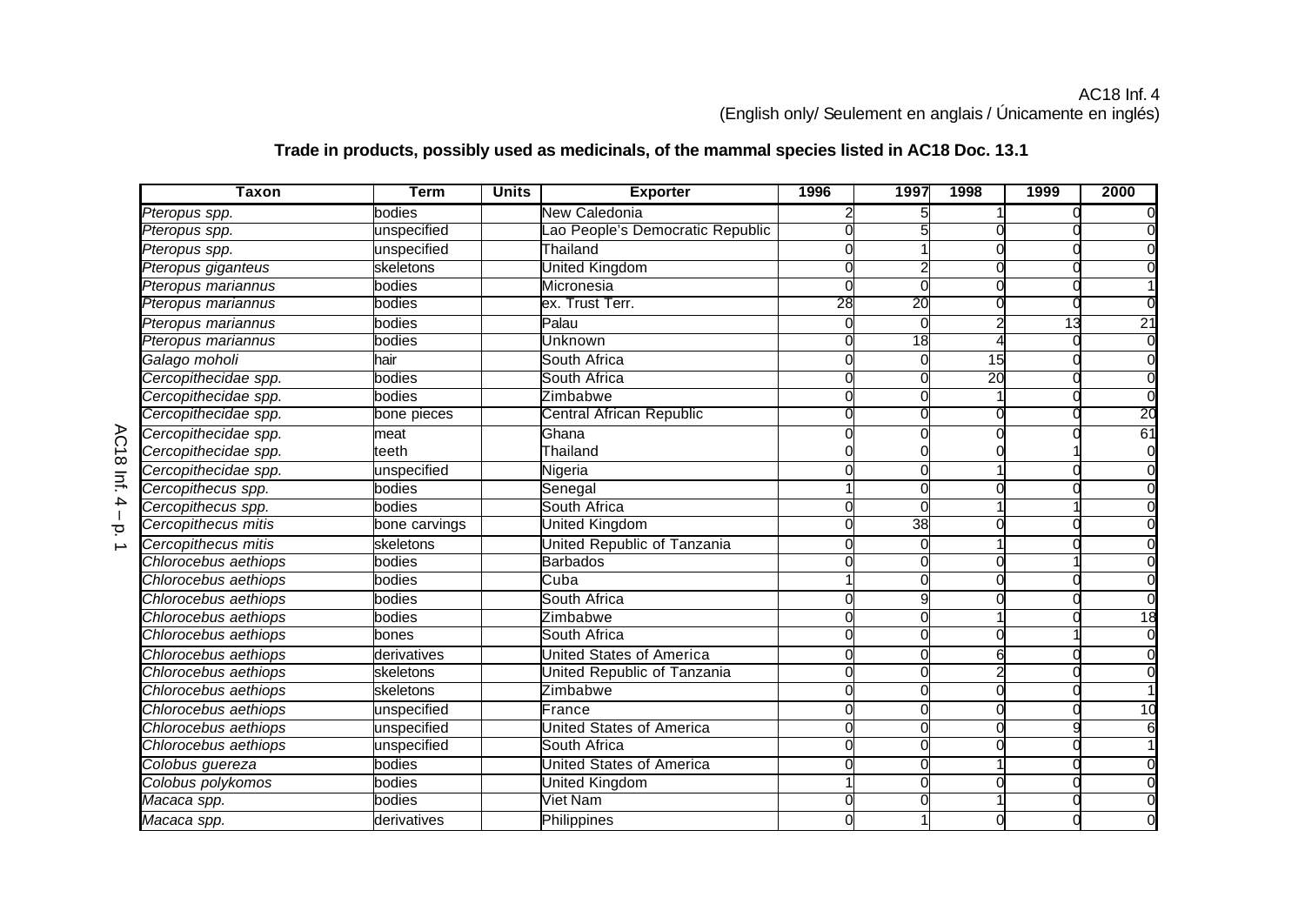| <b>Taxon</b>           | <b>Term</b>     | <b>Units</b> | <b>Exporter</b>                 | 1996         | 1997            | 1998 | 1999            | 2000           |
|------------------------|-----------------|--------------|---------------------------------|--------------|-----------------|------|-----------------|----------------|
| Macaca fascicularis    | bodies          |              | China                           | O            |                 |      |                 |                |
| Macaca fascicularis    | bodies          |              | Indonesia                       |              |                 |      |                 |                |
| Macaca fascicularis    | bones           |              | Canada                          | 165          | 32              |      |                 |                |
| Macaca fascicularis    | bones           |              | France                          | 0            |                 |      |                 | 144            |
| Macaca fascicularis    | bones           |              | <b>J</b> apan                   | ∩            |                 |      |                 |                |
| Macaca fascicularis    | bones           |              | Philippines                     | 131          | $\overline{32}$ | 603  |                 |                |
| Macaca fascicularis    | derivatives     |              | Philippines                     | $\Omega$     | 1570            |      |                 |                |
| Macaca fascicularis    | derivatives     |              | United States of America        | $\Omega$     |                 | 157  |                 |                |
| Macaca fascicularis    | derivatives     | ml           | Philippines                     | 0            | 10242           |      |                 |                |
| Macaca fascicularis    | extract         |              | United Kingdom                  | 0            |                 |      | 120             |                |
| Macaca fascicularis    | skeletons       |              | United Kingdom                  |              |                 |      |                 |                |
| Macaca fascicularis    | unspecified     |              | Germany                         | 0            |                 |      |                 | 210            |
| Macaca fascicularis    | unspecified     |              | France                          | $\Omega$     |                 |      | 576             | 185            |
| Macaca fascicularis    | unspecified     |              | <b>United Kingdom</b>           | $\Omega$     |                 |      | 690             | 248            |
| Macaca fascicularis    | unspecified     |              | Indonesia                       | $\Omega$     |                 | U    | $\overline{92}$ | $\overline{0}$ |
| Macaca fascicularis    | unspecified     |              | United States of America        | $\Omega$     |                 |      | 1136            | 48             |
| Macaca fuscata         | unspecified     |              | United Kingdom                  |              |                 | 80   |                 |                |
| Macaca mulatta         |                 |              | China                           | 0            |                 |      | $\overline{25}$ |                |
| Macaca mulatta         | bone carvings   |              | Canada                          |              |                 |      |                 |                |
| Macaca mulatta         | bodies          |              | Switzerland                     | $\Omega$     | $\overline{18}$ |      |                 |                |
| Macaca mulatta         | bodies          |              | China                           | ∩            |                 |      |                 |                |
| Macaca mulatta         | bones           |              | Canada                          | $\Omega$     | 105             |      |                 |                |
| Macaca mulatta         | bones           |              | China                           | 6            |                 |      |                 |                |
| Macaca mulatta<br>N    | bones           | boxes        | Canada                          | 192          |                 |      |                 |                |
| Macaca mulatta         | derivatives     |              | <b>United States of America</b> | 56           | 100             |      | 2214            | 58             |
| Macaca mulatta         | skeletons       |              | Canada                          | 0            |                 |      |                 |                |
| Macaca mulatta         | skeletons       |              | United Kingdom                  | <sup>o</sup> |                 |      |                 |                |
| Macaca mulatta         | tissue cultures |              | United States of America        | $\Omega$     |                 | 750  |                 |                |
| Macaca mulatta         | unspecified     |              | France                          | <sup>o</sup> |                 |      |                 | 224            |
| Macaca mulatta         | unspecified     |              | <b>United Kingdom</b>           |              |                 |      | $\overline{48}$ | 1076           |
| Macaca mulatta         | unspecified     |              | Thailand                        |              |                 |      |                 |                |
| Macaca mulatta         | unspecified     |              | <b>United States of America</b> |              |                 |      | 343             | 747            |
| Macaca mulatta         | unspecified     | kg           | China                           | U            |                 |      | 10              |                |
| Macaca nemestrina      | bodies          |              | Indonesia                       |              |                 |      |                 |                |
| Mandrillus sphinx      | unspecified     |              | <b>Belgium</b>                  |              |                 |      |                 |                |
| Mandrillus sphinx      | unspecified     |              | United States of America        | <sup>o</sup> |                 |      |                 |                |
| <sup>⊃</sup> apio spp. | bodies          |              | Canada                          | $\Omega$     |                 | 1606 |                 |                |
| Papio spp.             | bodies          |              | <b>G</b> uinea                  | $\Omega$     | 20              |      |                 |                |
| Papio spp.             | bodies          |              | Honduras                        |              |                 | 103  |                 |                |

 –<br>ب<br>70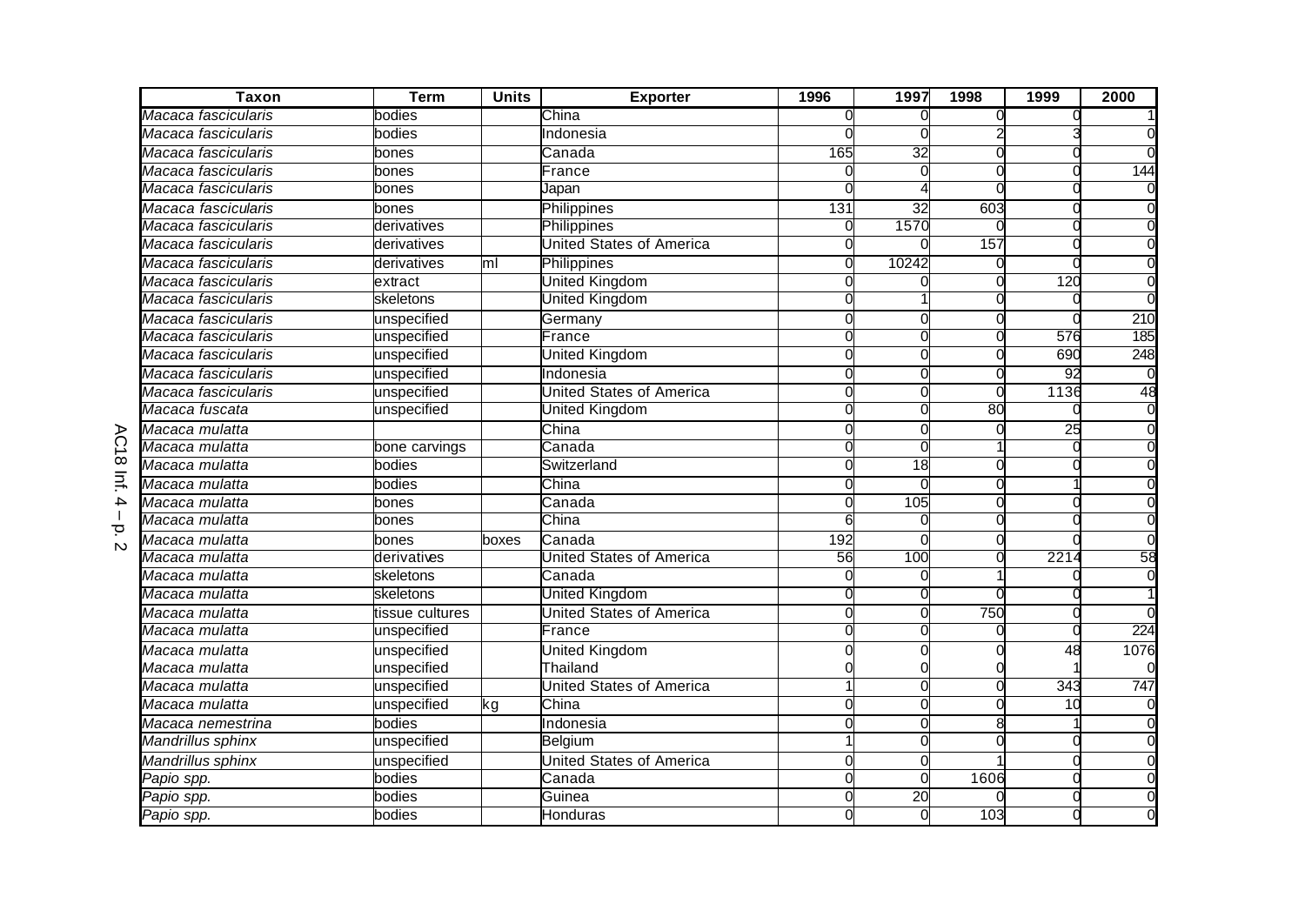|                         | <b>Taxon</b>              | <b>Term</b>   | <b>Units</b> | <b>Exporter</b>                 | 1996         | 1997 | 1998            | 1999            | 2000 |
|-------------------------|---------------------------|---------------|--------------|---------------------------------|--------------|------|-----------------|-----------------|------|
|                         | Papio spp.                | bodies        |              | Malaysia                        |              |      |                 |                 | 200  |
|                         | Papio spp.                | bodies        |              | <b>United States of America</b> |              | 35   |                 |                 |      |
|                         | Papio spp.                | bodies        |              | South Africa                    | 0            |      |                 |                 |      |
|                         | Papio spp.                | meat          |              | Guinea                          | 0            |      |                 |                 |      |
|                         | <sup>⊃</sup> apio spp.    | teeth         |              | South Africa                    | 15           |      |                 | 12              |      |
|                         | Papio spp.                | teeth         |              | Zimbabwe                        | $\Omega$     |      |                 |                 |      |
|                         | Papio spp.                | unspecified   |              | Kenva                           |              |      |                 |                 |      |
|                         | Papio hamadryas           | bones         |              | South Africa                    |              |      | $\overline{20}$ |                 |      |
|                         | Papio hamadryas           | teeth         |              | South Africa                    |              |      | 39              |                 |      |
|                         | Papio hamadryas           | unspecified   |              | South Africa                    |              |      |                 |                 |      |
|                         | Papio hamadryas anubis    | bodies        |              | Kenya                           |              |      | 18              |                 |      |
|                         | Papio hamadryas anubis    | extract       |              | United Kingdom                  | $\Omega$     |      | $\overline{20}$ |                 |      |
|                         | Papio hamadryas anubis    | skeletons     |              | United Republic of Tanzania     | $\Omega$     |      |                 |                 |      |
|                         | Papio hamadryas anubis    | teeth         |              | <b>Burkina Faso</b>             | $\Omega$     |      |                 |                 |      |
|                         | Papio hamadryas hamadryas | skeletons     |              | United Kingdom                  | $\Omega$     |      |                 |                 |      |
|                         | Papio hamadryas ursinus   | bodies        |              | South Africa                    |              |      |                 |                 |      |
|                         | Papio hamadryas ursinus   | bodies        |              | Zimbabwe                        |              |      |                 |                 | 33   |
|                         | Papio hamadryas ursinus   | bones         |              | Namibia                         | $\Omega$     |      |                 |                 |      |
| ဂ<br>$\frac{1}{\infty}$ | Papio hamadryas ursinus   | bones         |              | Singapore                       |              |      |                 |                 |      |
|                         | Papio hamadryas ursinus   | bones         |              | South Africa                    | 170          | 124  | 40              | 10              |      |
| $\equiv$                | Papio hamadryas ursinus   | bones         |              | Zimbabwe                        |              |      |                 |                 |      |
| 4                       | Papio hamadryas ursinus   | bones         | kg           | South Africa                    | 0            |      |                 | $\overline{55}$ |      |
| $\overline{\mathbf{C}}$ | Papio hamadryas ursinus   | bone pieces   |              | South Africa                    |              |      |                 |                 |      |
| ω                       | Papio hamadryas ursinus   | bone products |              | Zimbabwe                        |              |      |                 |                 |      |
|                         | Papio hamadryas ursinus   | claws         |              | Zimbabwe                        |              |      |                 |                 | 18   |
|                         | Papio hamadryas ursinus   | teeth         |              | Canada                          | $\Omega$     |      |                 |                 |      |
|                         | Papio hamadryas ursinus   | teeth         |              | Namibia                         | <sup>o</sup> |      |                 |                 |      |
|                         | Papio hamadryas ursinus   | teeth         |              | South Africa                    | $\Omega$     |      | 34              |                 |      |
|                         | Papio hamadryas ursinus   | teeth         |              | Zimbabwe                        |              |      | ∩               |                 |      |
|                         | Papio hamadryas ursinus   | teeth         | sets         | South Africa                    |              |      |                 |                 |      |
|                         | Theropithecus gelada      | bone carvings |              | Germany                         |              |      |                 |                 |      |
|                         | Manis spp.                | bodies        |              | Cambodia                        |              |      |                 |                 |      |
|                         | Manis spp.                | bodies        |              | Thailand                        | 0            |      |                 |                 |      |
|                         | Manis spp.                | claws         |              | Belgium                         | $\Omega$     |      |                 |                 |      |
|                         | Manis spp.                | claws         |              | ao People's Democratic Republic | $\Omega$     |      |                 |                 |      |
|                         | Manis spp.                | claws         |              | United States of America        | <sup>o</sup> |      |                 |                 |      |
|                         | Manis spp.                | derivatives   |              | Canada                          | $\Omega$     |      |                 |                 |      |
|                         | Manis spp.                | derivatives   |              | China                           | 0            |      |                 |                 |      |
|                         | Manis spp.                | derivatives   |              | Hong Kong                       |              |      |                 |                 | 120  |

 –<br>بت<br>ن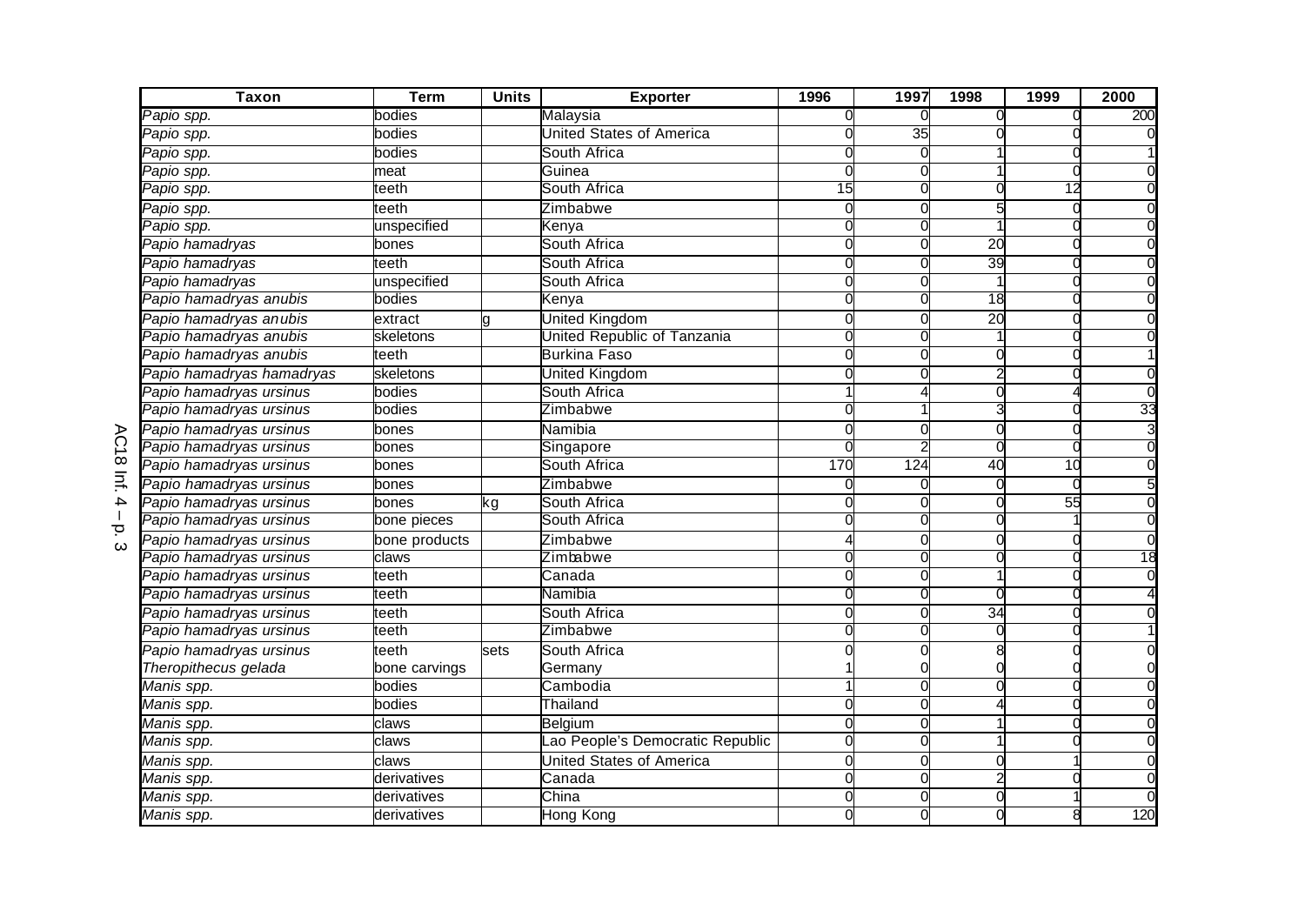| <b>Taxon</b>       | <b>Term</b>   | <b>Units</b> | <b>Exporter</b>                  | 1996                        | 1997 | 1998 | 1999 | 2000 |
|--------------------|---------------|--------------|----------------------------------|-----------------------------|------|------|------|------|
| Manis spp.         | derivatives   |              | ao People's Democratic Republic  |                             |      |      |      |      |
| Manis spp.         | derivatives   |              | Netherlands                      |                             |      |      |      |      |
| Manis spp.         | derivatives   |              | Singapore                        | ſ                           |      |      |      |      |
| Manis spp.         | derivatives   |              | Taiwan                           |                             |      |      |      |      |
| Manis spp.         | derivatives   |              | <b>United States of America</b>  |                             |      |      |      |      |
| Manis spp.         | derivatives   |              | <b>Unknown</b>                   |                             |      |      |      |      |
| Manis spp.         | derivatives   |              | ao People's Democratic Republic  | 454                         |      |      |      |      |
| Manis spp.         | meat          | kg           | Thailand                         |                             |      |      |      |      |
| Manis spp.         | scales        |              | ao People's Democratic Republic  |                             |      |      | 184  |      |
| Manis spp.         | scales        | kg           | Unknown                          | $\mathcal{C}$               | 366  |      |      |      |
| Manis spp.         | unspecified   |              | Belgium                          |                             |      |      |      |      |
| Manis spp.         | unspecified   |              | Lao People's Democratic Republic | $\overline{12}$             |      |      |      |      |
| Manis spp.         | unspecified   | g            | China                            |                             |      |      | 122  |      |
| Manis spp.         | unspecified   | g            | ao People's Democratic Republic  | 228                         |      | 100  | 35   | 50   |
| Manis spp.         | unspecified   | kg           | ao People's Democratic Republic  | 0                           |      |      |      |      |
| Manis gigantea     | bodies        |              | Cameroon                         |                             |      |      |      |      |
| Manis javanica     | bodies        |              | Singapore                        |                             |      |      |      |      |
| Manis javanica     | scales        |              | Lao People's Democratic Republic |                             |      |      |      | 29   |
| Manis javanica     | scales        | kg           | Hong Kong                        | 1600                        |      |      |      |      |
| Manis javanica     | scales        | kg           | Malaysia                         | 9430                        |      |      |      |      |
| Manis javanica     | scales        | kg           | Singapore                        | 5600                        |      | 1028 |      | 350  |
| Manis pentadactyla | derivatives   |              | China                            |                             |      |      |      |      |
| Manis pentadactyla | derivatives   |              | Hong Kong                        |                             |      |      |      |      |
| Manis pentadactyla | derivatives   | kg           | China                            |                             |      | 500  |      |      |
| Manis pentadactyla | derivatives   | kg           | ⊺aiwan                           |                             |      |      |      |      |
| Manis pentadactyla | meat          | kg           | ao People's Democratic Republic  | $\Omega$                    |      |      |      |      |
| Manis pentadactyla | scales        | kg           | China                            |                             | 500  |      |      |      |
| Manis tetradactyla | bodies        |              | France                           | ſ                           |      |      |      |      |
| Manis tetradactyla | bone pieces   |              | Central African Republic         |                             |      |      |      | 40   |
| Hystrix cristata   | bodies        |              | Canada                           |                             |      |      |      |      |
| Hystrix cristata   | bodies        |              | <b>United States of America</b>  |                             | 12   |      |      |      |
| Hystrix cristata   | bones         |              | Australia                        | $\mathcal{C}_{\mathcal{C}}$ |      |      |      |      |
| Hystrix cristata   | bones         |              | South Africa                     | $\mathcal{C}$               |      |      |      |      |
| Hystrix cristata   | fibres        |              | Zimbabwe                         |                             |      |      |      |      |
| Hystrix cristata   | hair          |              | Canada                           |                             |      |      |      |      |
| Hystrix cristata   | hair          |              | Namibia                          | ſ                           |      |      |      |      |
| Hystrix cristata   | horn products |              | Zimbabwe                         | ſ                           |      |      |      |      |
| Hystrix cristata   | meat          |              | Côte d'Ivoire                    |                             |      |      |      |      |
| Hystrix cristata   | quills        |              | Ghana                            |                             |      |      |      |      |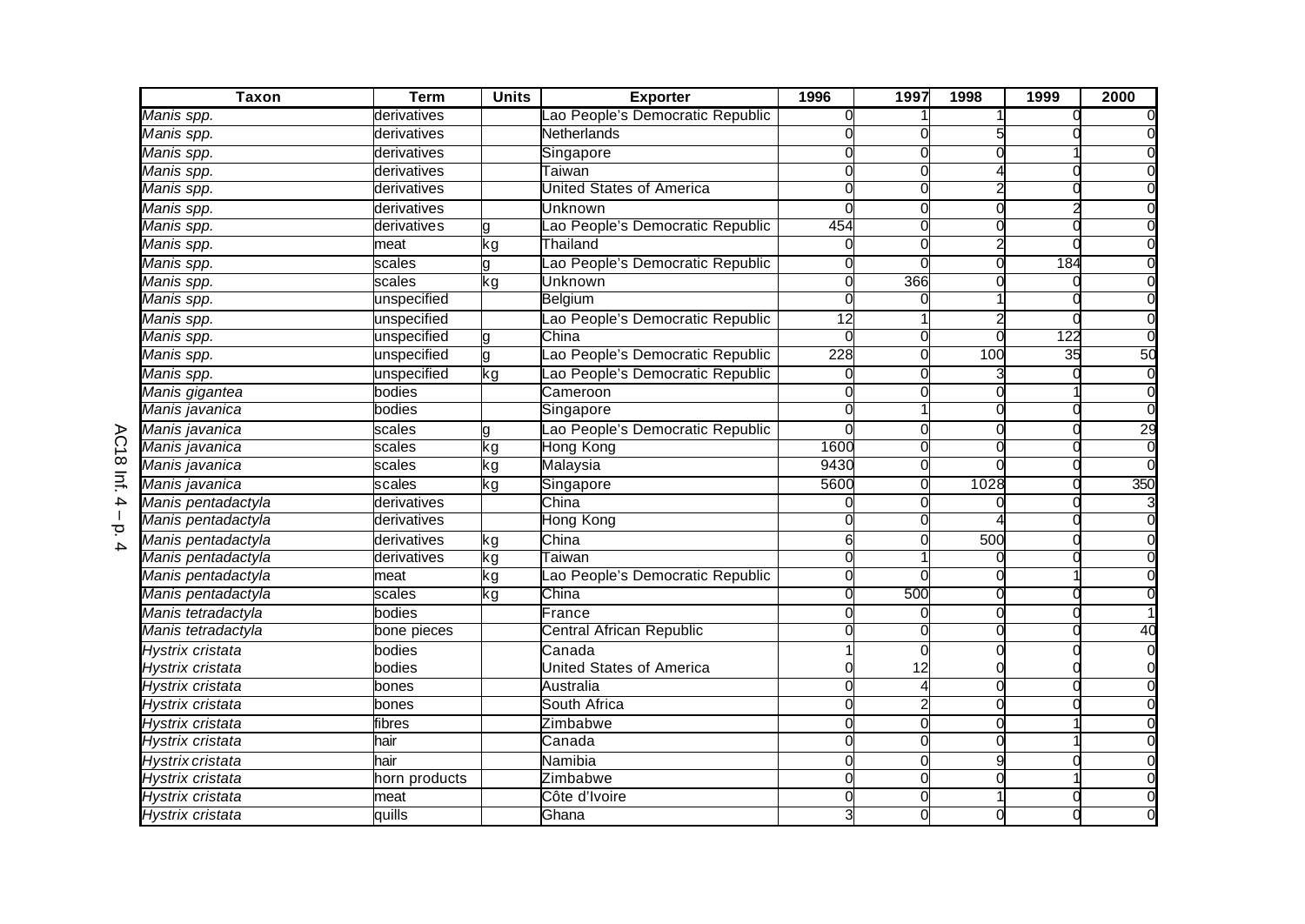| <b>Taxon</b>                                | <b>Term</b>   | <b>Units</b> | <b>Exporter</b>                 | 1996         | 1997 | 1998            | 1999 | 2000 |
|---------------------------------------------|---------------|--------------|---------------------------------|--------------|------|-----------------|------|------|
| Hystrix cristata                            | quills        |              | Namibia                         | O            |      | $\Omega$        | 9100 |      |
| Hystrix cristata                            | quills        |              | <b>United States of America</b> |              | 12   |                 |      |      |
| Hystrix cristata                            | quills        |              | Zimbabwe                        |              |      |                 |      |      |
| Hystrix cristata                            | unspecified   |              | Canada                          |              |      |                 |      |      |
| Hystrix cristata                            | unspecified   |              | United States of America        | റ            |      |                 |      |      |
| Physeter spp.                               | bones         |              | Germany                         | ∩            |      |                 |      |      |
| Physeter spp.                               | teeth         |              | Germany                         | U            |      |                 |      |      |
| Physeter catodon                            | bone carvings |              | Canada                          |              |      |                 |      |      |
| Physeter catodon                            | bone carvings |              | United Kingdom                  |              |      |                 |      |      |
| Physeter catodon                            | bone carvings |              | New Zealand                     | 0            |      |                 |      |      |
| Physeter catodon                            | bones         |              | Canada                          |              |      |                 |      |      |
| Physeter catodon                            | bones         |              | Falkland Islands                |              |      |                 |      |      |
| Physeter catodon                            | bones         |              | United Kingdom                  | $\Omega$     |      |                 |      |      |
| Physeter catodon                            | bones         |              | Greenland                       | 11           |      |                 |      |      |
| Physeter catodon                            | bones         |              | New Zealand                     | $\Omega$     |      |                 |      |      |
| Physeter catodon                            | bones         |              | Tonga                           |              |      |                 |      |      |
| Physeter catodon                            | bone pieces   |              | New Zealand                     |              |      |                 |      |      |
| Physeter catodon                            | skeletons     |              | Unknown                         |              |      |                 |      |      |
| ဂ<br>Physeter catodon<br>$\frac{1}{\infty}$ | teeth         |              | Australia                       |              |      |                 | 51   |      |
| Physeter catodon                            | teeth         |              | Belgium                         | Δ            |      |                 |      |      |
| $\equiv$<br>Physeter catodon                | teeth         |              | Canada                          |              |      |                 |      |      |
| 4<br>Physeter catodon                       | teeth         |              | Switzerland                     | 0            |      |                 |      |      |
| Physeter catodon<br>$\overline{\mathbf{C}}$ | teeth         |              | <b>Denmark</b>                  |              |      |                 |      |      |
| Physeter catodon<br>cл                      | teeth         |              | Fiji                            |              |      |                 |      |      |
| Physeter catodon                            | teeth         |              | Falkland Islands                |              |      |                 |      |      |
| Physeter catodon                            | teeth         |              | France                          | U            |      |                 |      |      |
| Physeter catodon                            | teeth         |              | United Kingdom                  |              |      |                 |      |      |
| Physeter catodon                            | teeth         |              | Greenland                       | 5            |      | $\overline{18}$ |      |      |
| Physeter catodon                            | eeth:         |              | Israel                          |              |      | U               |      |      |
| Physeter catodon                            | teeth         |              | Iceland                         |              |      |                 |      |      |
| Physeter catodon                            | teeth         |              | Japan                           |              |      |                 |      |      |
| Physeter catodon                            | teeth         |              | Netherlands                     | $\Omega$     |      |                 |      |      |
| Physeter catodon                            | teeth         |              | Norway                          | $\Omega$     |      |                 |      | 30   |
| Physeter catodon                            | teeth         |              | <b>New Zealand</b>              | 11           |      | $\overline{33}$ |      |      |
| Physeter catodon                            | teeth         |              | <b>Russian Federation</b>       | $\Omega$     |      |                 |      |      |
| Physeter catodon                            | leeth         |              | Tonga                           | <sup>o</sup> |      |                 |      |      |
| Physeter catodon                            | teeth         |              | <b>Jnited States of America</b> | $\Omega$     |      |                 |      |      |
| Physeter catodon                            | teeth         |              | Unknown                         | 0            |      |                 |      |      |
| Physeter catodon                            | teeth         |              | South Africa                    |              |      |                 |      | 10   |

 $\equiv$  ا<br>ה<br>5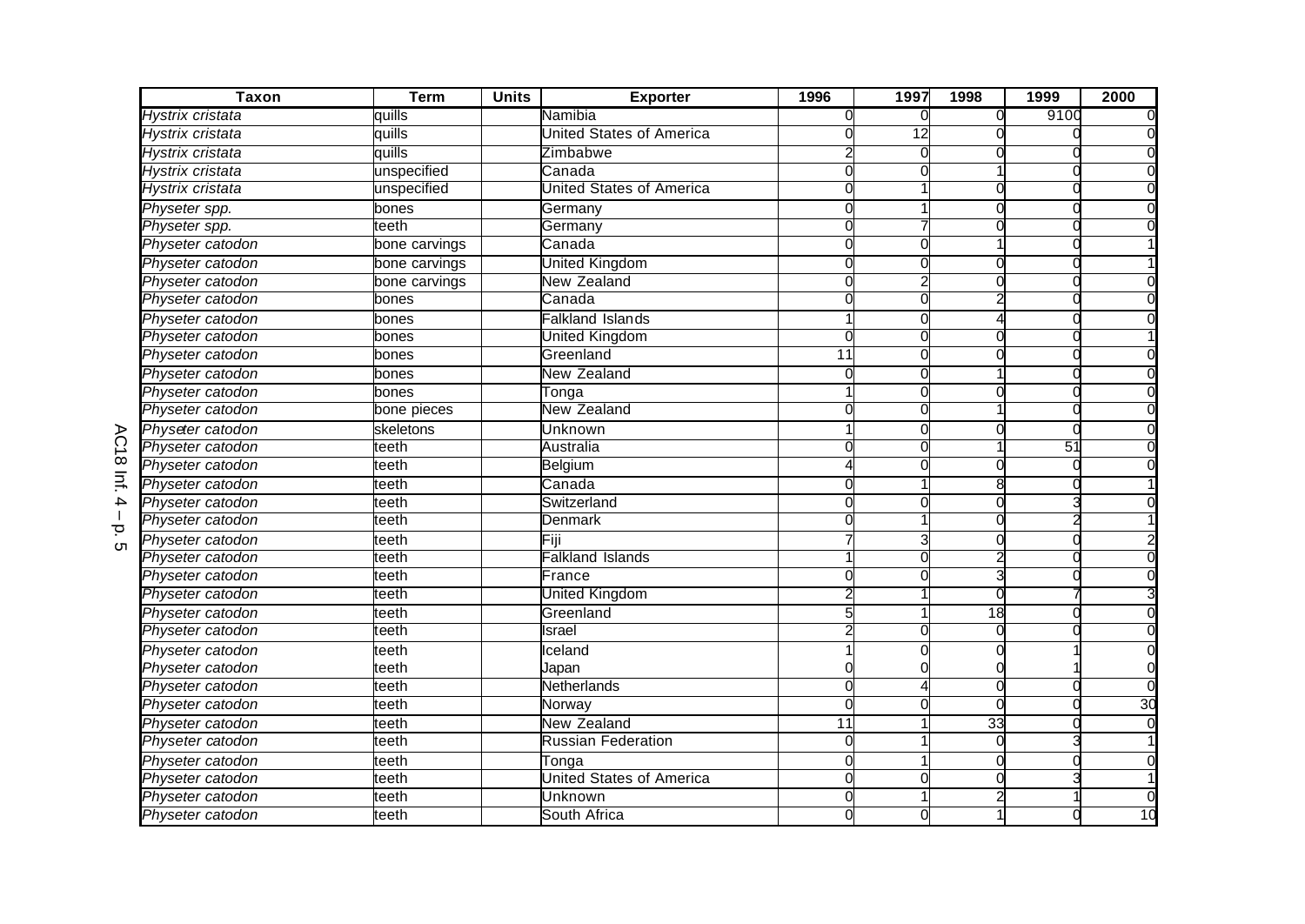| <b>Taxon</b>                   | <b>Term</b>   | <b>Units</b> | <b>Exporter</b>                 | 1996         | 1997 | 1998         | 1999            | 2000 |
|--------------------------------|---------------|--------------|---------------------------------|--------------|------|--------------|-----------------|------|
| Physeter catodon               | unspecified   |              | Canada                          |              |      |              |                 |      |
| Physeter catodon               | unspecified   |              | Switzerland                     |              |      |              |                 |      |
| Physeter catodon               | unspecified   |              | United Kingdom                  |              |      |              |                 |      |
| Physeter catodon               | unspecified   |              | ao People's Democratic Republic | $\Omega$     |      |              |                 |      |
| Physeter catodon               | unspecified   |              | Mexico                          | U            |      |              |                 |      |
| Physeter catodon               | unspecified   |              | Tonga                           | 0            |      |              |                 |      |
| Physeter catodon               | unspecified   |              | United States of America        | $\Omega$     |      |              | 12              |      |
| Physeter catodon               | wax           | kg           | <b>New Zealand</b>              | 51           |      | 60           |                 |      |
| Monodon monoceros              | pones         |              | Canada                          | $\Omega$     |      |              |                 |      |
| Monodon monoceros              | oones         |              | Greenland                       |              |      |              |                 |      |
| Monodon monoceros              | meat          |              | Greenland                       |              | 1012 |              |                 |      |
| Monodon monoceros              | meat          | kg           | Greenland                       | 1023         | 618  | 2558         |                 |      |
| Monodon monoceros              | teeth         |              | Germany                         |              |      |              |                 |      |
| Monodon monoceros              | teeth         |              | France                          |              |      |              |                 |      |
| Monodon monoceros              | teeth         |              | Greenland                       | 54           | 28   | 24           | 767             | 675  |
| Monodon monoceros              | teeth         |              | Italy                           | $\Omega$     |      |              |                 |      |
| Monodon monoceros              | teeth         |              | Norway                          | 0            |      |              |                 |      |
| Monodon monoceros              | teeth         | kg           | Greenland                       | 0            |      | 26           |                 |      |
| ౧<br><b>Monodon monoceros</b>  | unspecified   |              | Switzerland                     | $\Omega$     |      | 0            |                 |      |
| $\vec{8}$<br>Monodon monoceros | unspecified   |              | United Kingdom                  | $\Omega$     |      |              |                 |      |
| $\equiv$<br>Delphinus delphis  | bone carvings |              | Mexico                          |              |      |              |                 |      |
| 4<br>Delphinus delphis         | bones         |              | Canada                          | $\Omega$     |      |              |                 |      |
| Delphinus delphis<br>Ō         | bones         |              | Mexico                          |              |      |              |                 |      |
| Delphinus delphis<br>$\infty$  | teeth         |              | Australia                       |              |      |              | 14              |      |
| Delphinus delphis              | unspecified   |              | Canada                          |              |      |              |                 |      |
| Canis Iupus                    | bone carvings |              | United States of America        |              |      |              |                 |      |
| Canis Iupus                    | bodies        |              | <b>Bulgaria</b>                 | 0            |      |              |                 |      |
| Canis Iupus                    | bodies        |              | Canada                          | 31           | 61   | 53           | $\overline{27}$ | 52   |
| Canis Iupus                    | bodies        |              | Switzerland                     | $\Omega$     |      | 10           |                 |      |
| Canis Iupus                    | bodies        |              | Estonia                         |              |      |              |                 |      |
| Canis Iupus                    | bodies        |              | France                          |              |      |              |                 |      |
| Canis Iupus                    | bodies        |              | Italy                           | ∩            |      |              |                 |      |
| Canis Iupus                    | bodies        |              | Mongolia                        |              |      |              |                 |      |
| Canis Iupus                    | bodies        |              | Norway                          | $\Omega$     |      |              |                 |      |
| Canis Iupus                    | bodies        |              | <b>Russian Federation</b>       | $\Omega$     |      |              |                 |      |
| Canis Iupus                    | bodies        |              | United States of America        |              |      |              |                 |      |
| Canis Iupus                    | bones         |              | Canada                          | <sup>o</sup> |      |              |                 |      |
| Canis Iupus                    | bones         |              | Switzerland                     | $\Omega$     |      | $\mathbf{0}$ |                 |      |
| Canis Iupus                    | bones         |              | <b>United States of America</b> | 0            |      |              |                 |      |

 –<br>ס.<br>6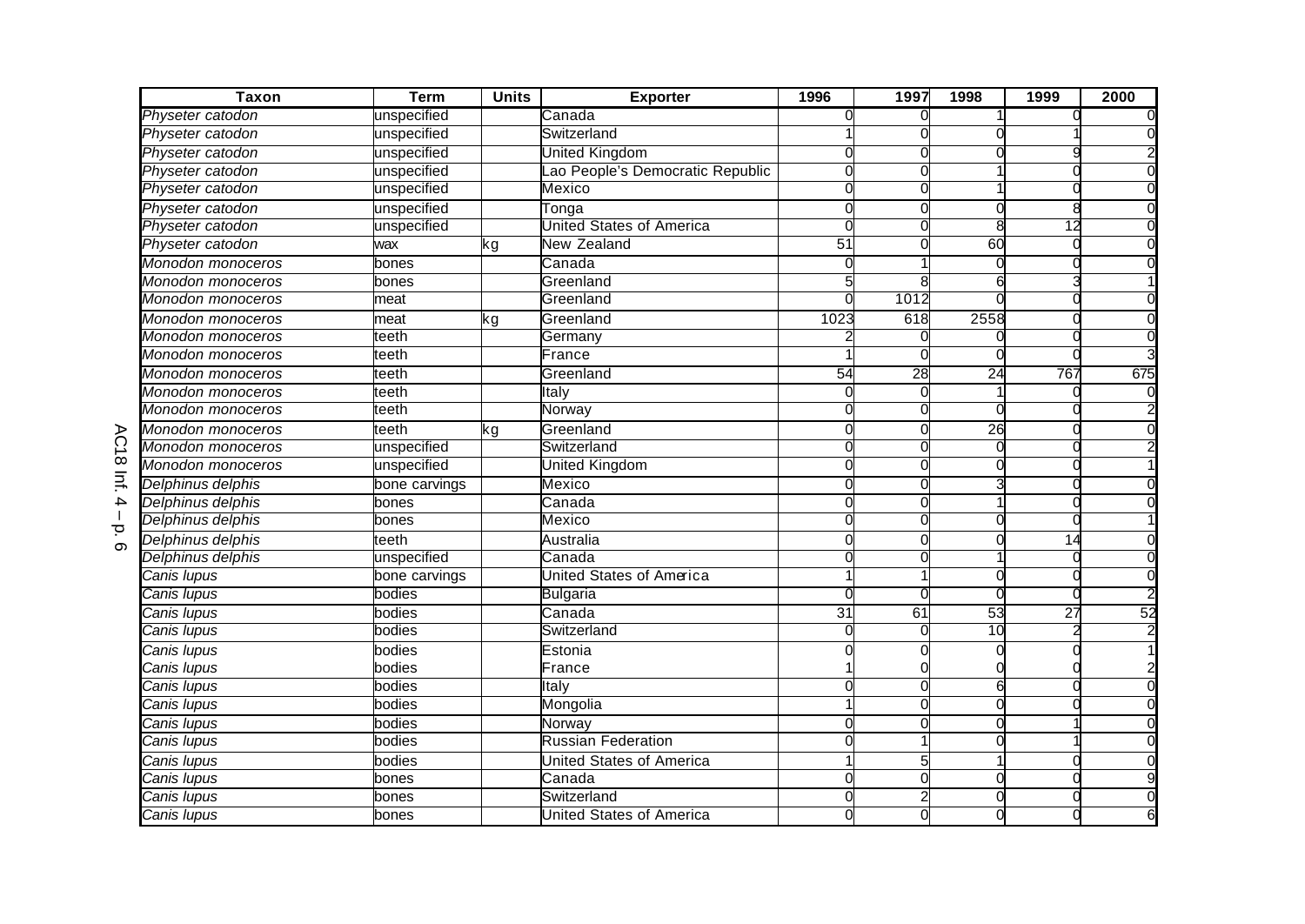| <b>Taxon</b>             | <b>Term</b>  | <b>Units</b> | <b>Exporter</b>                 | 1996     | 1997            | 1998 | 1999            | 2000            |
|--------------------------|--------------|--------------|---------------------------------|----------|-----------------|------|-----------------|-----------------|
| Canis Iupus              | bone pieces  |              | Canada                          |          | $\Omega$        | 0    |                 |                 |
| Canis Iupus              | claws        |              | Canada                          | 145      | $\overline{17}$ | 359  | 120             | 196             |
| Canis Iupus              | derivatives  |              | China                           |          | 10              | U    |                 |                 |
| Canis Iupus              | gall         |              | Canada                          |          | U               | 90   |                 |                 |
| Canis Iupus              | skeletons    |              | United States of America        |          | r               |      |                 |                 |
| Canis Iupus              | teeth        |              | Canada                          | 85       | $\Omega$        |      | $\overline{30}$ | $\overline{37}$ |
| Canis Iupus              | teeth        |              | Sweden                          | $\Omega$ | $\Omega$        | 0    |                 |                 |
| Canis Iupus              | teeth        |              | <b>United States of America</b> | $\Omega$ | O               | O    |                 |                 |
| Canis Iupus              | unspecified  |              | Canada                          | 9        |                 |      | $\overline{12}$ |                 |
| Canis Iupus              | unspecified  |              | <b>United States of America</b> | 1        |                 | U    |                 |                 |
| Cuon alpinus             | bones        |              | Thailand                        |          | U               |      |                 |                 |
| Vulpes vulpes montana    | bodies       |              | United Kingdom                  | ∩        |                 |      |                 |                 |
| Ailuropoda melanoleuca   | hair         |              | Canada                          |          | U               |      | 178             |                 |
| Helarctos malayanus      | bodies       |              | Unknown                         |          | O               |      |                 |                 |
| Helarctos malayanus      | claws        |              | Unknown                         |          | 0               |      |                 |                 |
| Helarctos malayanus      | derivatives  |              | China                           |          |                 |      |                 | 2022            |
| Helarctos malayanus      | derivatives  |              | ao People's Democratic Republic | $\Omega$ |                 |      |                 |                 |
| Helarctos malayanus      | derivatives  |              | Unknown                         | 5        | U               | ∩    |                 |                 |
| Helarctos malayanus      | derivatives  |              | China                           |          | 210             | 100  |                 |                 |
| Helarctos malayanus      | gall         |              | China                           |          | ∩               |      | 65              |                 |
| Helarctos malayanus      | gall         | Ē            | China                           |          | U               |      | 330             |                 |
| Helarctos malayanus      | teeth        |              | Thailand                        | O        | O               | U    |                 |                 |
| Helarctos malayanus      | teeth        |              | Viet Nam                        |          |                 |      |                 |                 |
| Helarctos malayanus      | teeth        |              | Unknown                         |          | O               |      |                 |                 |
| Melursus ursinus         | bodies       |              | United States of America        | 0        | O               |      |                 |                 |
| Ursus spp.               | bodies       |              | Mexico                          | $\Omega$ |                 | ∩    |                 |                 |
| Ursus spp.               | bodies       |              | <b>United States of America</b> |          | U               | ∩    |                 |                 |
| Ursus spp.               | bones        |              | Hungary                         | O        | U               | 140  |                 |                 |
| Ursus spp.               | bones        |              | <b>United States of America</b> |          |                 |      |                 |                 |
| Ursus spp.               | claws        |              | Canada                          |          | 178             |      |                 |                 |
| Ursus spp.               | claws        |              | Germany                         |          |                 |      |                 |                 |
| Ursus spp.               | claws        |              | Cambodia                        | $\Omega$ | O               | O    |                 |                 |
| $\overline{U}$ rsus spp. | claws        |              | Mexico                          | $\Omega$ |                 |      |                 |                 |
| Ursus spp.               | claws        |              | <b>United States of America</b> | ∩        | ∩               |      |                 |                 |
| Ursus spp.               | derivatives  |              | Canada                          | 20       |                 |      |                 |                 |
| <i><b>Jrsus spp.</b></i> | derivatives  |              | China                           | 52       | 536             | 3958 | 377             | 26              |
| Ursus spp.               | deri vatives |              | Fiji                            |          | ∩               | 56   |                 |                 |
| Ursus spp.               | derivatives  |              | <b>Hong Kong</b>                | 29       | 63              | 123  |                 | 15              |
| Ursus spp.               | derivatives  |              | Indonesia                       | 0        | 0               | O    |                 |                 |

–<br>J<br>J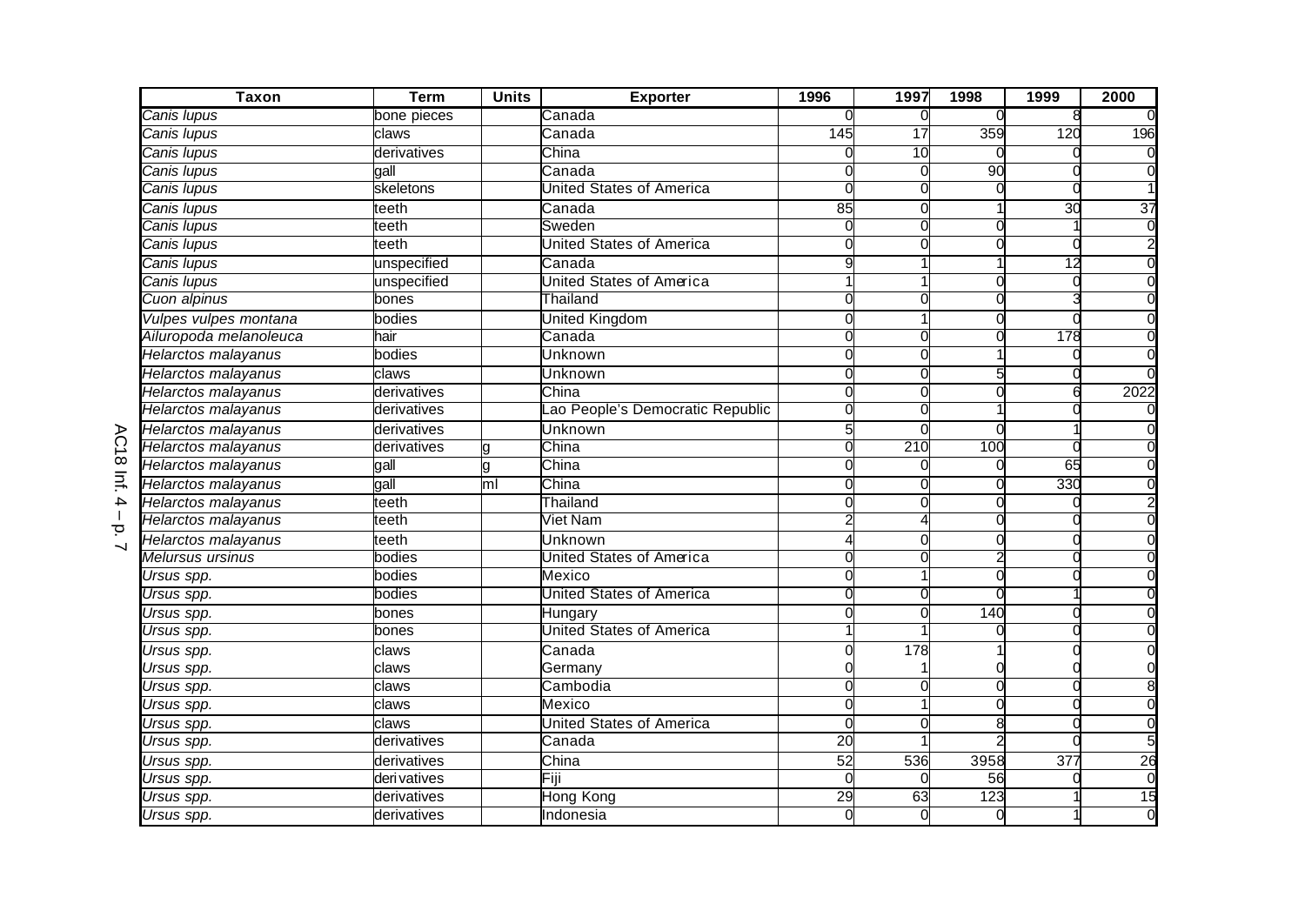| <b>Taxon</b> | <b>Term</b>   | <b>Units</b>   | <b>Exporter</b>                 | 1996            | 1997            | 1998            | 1999            | 2000 |
|--------------|---------------|----------------|---------------------------------|-----------------|-----------------|-----------------|-----------------|------|
| Ursus spp.   | derivatives   |                | Japan                           | 0               | 0               | 9               |                 |      |
| Ursus spp.   | derivatives   |                | Kenya                           |                 |                 |                 | 85              |      |
| Ursus spp.   | derivatives   |                | Cambodia                        |                 | U               |                 |                 |      |
| Ursus spp.   | derivatives   |                | Republic of Korea               | 34              | 9               |                 | 50              |      |
| Ursus spp.   | derivatives   |                | ao People's Democratic Republic |                 | 0               |                 |                 |      |
| Ursus spp.   | derivatives   |                | Mozambique                      | 0               | 0               |                 |                 |      |
| Ursus spp.   | derivatives   |                | ex. Trust Terr.                 | 0               | 10              | U               |                 |      |
| Ursus spp.   | derivatives   |                | Palau                           | $\Omega$        | $\Omega$        | O               | $\overline{20}$ |      |
| Ursus spp.   | derivatives   |                | Singapore                       | 0               | 6               | U               |                 |      |
| Ursus spp.   | derivatives   |                | Thailand                        | $\overline{c}$  |                 | ∩               |                 |      |
| Ursus spp.   | derivatives   |                | Taiwan                          | O               | $\overline{27}$ |                 |                 |      |
| Ursus spp.   | derivatives   |                | <b>Viet Nam</b>                 |                 | $\Omega$        | ∩               |                 |      |
| Ursus spp.   | derivatives   |                | Unknown                         | U               | 51              | 17              | 16              |      |
| Ursus spp.   | derivatives   | bags           | China                           |                 | 0               |                 |                 |      |
| Ursus spp.   | derivatives   | cartons        | Unknown                         | 0               | 0               | $\overline{12}$ |                 |      |
| Ursus spp.   | derivatives   |                | China                           | 0               | 135             | 110             | 260             | 281  |
| Ursus spp.   | derivatives   | g              | Republic of Korea               |                 |                 |                 |                 |      |
| Ursus spp.   | derivatives   | g              | Thailand                        | $\Omega$        | $\Omega$        | 200             |                 |      |
| Ursus spp.   | derivatives   | m <sub>l</sub> | China                           |                 | O               |                 |                 | 900  |
| Ursus spp.   | gall bladders |                | Canada                          | 0               | $\Omega$        | 13              |                 |      |
| Ursus spp.   | gall bladders |                | China                           | $\overline{21}$ | 0               |                 |                 |      |
| Ursus spp.   | gall bladders |                | Republic of Korea               | 0               | 0               |                 |                 |      |
| Ursus spp.   | gall bladders |                | Thailand                        |                 |                 |                 |                 |      |
| Ursus spp.   | gall bladders |                | <b>Unknown</b>                  |                 |                 |                 |                 |      |
| Ursus spp.   | gall          |                | Unknown                         |                 |                 |                 |                 |      |
| Ursus spp.   | gall          | bags           | China                           |                 | C               |                 |                 |      |
| Ursus spp.   | gall          | kg             | Unknown                         | 181             | 374             |                 |                 |      |
| Ursus spp.   | meat          |                | Canada                          | U               | 0               |                 |                 |      |
| Ursus spp.   | neat          |                | China                           | $\overline{17}$ | 0               |                 |                 |      |
| Ursus spp.   | meat          |                | Japan                           |                 |                 |                 |                 |      |
| Ursus spp.   | meat          |                | Unknown                         |                 |                 |                 |                 |      |
| Ursus spp.   | meat          | kg             | Canada                          | $\Omega$        | O               | 20              |                 |      |
| Ursus spp.   | oil           |                | Mexico                          | $\Omega$        | $\Omega$        | O               |                 |      |
| Ursus spp.   | soup          |                | <b>Unknown</b>                  |                 |                 |                 |                 |      |
| Ursus spp.   | teeth         |                | Canada                          | 0               | 0               |                 |                 |      |
| Ursus spp.   | leeth         |                | Hungary                         | 0               | 0               | 1070            |                 |      |
| Ursus spp.   | teeth         |                | Indonesia                       | 0               |                 |                 |                 |      |
| Ursus spp.   | leeth         |                | Italy                           | 0               | O               |                 |                 |      |
| Ursus spp.   | teeth         |                | Cambodia                        | 0               | 0               |                 |                 |      |

AC18  $\equiv$   $\frac{1}{9}$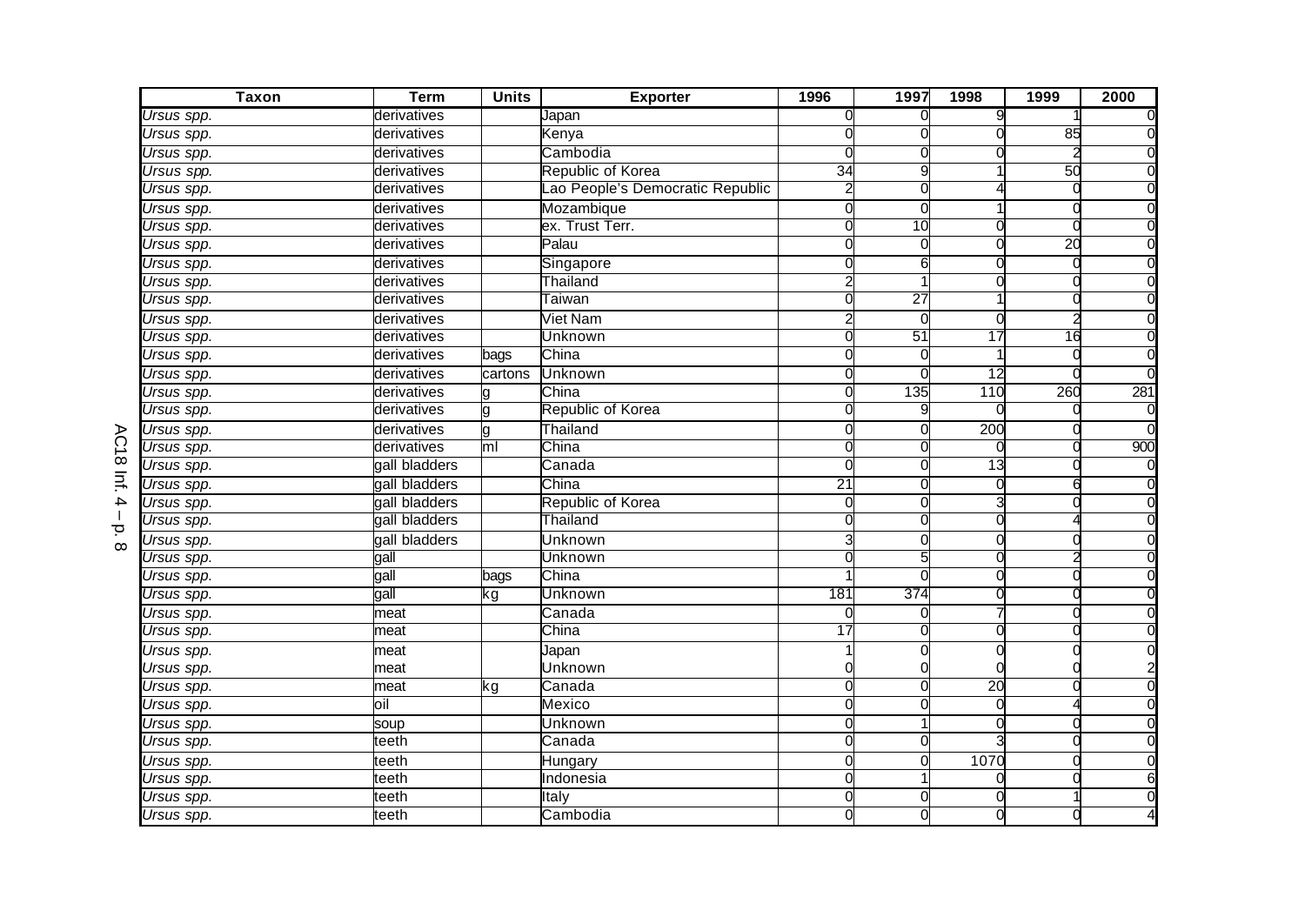| <b>Taxon</b>                   | <b>Term</b>   | <b>Units</b> | <b>Exporter</b>                 | 1996  | 1997            | 1998            | 1999 | 2000  |
|--------------------------------|---------------|--------------|---------------------------------|-------|-----------------|-----------------|------|-------|
| Ursus spp.                     | teeth         |              | ao People's Democratic Republic |       |                 |                 |      |       |
| Ursus spp.                     | teeth         |              | <b>United States of America</b> |       |                 |                 |      |       |
| Ursus spp.                     | unspecified   |              | China                           |       |                 |                 |      |       |
| $\overline{U}$ rsus spp.       | unspecified   |              | Indonesia                       |       |                 |                 |      |       |
| Ursus spp.                     | unspecified   |              | Thailand                        |       |                 |                 |      |       |
| <i><b>Jrsus americanus</b></i> | bone carvings |              | Canada                          | 6     | 6               |                 |      |       |
| <b>Jrsus americanus</b>        | bodies        |              | Canada                          | 52    | 79              | 177             | 28   | 929   |
| Ursus americanus               | bodies        |              | <b>Czech Republic</b>           |       | O               |                 |      |       |
| Ursus americanus               | bodies        |              | Germany                         |       |                 |                 |      |       |
| Jrsus americanus               | bodies        |              | Norwav                          |       |                 |                 |      |       |
| Ursus americanus               | bodies        |              | United States of America        |       | $\overline{12}$ |                 |      |       |
| Ursus americanus               | bodies        | kg           | Canada                          |       | $\Omega$        |                 |      |       |
| Jrsus americanus               | bones         |              | Canada                          | 12    | $\overline{16}$ |                 | 12   |       |
| Jrsus americanus               | bones         |              | United States of America        |       |                 |                 |      |       |
| Jrsus americanus               | bone pieces   |              | United States of America        |       |                 |                 |      |       |
| Jrsus americanus               | claws         |              | Canada                          | 18161 | 17250           | 8584            | 7925 | 4990  |
| Jrsus americanus               | claws         |              | Denmark                         |       |                 |                 |      |       |
| Jrsus americanus               | claws         |              | Japan                           |       |                 |                 | 14   |       |
| Jrsus americanus               | claws         |              | <b>United States of America</b> | 506   | 630             | 262             | 304  | 500   |
| <b>Jrsus americanus</b>        | derivatives   |              | Canada                          | 10    | C               |                 |      |       |
| Jrsus americanus               | derivatives   |              | ao People's Democratic Republic |       |                 |                 |      |       |
| Jrsus americanus               | derivatives   | boxes        | Japan                           | 2800  |                 |                 |      |       |
| Jrsus americanus               | derivatives   | kg           | Canada                          |       |                 |                 |      |       |
| Ursus americanus               | gall bladders |              | Canada                          | 180   | 279             | $\overline{20}$ | 12   |       |
| Jrsus americanus               | gall bladders |              | United States of America        |       |                 | 6               |      |       |
| Ursus americanus               | gall bladders |              | Canada                          |       |                 | 58              |      |       |
| Jrsus americanus               | gall          |              | Canada                          |       | 38              |                 |      |       |
| <b>Jrsus americanus</b>        | gall          |              | Canada                          | 2355  | $\Omega$        |                 |      |       |
| Jrsus americanus               | gall          | ٢g           | Canada                          |       |                 |                 |      |       |
| Ursus americanus               | hair          |              | Canada                          |       |                 |                 |      |       |
| Jrsus americanus               | hair          | items        | Canada                          |       |                 |                 |      |       |
| Ursus americanus               | meat          |              | Canada                          | 34    | 412             | 179             | 297  |       |
| Jrsus americanus               | meat          |              | <b>United States of America</b> |       |                 |                 |      |       |
| Jrsus americanus               | meat          |              | Canada                          |       |                 |                 |      | 62300 |
| Jrsus americanus               | meat          | ٢g           | Canada                          | 2619  | 2387            | 2666            | 5818 | 430   |
| Jrsus americanus               | meat          | kg           | Germany                         |       |                 |                 | 10   |       |
| Jrsus americanus               | meat          | kg           | <b>United States of America</b> |       |                 | 166             | 149  |       |
| Jrsus americanus               | teeth         |              | Canada                          | 784   | 1058            | 662             | 460  | 1265  |
| Ursus americanus               | teeth         |              | <b>United States of America</b> | U     | O               | 2               |      |       |

–<br>0.<br>0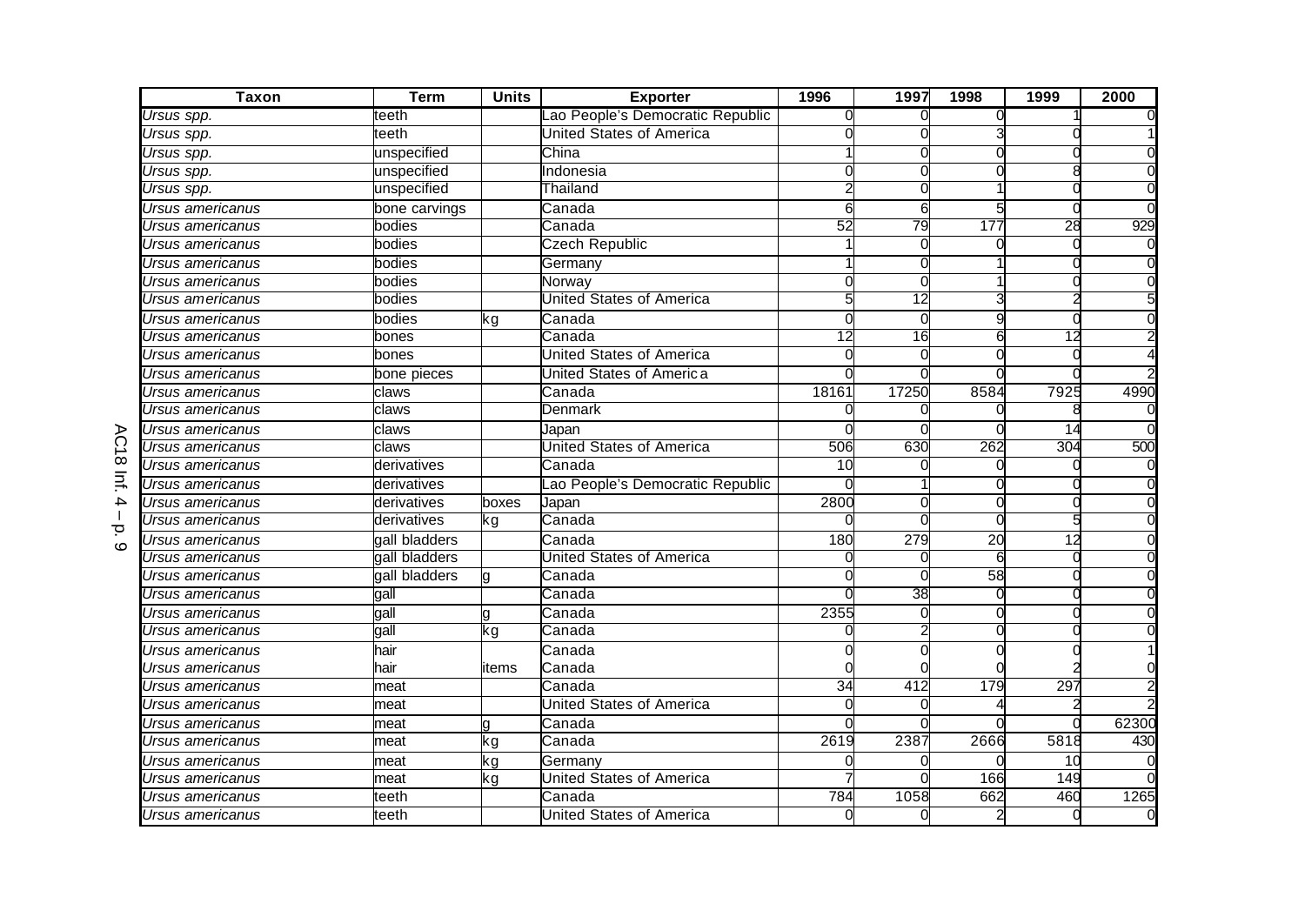| <b>Taxon</b>                   | <b>Term</b>   | <b>Units</b> | <b>Exporter</b>                 | 1996            | 1997            | 1998            | 1999            | 2000     |
|--------------------------------|---------------|--------------|---------------------------------|-----------------|-----------------|-----------------|-----------------|----------|
| Jrsus americanus               | unspecified   |              | Canada                          |                 | 202             | $\overline{27}$ | 1302            | 34       |
| Jrsus americanus               | unspecified   |              | Switzerland                     |                 |                 |                 | 200             |          |
| Ursus americanus               | unspecified   |              | Thailand                        | 360             |                 |                 |                 |          |
| <i><b>Jrsus americanus</b></i> | unspecified   |              | United States of America        |                 | ſ               | $\overline{24}$ |                 |          |
| Jrsus americanus               | unspecified   | kg           | Canada                          |                 |                 |                 |                 |          |
| Jrsus arctos                   | bodies        |              | Canada                          | 271             | 5               | 11              |                 |          |
| Jrsus arctos                   | bodies        |              | Switzerland                     | O               |                 | O               |                 |          |
| <i><b>Jrsus arctos</b></i>     | bodies        |              | Czech Republic                  |                 | ſ               |                 |                 |          |
| <b>Jrsus arctos</b>            | bodies        |              | <b>Denmark</b>                  |                 |                 |                 |                 |          |
| <b>Jrsus arctos</b>            | bodies        |              | Estonia                         | $\Omega$        | $\overline{20}$ |                 |                 |          |
| <i><b>Jrsus arctos</b></i>     | bodies        |              | Finland                         |                 | ∩               |                 |                 |          |
| Ursus arctos                   | bodies        |              | <b>United Kingdom</b>           |                 |                 |                 |                 |          |
| Jrsus arctos                   | bodies        |              | Norway                          |                 |                 |                 |                 |          |
| Jrsus arctos                   | bodies        |              | <b>Russian Federation</b>       | n               | O               |                 |                 |          |
| Jrsus arctos                   | bodies        |              | Sweden                          | 0               |                 |                 |                 |          |
| Ursus arctos                   | bodies        |              | Slovenia                        |                 |                 |                 | $\overline{20}$ |          |
| <b>Jrsus arctos</b>            | bodies        |              | United States of America        |                 |                 |                 |                 |          |
| Jrsus arctos                   | bones         |              | <b>Russian Federation</b>       | $\Omega$        | O               | O               |                 |          |
| <i><b>Jrsus arctos</b></i>     | bone pieces   |              | <b>United States of America</b> |                 |                 |                 |                 |          |
| Jrsus arctos                   | claws         |              | Canada                          | 99              | 173             | 146             | 145             | 126      |
| Jrsus arctos                   | claws         |              | China                           |                 |                 |                 |                 |          |
| Jrsus arctos                   | claws         |              | <b>Russian Federation</b>       | 18              |                 |                 | 6               | 14       |
| <i><b>Jrsus arctos</b></i>     | claws         |              | <b>Jnited States of America</b> | 30              |                 |                 | $\overline{14}$ | 216      |
| <i><b>Jrsus arctos</b></i>     | derivatives   |              | China                           | 5               | 14              |                 | $\overline{22}$ | 17       |
| <b>Jrsus arctos</b>            | derivatives   |              | Hong Kong                       | U               |                 |                 |                 |          |
| <b>Jrsus arctos</b>            | derivatives   |              | Japan                           | $\Omega$        | 6000            |                 |                 |          |
| <b>Jrsus arctos</b>            | derivatives   |              | Republic of Korea               | 10              |                 |                 |                 |          |
| Jrsus arctos                   | derivatives   |              | <b>Russian Federation</b>       | ∩               |                 |                 |                 |          |
| Jrsus arctos                   | derivatives   |              | Thailand                        | U               |                 |                 |                 |          |
| <i><b>Jrsus arctos</b></i>     | derivatives   | boxes        | Japan                           |                 | 3000            |                 |                 |          |
| <b>Jrsus arctos</b>            | derivatives   |              | China                           |                 | 1160            | 50              |                 | 25       |
| <b>Jrsus arctos</b>            | derivatives   | kg           | Cambodia                        | $\overline{20}$ | ſ               | $\Omega$        |                 | $\Omega$ |
| <i><b>Jrsus arctos</b></i>     | gall bladders |              | China                           |                 |                 |                 |                 | 40       |
| <i><b>Jrsus arctos</b></i>     | gall bladders |              | Hong Kong                       | 889             | O               |                 |                 |          |
| Jrsus arctos                   | gall bladders | q            | <b>Russian Federation</b>       | 11000           | O               | ∩               |                 |          |
| Jrsus arctos                   | gall bladders | kg           | <b>Hong Kong</b>                |                 |                 | ∩               |                 |          |
| Jrsus arctos                   | gall bladders | kg           | <b>Russian Federation</b>       |                 | 18              | O               |                 |          |
| Jrsus arctos                   | gall          |              | Switzerland                     | 1205            | 0               |                 |                 |          |
| Ursus arctos                   | gall          |              | <b>Hong Kong</b>                | 889             | O               |                 | 4330            |          |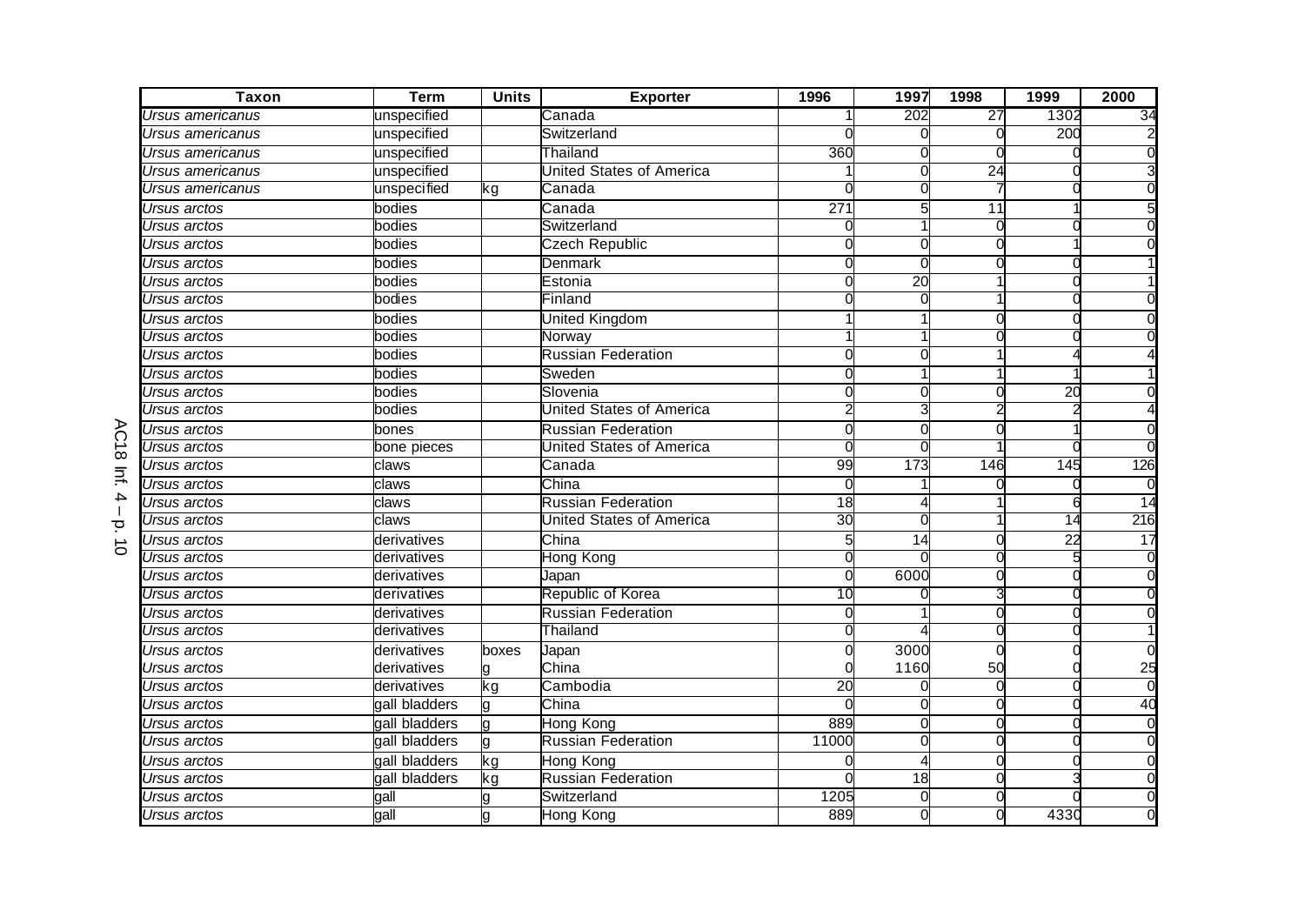| <b>Taxon</b>              | <b>Term</b>   | <b>Units</b> | <b>Exporter</b>                 | 1996            | 1997            | 1998            | 1999            | 2000            |
|---------------------------|---------------|--------------|---------------------------------|-----------------|-----------------|-----------------|-----------------|-----------------|
| Ursus arctos              | qall          |              | <b>Russian Federation</b>       |                 | 0               | 3855            |                 |                 |
| Ursus arctos              | gall          | kg           | Switzerland                     | 12              |                 |                 |                 |                 |
| Ursus arctos              | gall          | ٢g           | Finland                         | 12              |                 |                 |                 |                 |
| Ursus arctos              | gall          | ٢g           | Hong Kong                       |                 | ſ               |                 |                 |                 |
| Ursus arctos              | gall          | kg           | <b>Russian Federation</b>       | 62              | 31              |                 |                 |                 |
| Ursus arctos              | hair          |              | Canada                          |                 | $\Omega$        |                 | 209             |                 |
| Ursus arctos              | meat          |              | Estonia                         |                 | $\Omega$        |                 |                 |                 |
| Ursus arctos              | meat          |              | Japan                           |                 | 0               |                 |                 |                 |
| Ursus arctos              | meat          | ٢ğ           | Estonia                         | 1067            |                 |                 |                 |                 |
| Ursus arctos              | meat          | ٢g           | Romania                         | 4076            | 3538            |                 |                 |                 |
| Ursus arctos              | meat          | kg           | <b>Russian Federation</b>       |                 | 2000            |                 |                 |                 |
| Ursus arctos              | meat          | kg           | <b>United States of America</b> |                 |                 |                 | $\frac{1}{5}$   |                 |
| Ursus arctos              | teeth         |              | Canada                          | 26              | 103             | 6               |                 |                 |
| Ursus arctos              | teeth         |              | <b>Russian Federation</b>       | 8               | $\overline{24}$ |                 |                 | 10              |
| Ursus arctos              | teeth         |              | ⊺aiwan                          |                 |                 |                 |                 |                 |
| Ursus arctos              | teeth         |              | <b>United States of America</b> |                 |                 |                 |                 |                 |
| Ursus arctos              | unspecified   |              | <b>Russian Federation</b>       |                 |                 |                 |                 |                 |
| Ursus arctos horribilis   | bone carvings |              | Canada                          |                 | O               |                 |                 |                 |
| Ursus arctos horribilis   | bodies        |              | Canada                          |                 | 6               |                 |                 |                 |
| Ursus arctos horribilis   | bodies        |              | <b>United States of America</b> |                 | ∩               |                 |                 |                 |
| Ursus arctos horribilis   | claws         |              | Canada                          | $\overline{22}$ |                 | $\overline{25}$ | 83              | 79              |
| Ursus arctos horribilis   | claws         |              | <b>Czech Republic</b>           | O               |                 | U               |                 |                 |
| Ursus arctos horribilis   | teeth         |              | Canada                          |                 |                 |                 |                 | 113             |
| Ursus arctos middendorffi | bodies        |              | Canada                          |                 | O               |                 |                 |                 |
| Ursus arctos richardsoni  | bodies        |              | Canada                          | 0               | 0               | U               |                 |                 |
| Ursus arctos richardsoni  | claws         |              | Canada                          |                 | ∩               | 41              |                 |                 |
| Ursus maritimus           | bone carvings |              | Canada                          |                 |                 |                 |                 |                 |
| Ursus maritimus           | bone carvings |              | Greenland                       |                 | O               |                 |                 |                 |
| Ursus maritimus           | bodies        |              | Canada                          |                 |                 |                 | 13              |                 |
| <b>Ursus maritimus</b>    | bodies        |              | Denmark                         |                 |                 |                 |                 |                 |
| Ursus maritimus           | bodies        |              | France                          |                 |                 |                 |                 |                 |
| Ursus maritimus           | bodies        |              | ao People's Democratic Republic | $\Omega$        | $\Omega$        | O               |                 |                 |
| <b>Ursus maritimus</b>    | bodies        |              | Norway                          | $\Omega$        | ∩               |                 |                 |                 |
| Ursus maritimus           | bodies        |              | <b>United States of America</b> |                 |                 |                 |                 |                 |
| Ursus maritimus           | bones         |              | Canada                          |                 |                 |                 |                 |                 |
| Ursus maritimus           | bones         |              | Greenland                       |                 | 1               | ∩               |                 |                 |
| Ursus maritimus           | bones         |              | <b>United States of America</b> | 0               | 0               |                 |                 |                 |
| Ursus maritimus           | bone pieces   |              | <b>United States of America</b> | $\Omega$        | O               |                 |                 |                 |
| Ursus maritimus           | claws         |              | Canada                          |                 |                 |                 | $\overline{20}$ | $\overline{21}$ |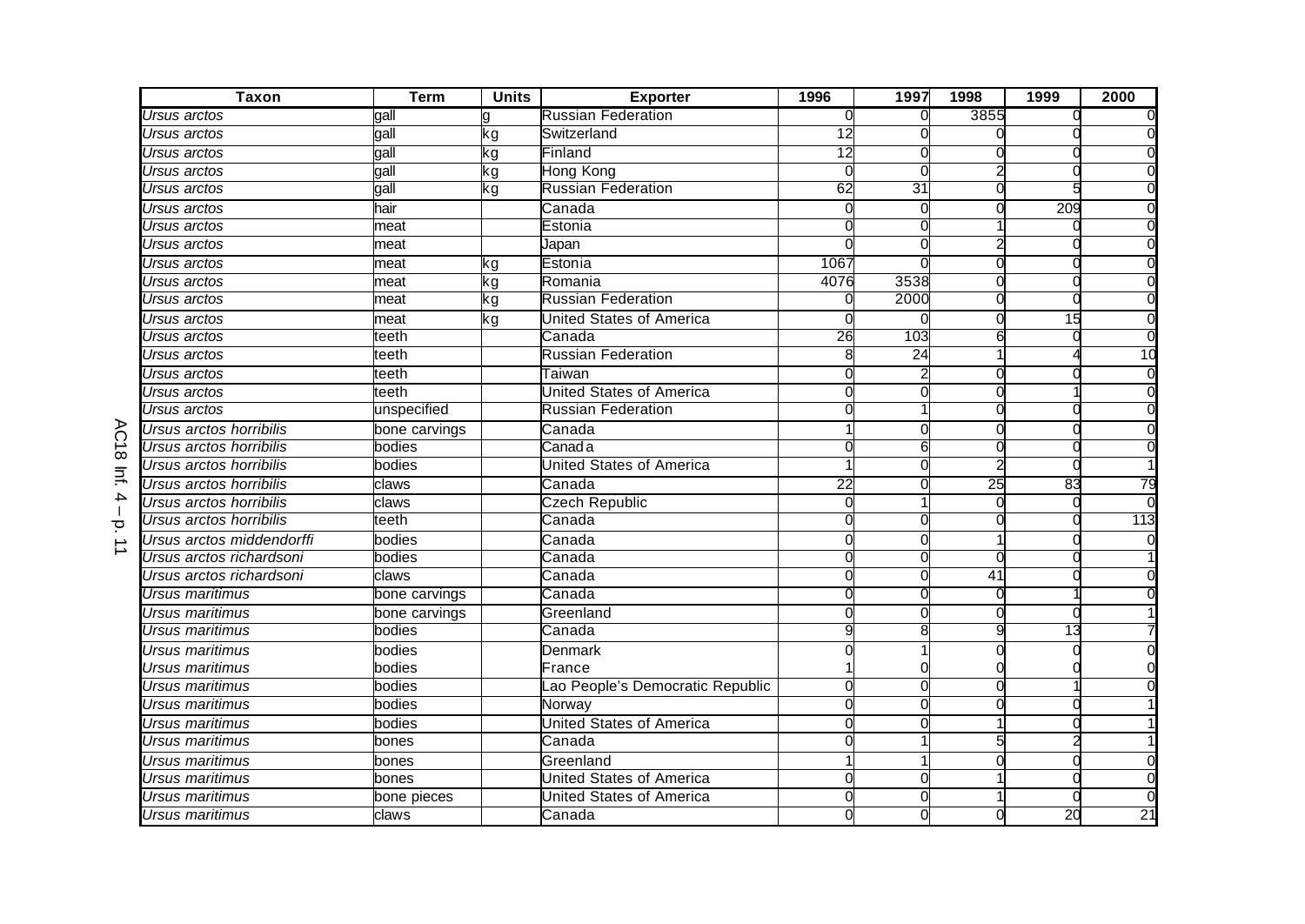| <b>Taxon</b>            | <b>Term</b>   | <b>Units</b>   | <b>Exporter</b>                 | 1996            | 1997            | 1998             | 1999             | 2000     |
|-------------------------|---------------|----------------|---------------------------------|-----------------|-----------------|------------------|------------------|----------|
| Ursus maritimus         | claws         |                | Denmark                         |                 | $\Omega$        | 0                |                  |          |
| Ursus maritimus         | claws         |                | Greenland                       | 68              | 47              | 19               | 230              | 150      |
| Ursus maritimus         | claws         |                | <b>Russian Federation</b>       |                 |                 |                  |                  |          |
| Ursus maritimus         | hair          |                | Canada                          |                 |                 |                  |                  |          |
| Jrsus maritimus         | hair          |                | United States of America        |                 | 438             |                  |                  |          |
| <b>Jrsus maritimus</b>  | hair          | tems           | Canada                          |                 |                 |                  |                  |          |
| Jrsus maritimus         | meat          |                | Greenland                       |                 |                 |                  |                  |          |
| Ursus maritimus         | teeth         |                | Canada                          |                 |                 |                  |                  |          |
| Ursus maritimus         | teeth         |                | Germany                         |                 |                 |                  |                  |          |
| Ursus maritimus         | teeth         |                | Greenland                       | 8               | C               |                  |                  |          |
| Ursus maritimus         | teeth         |                | <b>United States of America</b> |                 |                 |                  | 104              |          |
| Ursus maritimus         | unspecified   |                | <b>United States of America</b> | C               | C               |                  |                  |          |
| Ursus thibetanus        | claws         |                | <b>Russian Federation</b>       | З               |                 |                  |                  |          |
| <b>Jrsus thibetanus</b> | claws         |                | Thailand                        | U               | C               |                  |                  |          |
| Ursus thibetanus        | claws         |                | Viet Nam                        | 0               | O               |                  |                  |          |
| Ursus thibetanus        | derivatives   |                | Canada                          | O               |                 |                  |                  | $\Omega$ |
| Ursus thibetanus        | derivatives   |                | Switzerland                     |                 |                 |                  |                  | 20       |
| Ursus thibetanus        | derivatives   |                | China                           | 135             | $\overline{75}$ | $\overline{118}$ | $\overline{122}$ | 118      |
| Ursus thibetanus        | derivatives   |                | Hong Kong                       | $\overline{12}$ |                 |                  |                  |          |
| Ursus thibetanus        | derivatives   |                | Japan                           | 90              | 25              |                  |                  |          |
| Ursus thibetanus        | derivatives   |                | Republic of Korea               | $\overline{14}$ | 6               | $\overline{13}$  |                  |          |
| Ursus thibetanus        | derivatives   |                | Nepal                           |                 | C               | C                |                  |          |
| Ursus thibetanus        | derivatives   |                | Taiwan                          |                 |                 |                  |                  |          |
| Ursus thibetanus        | derivatives   |                | Unknown                         |                 | $\overline{32}$ | 791              |                  | 14       |
| Ursus thibetanus        | derivatives   |                | China                           | 150             | 927             | 50               | 1884             | 1389     |
| Ursus thibetanus        | derivatives   |                | Japan                           |                 |                 |                  |                  | 50       |
| Ursus thibetanus        | derivatives   |                | Republic of Korea               |                 |                 | 45               |                  | 281      |
| Ursus thibetanus        | derivatives   |                | Philippines                     | ∩               | C               |                  | 14               | $\Omega$ |
| Ursus thibetanus        | derivatives   | g              | Thailand                        | 6               | 108             |                  |                  |          |
| Ursus thibetanus        | derivatives   | kg             | China                           |                 |                 |                  | $\overline{25}$  |          |
| Ursus thibetanus        | derivatives   | ml             | China                           |                 |                 |                  |                  | 20       |
| Ursus thibetanus        | derivatives   | m <sub>l</sub> | Republic of Korea               | $\Omega$        |                 | $\Omega$         |                  | 1800     |
| Ursus thibetanus        | gall bladders |                | Republic of Korea               | $\Omega$        | $\Omega$        |                  |                  |          |
| Ursus thibetanus        | gall bladders |                | Thailand                        |                 |                 |                  |                  |          |
| Ursus thibetanus        | gall bladders |                | <b>Unknown</b>                  | C               | C               |                  |                  |          |
| Ursus thibetanus        | teeth         |                | Cambodia                        | C               | O               |                  |                  |          |
| Ursus thibetanus        | teeth         |                | Myanmar                         | C               | C               |                  |                  |          |
| Ursus thibetanus        | teeth         |                | Thailand                        |                 |                 |                  |                  |          |
| Ursus thibetanus        | teeth         |                | Viet Nam                        |                 |                 |                  |                  |          |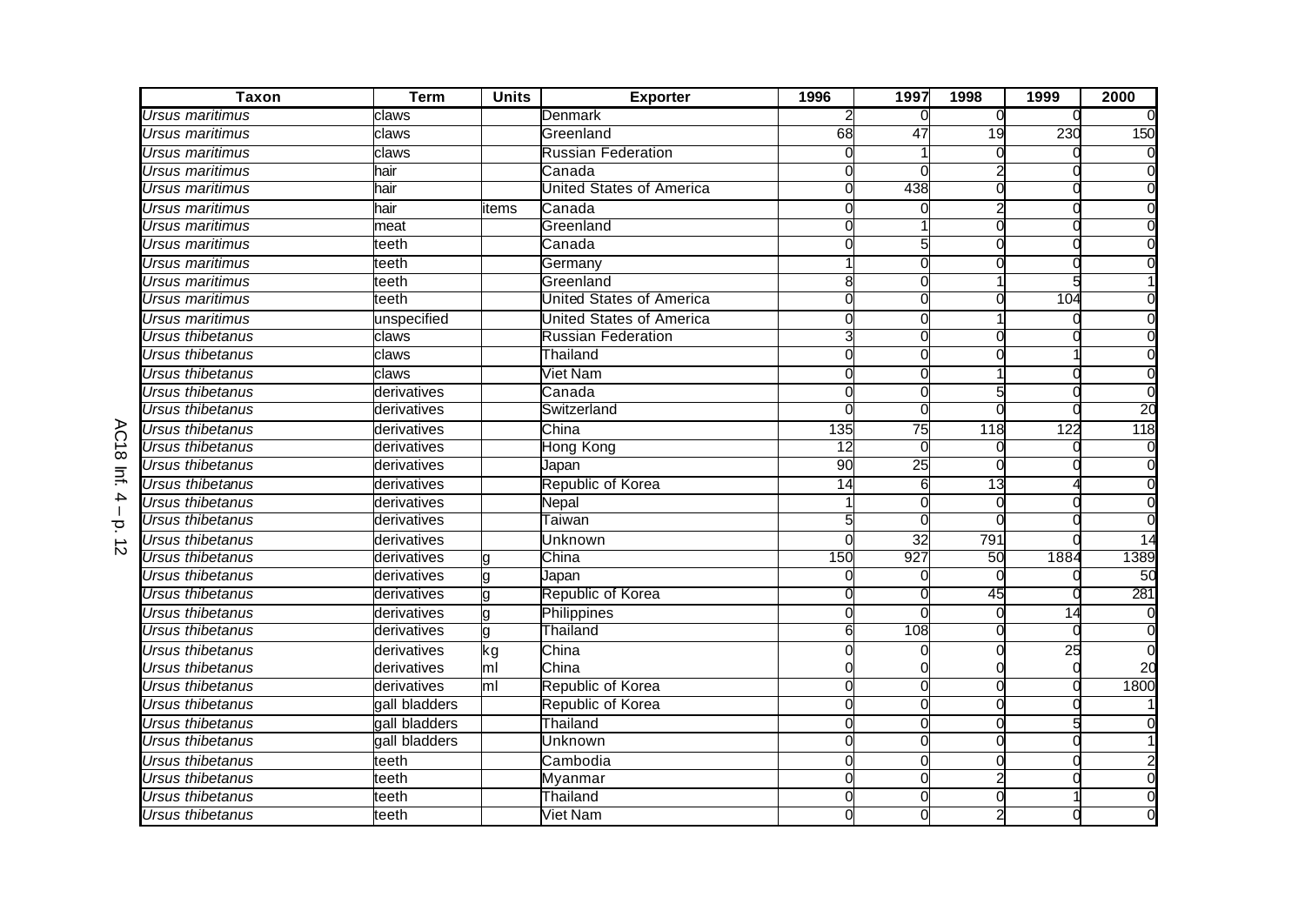| <b>Taxon</b>       | <b>Term</b> | <b>Units</b> | <b>Exporter</b>                 | 1996            | 1997   | 1998   | 1999   | 2000   |
|--------------------|-------------|--------------|---------------------------------|-----------------|--------|--------|--------|--------|
| Ursus thibetanus   | teeth       |              | Unknown                         |                 |        |        |        |        |
| Amblonyx cinereus  | skeletons   |              | <b>United Kingdom</b>           |                 |        |        |        |        |
| Eira barbara       | bodies      |              | Mexico                          |                 |        |        |        |        |
| Enhydra lutris     | bones       |              | <b>United States of America</b> | 15              |        |        |        |        |
| Enhydra lutris     | unspecified |              | <b>Russian Federation</b>       |                 |        |        |        |        |
| Lontra spp.        | bodies      |              | Canada                          | ſ               |        |        |        |        |
| ontra canadensis   | bodies      |              | Canada                          |                 |        | g      |        |        |
| ontra canadensis   | bodies      |              | Denmark                         | $\Omega$        |        |        |        |        |
| Lontra canadensis  | bodies      |              | <b>United States of America</b> | C               |        |        |        |        |
| Lontra canadensis  | bones       |              | Canada                          | $\sqrt{ }$      |        |        |        |        |
| Lontra canadensis  | claws       |              | Canada                          | 20              |        |        |        |        |
| Lontra canadensis  | teeth       |              | Canada                          | $\Omega$        |        | 290    |        |        |
| ontra canadensis   | unspecified |              | Canada                          | ſ               |        |        |        |        |
| Lutra spp.         | bodies      |              | Canada                          | ſ               |        |        |        |        |
| Lutra spp.         | unspecified |              | Canada                          | 0               |        |        |        |        |
| Lutra lutra        | bodies      |              | <b>United Kingdom</b>           | C               |        |        |        |        |
| Lutra lutra        | bodies      |              | <b>Russian Federation</b>       |                 |        |        |        |        |
| Lutra lutra        | hair        |              | <b>Russian Federation</b>       | $\Omega$        | ſ      |        |        |        |
| Mellivora capensis | skeletons   |              | Zimbabwe                        |                 |        |        |        |        |
| Mellivora capensis | teeth       |              | Zimbabwe                        |                 |        |        |        |        |
| Mustela sibirica   | bodies      |              | Canada                          | $\overline{21}$ |        |        |        |        |
| Mustela sibirica   | bodies      |              | Germany                         |                 |        |        |        |        |
| Mustela sibirica   | hair        |              | China                           | 6000            | 4000   |        |        |        |
| Mustela sibirica   | hair        |              | Germany                         | 17925           | 60119  | 289369 | 118108 | 124367 |
| Mustela sibirica   | hair        |              | Spain                           |                 |        |        | 32232  | 25448  |
| Mustela sibirica   | hair        |              | France                          |                 |        | 1788   | 3264   |        |
| Mustela sibirica   | hair        |              | <b>Russian Federation</b>       |                 |        |        | 26755  |        |
| Mustela sibirica   | hair        |              | <b>United States of America</b> |                 |        | C      | 1841   |        |
| Mustela sibirica   | hair        |              | China                           | 29360           |        |        |        |        |
| Mustela sibirica   | hair        |              | Germany                         | 31352           | 23100  | 318    |        | 11490  |
| Mustela sibirica   | hair        |              | <b>United Kingdom</b>           |                 |        |        |        | 15     |
| Mustela sibirica   | hair        | a            | Ireland                         | $\Omega$        | 2235   |        | 740    |        |
| Mustela sibirica   | hair        | items        | China                           | $\Omega$        | 222000 | 2444   |        |        |
| Mustela sibirica   | hair        | items        | Germany                         |                 |        | 9410   | 25531  |        |
| Mustela sibirica   | hair        | items        | Spain                           |                 |        | 1406   | 20994  |        |
| Mustela sibirica   | hair        | items        | France                          | 2300            |        |        |        |        |
| Mustela sibirica   | hair        | items        | Ireland                         |                 |        | 1311   |        | 2589   |
| Mustela sibirica   | hair        | items        | Italy                           |                 |        |        | 2618   |        |
| Mustela sibirica   | hair        | items        | Republic of Korea               | 39200           |        |        |        |        |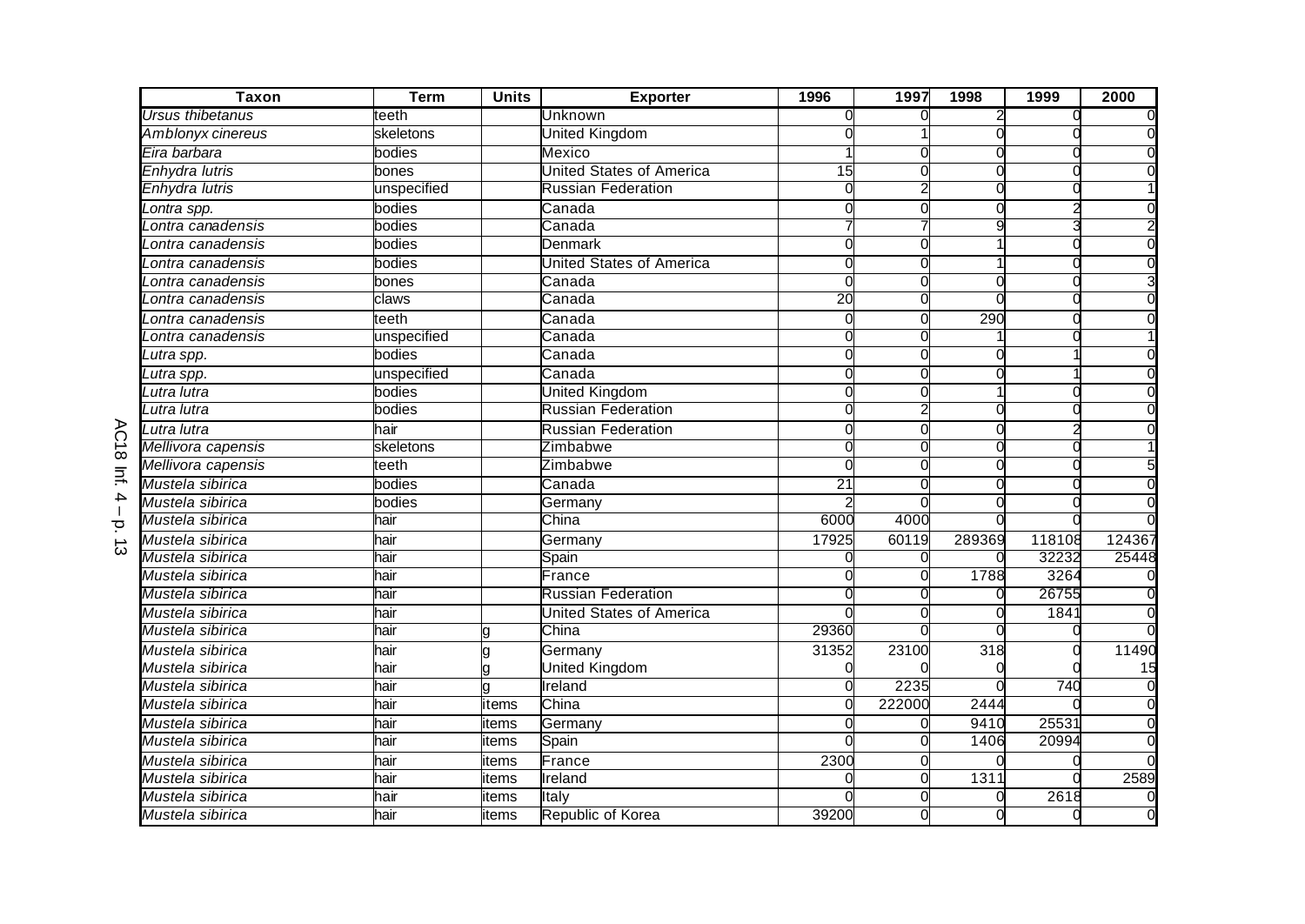| <b>Taxon</b>             | <b>Term</b>  | <b>Units</b> | <b>Exporter</b>           | 1996            | 1997   | 1998            | 1999 | 2000  |
|--------------------------|--------------|--------------|---------------------------|-----------------|--------|-----------------|------|-------|
| Mustela sibirica         | hair         | items        | <b>Russian Federation</b> |                 |        | 1800            | 7443 |       |
| Mustela sibirica         | hair         | kg           | China                     | 277             | 920    | 712             | 102  | 14667 |
| Mustela sibirica         | hair         | kg           | Germany                   | 772             | 47     | 58              | 13   | 44    |
| Mustela sibirica         | hair         | kg           | Hong Kong                 | $\overline{12}$ |        |                 |      |       |
| Mustela sibirica         | hair         | kg           | Ireland                   |                 |        |                 |      |       |
| Mustela sibirica         | unspecified  |              | Switzerland               |                 | 17000  | 150             |      |       |
| Mustela sibirica         | unspecified  |              | China                     | 70000           | 5600   |                 |      |       |
| Mustela sibirica         | unspecified  |              | Germany                   | 7428            | 17600  | 3509            | 3680 | 4483  |
| Mustela sibirica         | unspecified  |              | Spain                     |                 |        |                 | 5140 | 483   |
| Mustela sibirica         | unspecified  |              | United Kingdom            | 684             | 1716   |                 |      |       |
| Mustela sibirica         | unspecified  |              | Hong Kong                 | 33000           | 200000 |                 |      |       |
| Mustela sibirica         | unspecified  |              | Ireland                   | O               | 822    |                 |      |       |
| Mustela sibirica         | unspecified  |              | India                     |                 |        |                 |      |       |
| Mustela sibirica         | unspecified  |              | <b>Russian Federation</b> |                 |        | 1880            |      | 2560  |
| Mustela sibirica         | unspecified  | kg           | China                     |                 | 8      |                 |      |       |
| Mustela sibirica         | unspecified  | kg           | Germany                   | 0               | 3      | ∩               |      |       |
| Mustela sibirica         | unspecified  | kg           | Ireland                   |                 |        |                 |      |       |
| <del>Fe</del> lidae spp. | bones        |              | <b>Bolivia</b>            | $\Omega$        | O      | ∩               |      |       |
| Felidae spp.             | bones        |              | South Africa              | $\Omega$        | 0      | O               |      |       |
| Felidae spp.             | claws        |              | India                     | $\Omega$        |        |                 |      |       |
| Felidae spp.             | claws        |              | Sri Lanka                 |                 |        | 16              |      |       |
| Felidae spp.             | claws        |              | Mexico                    |                 | O      |                 |      |       |
| Felidae spp.             | claws        |              | Thailand                  |                 | O      |                 |      |       |
| Felidae spp.             | claws        |              | Tokelau                   | $\Omega$        | 0      |                 | 30   |       |
| Felidae spp.             | claws        |              | United States of America  |                 |        |                 |      |       |
| Felidae spp.             | claws        |              | Viet Nam                  | 2               |        |                 |      |       |
| Felidae spp.             | claws        |              | South Africa              | $\Omega$        | O      | ∩               | 32   |       |
| Felidae spp.             | claws        |              | Zimbabwe                  |                 |        |                 |      |       |
| Felidae spp.             | derivatives  |              | Canada                    |                 |        |                 |      |       |
| Felidae spp.             | deri vatives |              | Chile                     |                 |        | $\overline{20}$ |      |       |
| Felidae spp.             | derivatives  |              | China                     |                 |        | 202             |      |       |
| Felidae spp.             | derivatives  |              | <b>Hong Kong</b>          | $\Omega$        |        | 39              |      |       |
| Felidae spp.             | derivatives  |              | Japan                     | $\Omega$        |        | 39              |      |       |
| <del>Fe</del> lidae spp. | derivatives  |              | Singapore                 | $\Omega$        | 1106   |                 |      |       |
| Felidae spp.             | derivatives  |              | Thailand                  |                 |        | 2700            |      |       |
| Felidae spp.             | derivatives  |              | Taiwan                    |                 |        |                 |      |       |
| Felidae spp.             | derivatives  |              | <b>Viet Nam</b>           | O               | 0      | 101             |      |       |
| Felidae spp.             | derivatives  |              | Unknown                   | $\Omega$        | 12     | O               |      |       |
| Felidae spp.             | derivatives  | bottles      | <b>Hong Kong</b>          |                 | 0      |                 |      |       |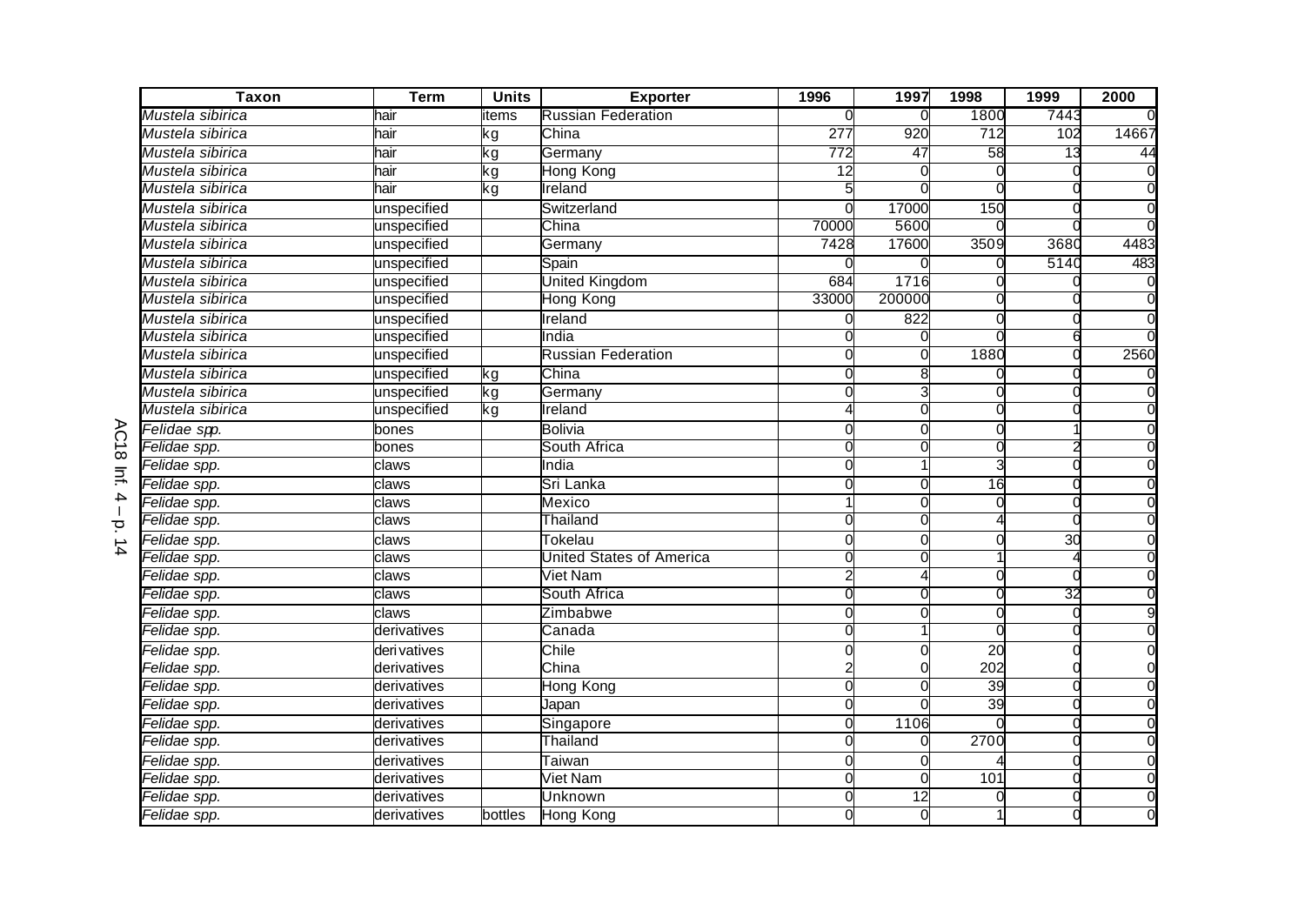| <b>Taxon</b>     | <b>Term</b>   | <b>Units</b> | <b>Exporter</b>                  | 1996     | 1997     | 1998     | 1999            | 2000 |
|------------------|---------------|--------------|----------------------------------|----------|----------|----------|-----------------|------|
| Felidae spp.     | hair          |              | South Africa                     |          |          |          |                 |      |
| Felidae spp.     | teeth         |              | Switzerland                      |          |          |          |                 |      |
| Felidae spp.     | teeth         |              | Côte d'Ivoire                    |          |          |          |                 |      |
| Felidae spp.     | teeth         |              | India                            |          |          |          |                 |      |
| Felidae spp.     | teeth         |              | Kenya                            |          |          |          |                 |      |
| Felidae spp.     | teeth         |              | Nigeria                          |          |          |          |                 |      |
| Felidae spp.     | teeth         |              | Peru                             |          |          |          |                 |      |
| Felidae spp.     | teeth         |              | Suriname                         |          |          |          |                 |      |
| Felidae spp.     | teeth         |              | Thailand                         |          |          |          |                 |      |
| Felidae spp.     | teeth         |              | Unknown                          | $\Omega$ | C        | З        |                 |      |
| Felidae spp.     | teeth         |              | South Africa                     | O        | O        |          |                 |      |
| Felidae spp.     | unspecified   |              | Democratic Republic of the Congo | $\Omega$ | 61       | C        |                 |      |
| Felidae spp.     | unspecified   |              | Côte d'Ivoire                    |          | C        |          |                 |      |
| Acinonyx jubatus | bone carvings |              | Egypt                            | 0        | O        |          |                 |      |
| Acinonyx jubatus | bodies        |              | Namibia                          | 0        |          | 0        | r               |      |
| Acinonyx jubatus | bodies        |              | Zimbabwe                         |          |          | C        |                 |      |
| Acinonyx jubatus | skeletons     |              | Netherlands                      |          |          |          |                 |      |
| Acinonyx jubatus | skeletons     |              | South Africa                     |          | C        |          |                 |      |
| Caracal caracal  | bodies        |              | <b>Czech Republic</b>            |          | O        |          |                 |      |
| Caracal caracal  | bodies        |              | Namibia                          |          |          |          |                 |      |
| Caracal caracal  | bodies        |              | South Africa                     |          |          |          |                 |      |
| Caracal caracal  | bodies        |              | Zimbabwe                         | 0        | 0        | O        |                 |      |
| Caracal caracal  | bones         |              | Namibia                          |          |          |          |                 |      |
| Felis spp.       | bodies        |              | Canada                           | 0        | 0        | 0        |                 |      |
| Felis spp.       | bodies        |              | Hong Kong                        |          |          |          |                 |      |
| Felis spp.       | bodies        |              | Mexico                           | $\Omega$ |          |          |                 |      |
| Felis spp.       | bodies        |              | <b>United States of America</b>  |          |          |          |                 |      |
| Felis spp.       | bodies        |              | Viet Nam                         |          |          |          |                 |      |
| Felis spp.       | claws         |              | Cambodia                         |          |          |          |                 |      |
| Felis spp.       | meat          | kg           | Canada                           |          |          |          | $\overline{24}$ |      |
| Felis spp.       | oil           |              | Dominican Republic               |          |          |          |                 |      |
| Felis spp.       | teeth         |              | Congo                            | $\Omega$ | $\Omega$ | 3        |                 |      |
| Felis spp.       | teeth         |              | Cambodia                         | $\Omega$ | $\Omega$ | $\Omega$ |                 |      |
| Felis spp.       | teeth         |              | Mexico                           | 3        | $\Omega$ | $\Omega$ |                 |      |
| Felis spp.       | teeth         |              | Peru                             |          | C        |          |                 |      |
| Felis spp.       | teeth         |              | Unknown                          | 0        |          |          |                 |      |
| Felis spp.       | unspecified   |              | Democratic Republic of the Congo | 0        |          |          |                 |      |
| Felis spp.       | unspecified   |              | Guinea                           | $\Omega$ | 0        |          |                 |      |
| Felis silvestris | bodies        |              | South Africa                     | 1        | 0        |          |                 |      |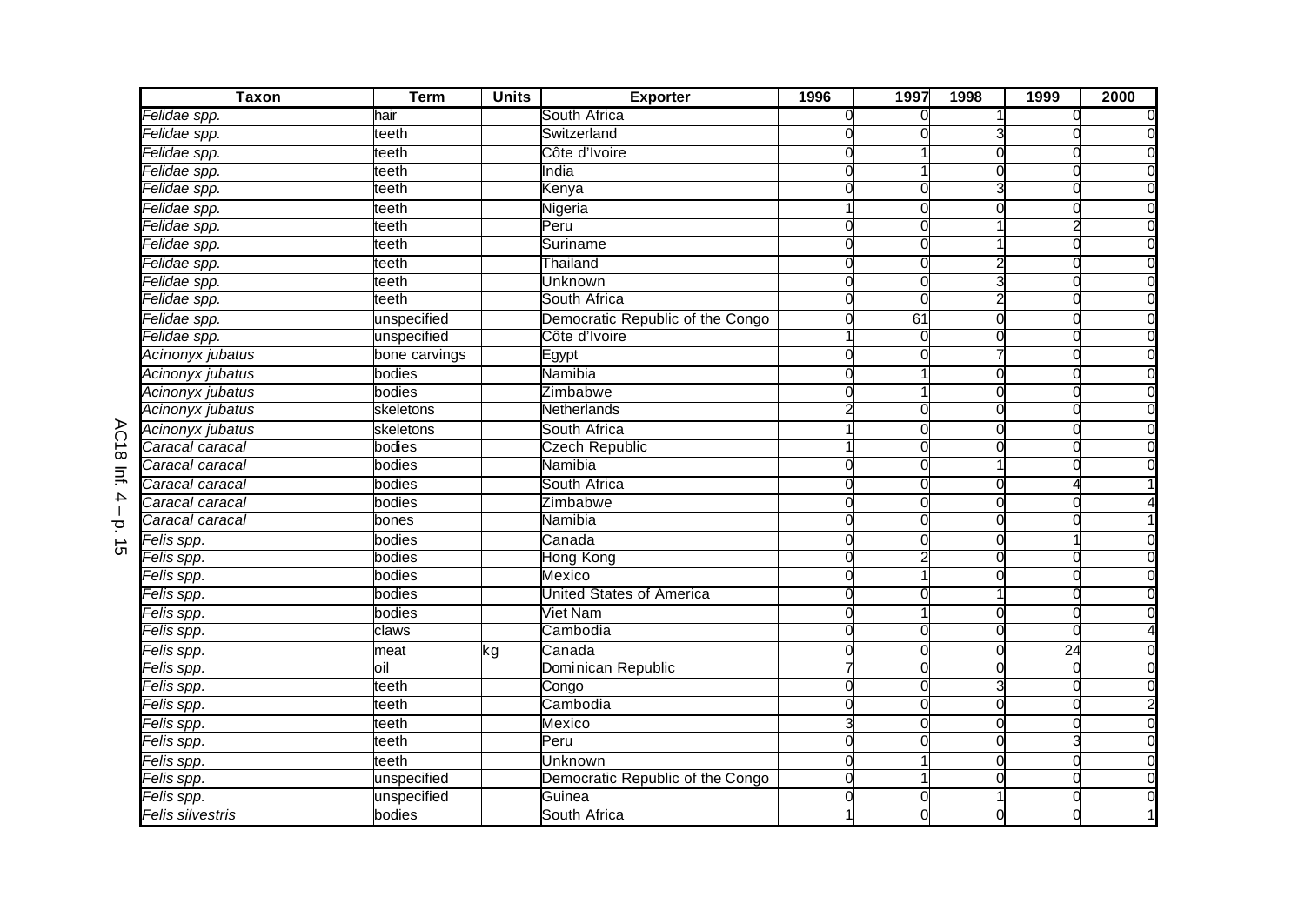| <b>Taxon</b>                 | <b>Term</b> | <b>Units</b> | <b>Exporter</b>                 | 1996     | 1997            | 1998 | 1999            | 2000            |
|------------------------------|-------------|--------------|---------------------------------|----------|-----------------|------|-----------------|-----------------|
| <sup>=</sup> elis silvestris | bodies      |              | Zimbabwe                        |          |                 |      |                 | 13              |
| Felis silvestris libyca      | bodies      |              | United Republic of Tanzania     |          |                 |      |                 |                 |
| Felis silvestris libyca      | skeletons   |              | United Republic of Tanzania     |          |                 |      |                 |                 |
| Herpailurus yaguarondi       | skeletons   |              | Netherlands                     |          |                 |      |                 |                 |
| eopardus pardalis            | bodies      |              | Mexico                          |          |                 |      |                 |                 |
| eopardus pardalis            | bodies      |              | Nicaragua                       |          |                 |      |                 |                 |
| eopardus pardalis            | bodies      |              | Venezuela                       |          |                 |      |                 |                 |
| eopardus pardalis            | bodies      |              | <b>Viet Nam</b>                 |          |                 |      |                 |                 |
| eopardus pardalis            | bodies      |              | <b>Unknown</b>                  |          |                 |      |                 |                 |
| eopardus pardalis            | hair        | tems         | Germany                         |          |                 |      |                 |                 |
| eopardus pardalis            | skeletons   |              | <b>Brazil</b>                   |          |                 |      |                 |                 |
| eopardus pardalis            | skeletons   |              | <b>Netherlands</b>              |          | $\Omega$        |      |                 |                 |
| eopardus pardalis            | teeth       |              | Colombia                        |          | $\overline{12}$ |      |                 |                 |
| eopardus wiedii              | bodies      |              | Mexico                          |          | 0               |      |                 |                 |
| eopardus wiedii              | bodies      |              | Nicaragua                       | 0        |                 |      |                 |                 |
| eopardus wiedii              | bodies      |              | Panama                          |          |                 |      |                 |                 |
| Leopardus wiedii             | bodies      |              | Unknown                         |          |                 |      |                 |                 |
| Leopardus wiedii nicaraguae  | unspecified |              | Nicaragua                       |          |                 |      |                 |                 |
| Leptailurus serval           | bodies      |              | Netherlands                     |          |                 |      |                 |                 |
| Leptailurus serval           | bodies      |              | South Africa                    |          |                 |      |                 |                 |
| eptailurus serval            | bodies      |              | Zimbabwe                        |          |                 |      |                 |                 |
| eptailurus serval            | skeletons   |              | <b>Netherlands</b>              |          |                 |      |                 |                 |
| eptailurus serval            | skeletons   |              | <b>United States of America</b> |          |                 |      |                 |                 |
| eptailurus serval            | skeletons   |              | Zimbabwe                        |          |                 |      |                 |                 |
| Leptailurus serval           | unspecified |              | Netherlands                     |          |                 |      |                 |                 |
| Lynx spp.                    | bodies      |              | Canada                          |          |                 |      |                 |                 |
| vnx canadensis               | bodies      |              | Canada                          | 14       | 29              | 36   | $\overline{11}$ | 17              |
| ynx canadensis               | bodies      |              | <b>United States of America</b> |          |                 |      |                 | 22              |
| vnx canadensis.              | bones       |              | <b>United States of America</b> | $\Omega$ | $\Omega$        | O    |                 | $\overline{10}$ |
| ynx canadensis               | claws       |              | Canada                          | 15       | 700             | 10   |                 |                 |
| ynx canadensis               | claws       |              | <b>United States of America</b> |          |                 |      |                 | 18              |
| Lynx canadensis              | teeth       |              | Canada                          |          |                 |      |                 |                 |
| ynx canadensis               | unspecified |              | Canada                          | $\Omega$ |                 |      |                 |                 |
| ynx canadensis               | unspecified |              | <b>United States of America</b> |          |                 |      |                 |                 |
| Lynx lynx                    | bodies      |              | Canada                          |          |                 |      |                 |                 |
| ynx lynx                     | bodies      |              | Switzerland                     | C        | O               |      |                 |                 |
| ynx lynx                     | bodies      |              | <b>Czech Republic</b>           |          | $\Omega$        |      |                 |                 |
| ynx lynx.                    | bodies      |              | Germany                         |          |                 |      |                 |                 |
| Lynx lynx                    | bodies      |              | Norway                          |          |                 |      |                 |                 |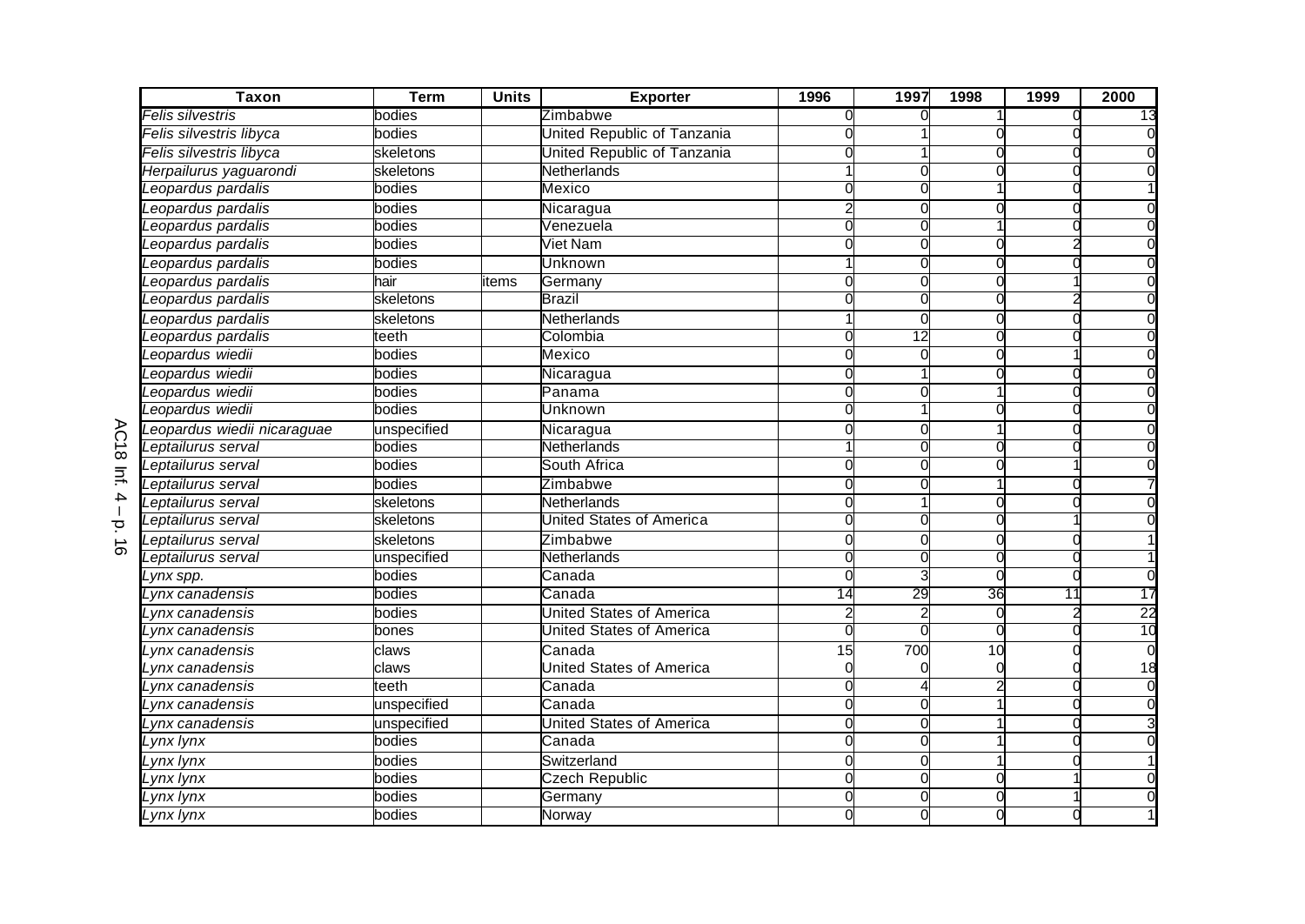| <b>Taxon</b>                | <b>Term</b>   | <b>Units</b> | <b>Exporter</b>                 | 1996     | 1997 | 1998 | 1999 | 2000            |
|-----------------------------|---------------|--------------|---------------------------------|----------|------|------|------|-----------------|
| Lynx lynx                   | bodies        |              | Sweden                          |          |      |      |      |                 |
| Lynx lynx                   | bodies        |              | United States of America        |          |      |      |      |                 |
| Lynx lynx                   | claws         |              | United States of America        |          |      | 25   |      | 18              |
| Lynx lynx                   | skeletons     |              | Switzerland                     |          |      |      |      |                 |
| Lynx lynx                   | skeletons     |              | United States of America        |          |      |      |      |                 |
| Lynx lynx                   | unspecified   |              | Switzerland                     |          |      |      |      | $\overline{20}$ |
| ynx lynx                    | unspecified   |              | Unknown                         |          |      |      |      |                 |
| $'$ ynx rufu $\overline{s}$ | bodies        |              | Canada                          |          |      |      |      |                 |
| Lynx rufus                  | bodies        |              | Denmark                         |          |      |      |      |                 |
| Lynx rufus                  | bodies        |              | Mexico                          |          |      |      |      |                 |
| Lynx rufus                  | bodies        |              | United States of America        |          |      |      |      |                 |
| Lynx rufus                  | bodies        |              | Unknown                         | $\Omega$ | O    |      |      | $\Omega$        |
| Lynx rufus                  | claws         |              | Canada                          | 80       |      | 1300 |      |                 |
| ynx rufus                   | claws         |              | United States of America        | 0        | O    |      |      | $\overline{10}$ |
| _ynx rufus                  | hair          |              | Canada                          | 0        | O    |      |      |                 |
| Lynx rufus                  | teeth         |              | Canada                          | $\Omega$ | O    |      |      |                 |
| Lynx rufus                  | unspecified   |              | Canada                          |          |      |      |      |                 |
| Lynx rufus                  | unspecified   |              | United States of America        |          |      |      |      |                 |
| Lynx rufus escuinapae       | bodies        |              | Mexico                          |          |      |      |      |                 |
| Neofelis nebulosa           | bone carvings |              | ao People's Democratic Republic | $\Omega$ |      |      |      |                 |
| Neofelis nebulosa           | bodies        |              | Unknown                         |          |      |      |      |                 |
| Neofelis nebulosa           | skeletons     |              | Netherlands                     | O        |      |      |      |                 |
| Oncifelis guigna            | bodies        |              | Chile                           |          |      |      |      |                 |
| Panthera spp.               | bodies        |              | Unknown                         |          |      |      |      |                 |
| Panthera leo                | bone carvings |              | Canada                          |          |      |      |      |                 |
| Panthera leo                | bone carvings |              | South Africa                    |          |      |      |      |                 |
| Panthera leo                | bone carvings |              | Zimbabwe                        |          |      |      |      |                 |
| Panthera leo                | bodies        |              | <b>Botswana</b>                 |          |      |      |      |                 |
| Panthera leo                | bodies        |              | Switzerland                     |          |      |      |      |                 |
| Panthera leo                | bodies        |              | Germany                         |          |      |      |      |                 |
| Panthera leo                | bodies        |              | France                          |          |      |      |      |                 |
| Panthera leo                | bodies        |              | United Kingdom                  | $\Omega$ |      |      |      |                 |
| Panthera leo                | bodies        |              | Mexico                          |          |      |      |      |                 |
| Panthera leo                | bodies        |              | United States of America        |          |      |      |      |                 |
| Panthera leo                | bodies        |              | South Africa                    |          | Q    |      |      |                 |
| Panthera leo                | bodies        |              | Zimbabwe                        | O        | O    |      |      | $\frac{1}{5}$   |
| Panthera leo                | bones         |              | South Africa                    |          | O    |      |      | $\Omega$        |
| Panthera leo                | bones         |              | Zimbabwe                        |          |      |      |      |                 |
| Panthera leo                | claws         |              | <b>Botswana</b>                 | 496      | 984  | 100  |      |                 |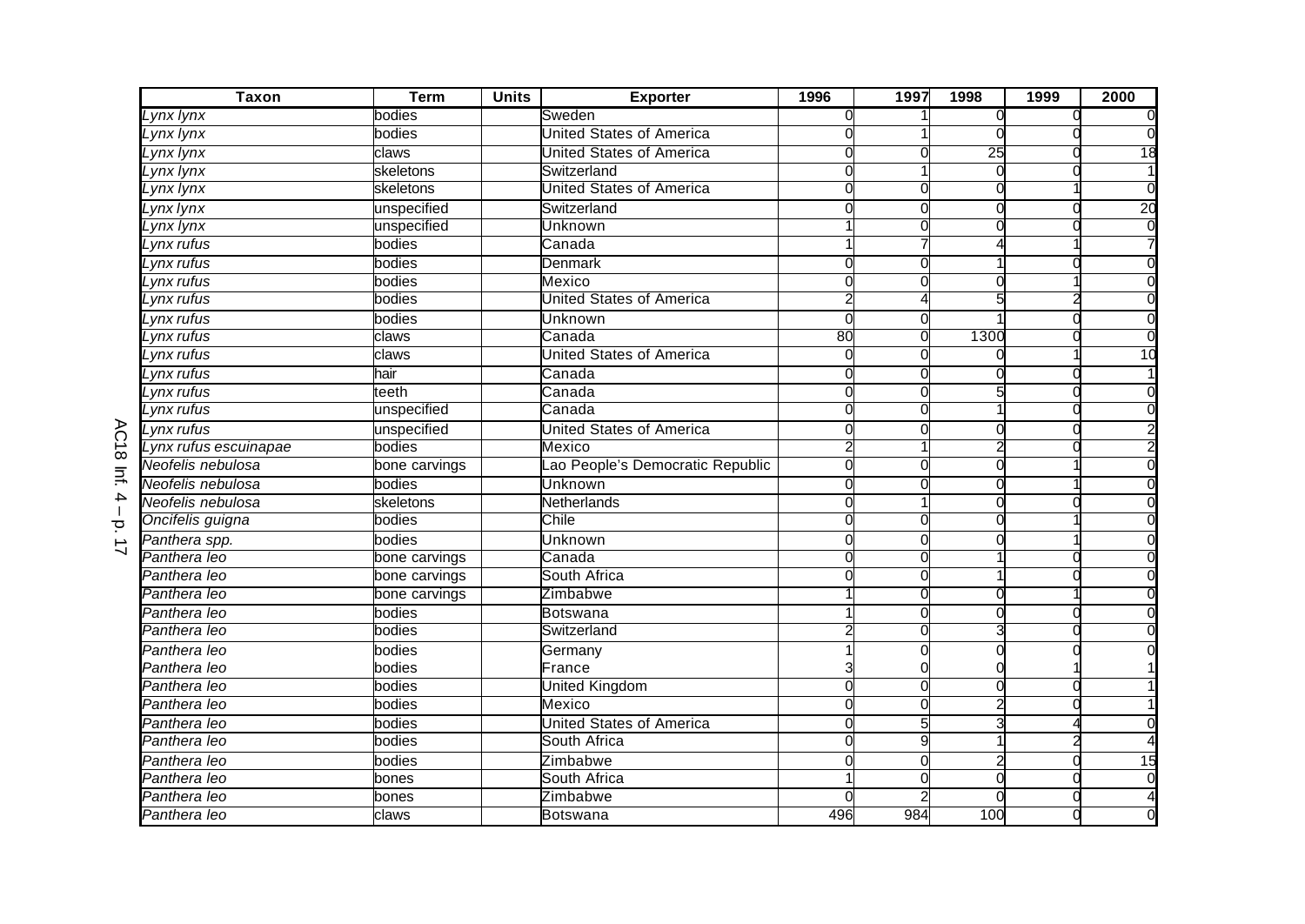| <b>Taxon</b>         | <b>Term</b>   | <b>Units</b> | <b>Exporter</b>                 | 1996 | 1997            | 1998 | 1999 | 2000          |
|----------------------|---------------|--------------|---------------------------------|------|-----------------|------|------|---------------|
| Panthera leo         | claws         |              | Kenya                           |      |                 |      |      |               |
| Panthera leo         | claws         |              | Namibia                         |      | $\overline{18}$ |      |      |               |
| Panthera leo         | claws         |              | United Republic of Tanzania     |      |                 |      |      |               |
| Panthera leo         | claws         |              | <b>United States of America</b> |      | 16              |      |      |               |
| Panthera leo         | claws         |              | Unknown                         |      |                 |      |      |               |
| Panthera leo         | claws         |              | South Africa                    | 50   | 120             | 116  | 46   | $\frac{1}{6}$ |
| Panthera leo         | claws         |              | Zimbabwe                        |      |                 |      |      | 271           |
| Panthera leo         | derivatives   |              | China                           |      |                 |      |      |               |
| Panthera leo         | hair          | kg           | <b>United States of America</b> |      |                 |      |      |               |
| Panthera leo         | skeletons     |              | Canada                          |      |                 |      |      |               |
| Panthera leo         | skeletons     |              | Unknown                         |      |                 |      |      |               |
| Panthera leo         | teeth         |              | Austria                         |      | $\Omega$        |      |      |               |
| Panthera leo         | teeth         |              | Mozambique                      |      |                 |      | 231  |               |
| Panthera leo         | teeth         |              | United Republic of Tanzania     |      | O               |      |      |               |
| Panthera leo         | teeth         |              | Zambia                          | 0    | 0               |      |      |               |
| Panthera leo         | teeth         |              | Zimbabwe                        |      | 0               |      |      |               |
| Panthera leo         | unspecified   |              | <b>United States of America</b> |      |                 |      |      |               |
| Panthera leo         | unspecified   |              | South Africa                    | C    |                 |      |      |               |
| Panthera leo persica | bodies        |              | France                          |      |                 |      |      |               |
| Panthera onca        | bodies        |              | <b>Czech Republic</b>           |      |                 |      |      |               |
| Panthera onca        | bodies        |              | <b>United States of America</b> |      |                 |      |      |               |
| Panthera onca        | teeth         |              | Colombia                        |      | 6               |      |      |               |
| Panthera onca        | teeth         |              | Peru                            |      |                 |      |      |               |
| Panthera pardus      | bone carvings |              | China                           |      |                 |      |      |               |
| Panthera pardus      | bodies        |              | <b>Botswana</b>                 |      |                 |      |      |               |
| Panthera pardus      | bodies        |              | Canada                          |      |                 |      |      |               |
| Panthera pardus      | bodies        |              | Switzerland                     |      |                 |      |      |               |
| Panthera pardus      | bodies        |              | Franc e                         | 6    |                 |      |      |               |
| Panthera pardus      | bodies        |              | Ireland                         |      |                 |      |      |               |
| Panthera pardus      | bodies        |              | Panama                          |      |                 |      |      |               |
| Panthera pardus      | bodies        |              | <b>United States of America</b> |      |                 |      |      |               |
| Panthera pardus      | bodies        |              | South Africa                    |      |                 |      |      |               |
| Panthera pardus      | bodies        |              | Zimbabwe                        |      | $\Omega$        |      |      | 55            |
| Panthera pardus      | bones         |              | China                           | 15   | $\overline{37}$ |      | 27   |               |
| Panthera pardus      | bones         |              | Hong Kong                       |      | $\cap$          |      |      |               |
| Panthera pardus      | bones         |              | Zimbabwe                        | C    | O               | O    |      |               |
| Panthera pardus      | claws         |              | Ethiopia                        | U    | $\overline{25}$ | 28   |      |               |
| Panthera pardus      | claws         |              | India                           |      |                 |      |      |               |
| Panthera pardus      | claws         |              | Thailand                        |      |                 |      |      |               |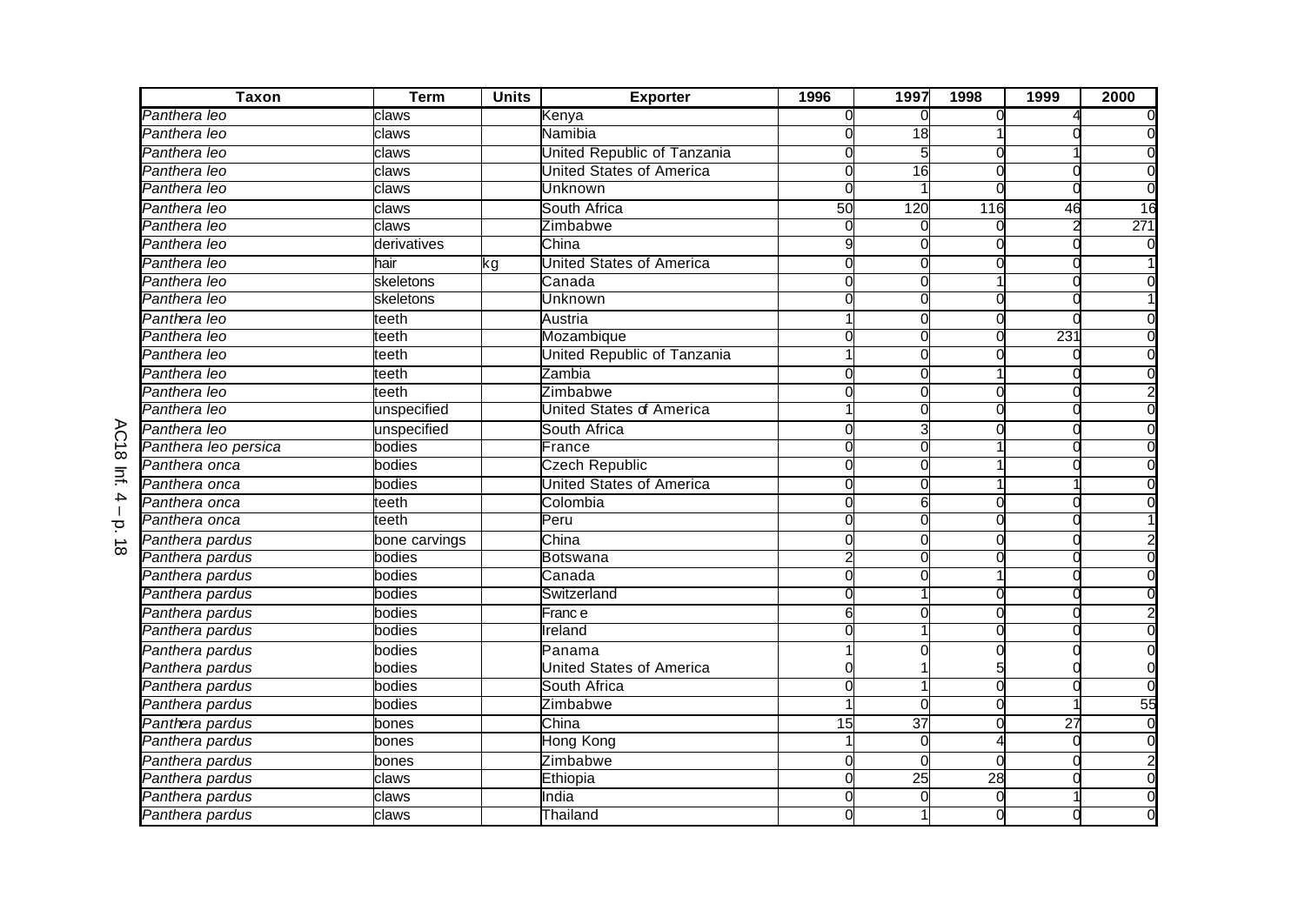| <b>Taxon</b>    | <b>Term</b> | <b>Units</b> | <b>Exporter</b>                 | 1996            | 1997            | 1998            | 1999            | 2000            |
|-----------------|-------------|--------------|---------------------------------|-----------------|-----------------|-----------------|-----------------|-----------------|
| Panthera pardus | claws       |              | United Republic of Tanzania     |                 |                 |                 |                 |                 |
| Panthera pardus | claws       |              | <b>United States of America</b> |                 |                 |                 |                 |                 |
| Panthera pardus | claws       |              | Viet Nam                        | 6               |                 |                 |                 |                 |
| Panthera pardus | claws       |              | South Africa                    |                 | $\overline{10}$ |                 |                 |                 |
| Panthera pardus | claws       |              | Zimbabwe                        |                 |                 |                 | 18              | 1021            |
| Panthera pardus | derivatives |              | Australia                       |                 |                 | $\overline{22}$ |                 |                 |
| Panthera pardus | derivatives |              | Canada                          | $\overline{12}$ |                 | 50              | $\overline{11}$ | 154             |
| Panthera pardus | derivatives |              | Côte d'Ivoire                   |                 |                 |                 |                 |                 |
| Panthera pardus | derivatives |              | China                           | 169             | 511             | 411             | 311             | 292             |
| Panthera pardus | derivatives |              | Spain                           |                 |                 |                 |                 |                 |
| Panthera pardus | derivatives |              | United Kingdom                  |                 |                 | 10              |                 | $\Omega$        |
| Panthera pardus | derivatives |              | Hong Kong                       | $\overline{43}$ | 267             |                 | 52              | $\overline{77}$ |
| Panthera pardus | derivatives |              | Japan                           |                 |                 |                 |                 |                 |
| Panthera pardus | derivatives |              | Kenya                           |                 |                 |                 |                 |                 |
| Panthera pardus | derivatives |              | Cambodia                        | 5               | 10              | 80              |                 | $\Omega$        |
| Panthera pardus | derivatives |              | Comoros                         |                 |                 |                 |                 | 100             |
| Panthera pardus | derivatives |              | Republic of Korea               | g               |                 |                 |                 |                 |
| Panthera pardus | derivatives |              | Malaysia                        | 38              | $\Omega$        | 15              |                 |                 |
| Panthera pardus | derivatives |              | Thailand                        |                 |                 | 10              |                 |                 |
| Panthera pardus | derivatives |              | <b>Viet Nam</b>                 |                 | $\Omega$        | 50              | 30              | 108             |
| Panthera pardus | derivatives |              | Unknown                         | 28              | 6               | 35              | 188             | 81              |
| Panthera pardus | derivatives | boxes        | China                           | $\Omega$        | O               |                 |                 |                 |
| Panthera pardus | derivatives |              | China                           |                 |                 |                 | 1606            |                 |
| Panthera pardus | hair        |              | Swaziland                       |                 |                 |                 |                 |                 |
| Panthera pardus | skeletons   |              | Netherlands                     |                 |                 |                 |                 |                 |
| Panthera pardus | skeletons   |              | Zimbabwe                        |                 |                 |                 |                 |                 |
| Panthera pardus | teeth       |              | Belgium                         |                 |                 |                 |                 |                 |
| Panthera pardus | teeth       |              | Congo                           | U               |                 |                 |                 |                 |
| Panthera pardus | teeth       |              | Ethiopia                        | O               |                 |                 |                 |                 |
| Panthera pardus | teeth       |              | Mozambique                      |                 |                 |                 | 201             |                 |
| Panthera pardus | teeth       |              | Singapore                       |                 |                 |                 |                 |                 |
| Panthera pardus | teeth       |              | Senegal                         | $\Omega$        | 33              |                 |                 |                 |
| Panthera pardus | teeth       |              | <b>United States of America</b> | $\Omega$        | $\Omega$        |                 |                 |                 |
| Panthera pardus | teeth       |              | Viet Nam                        |                 |                 |                 |                 |                 |
| Panthera pardus | teeth       |              | Unknown                         |                 | O               |                 |                 |                 |
| Panthera pardus | teeth       |              | South Africa                    | O               |                 |                 |                 |                 |
| Panthera pardus | unspecified |              | Canada                          | O               |                 |                 |                 |                 |
| Panthera pardus | unspecified |              | Switzerland                     |                 | O               |                 |                 |                 |
| Panthera pardus | unspecified |              | Egypt                           |                 |                 |                 |                 |                 |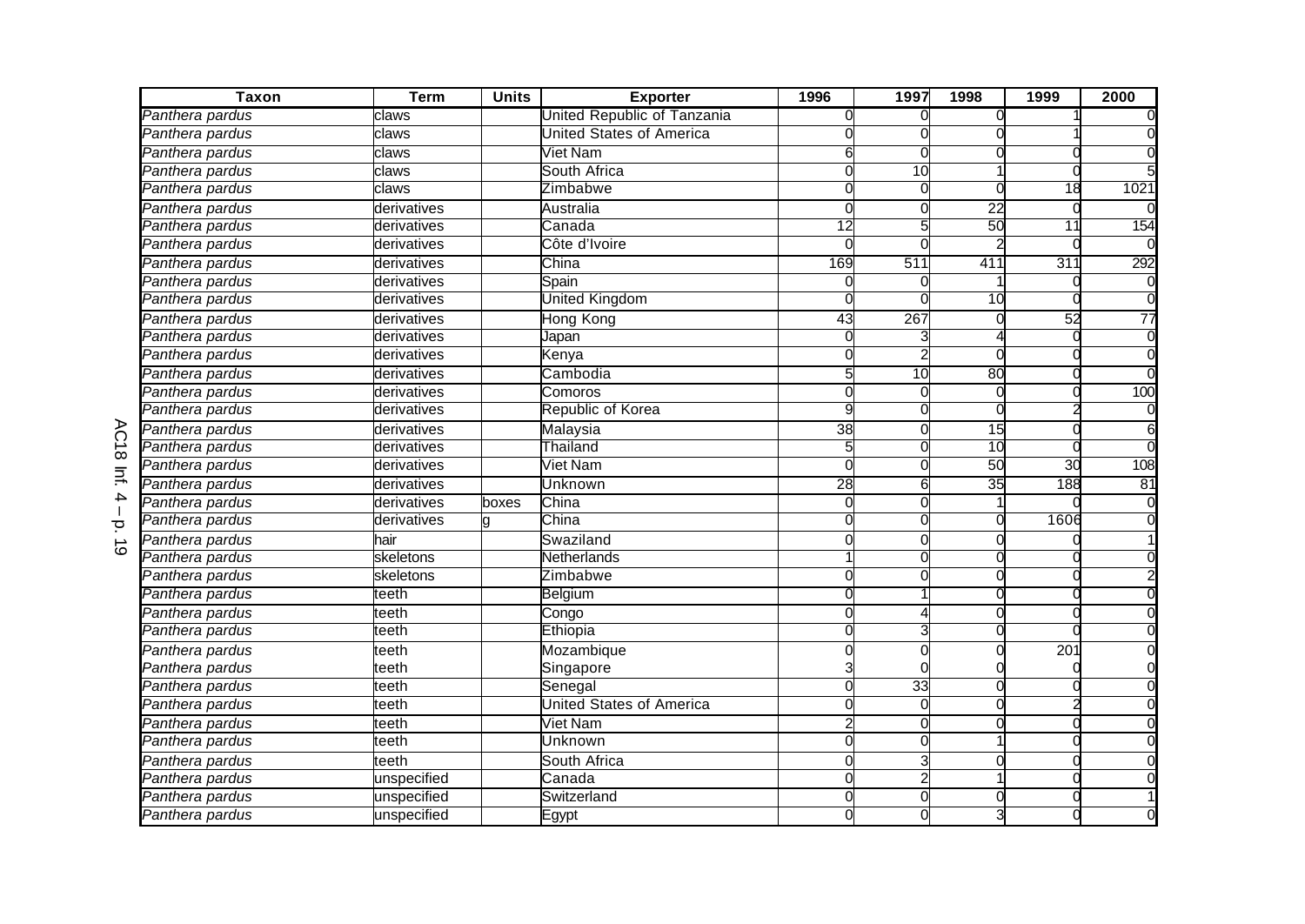| $\overline{Tax}$ on | <b>Term</b>   | <b>Units</b> | <b>Exporter</b>                 | 1996            | 1997             | 1998            | 1999            | 2000     |
|---------------------|---------------|--------------|---------------------------------|-----------------|------------------|-----------------|-----------------|----------|
| Panthera pardus     | unspecified   |              | United Kingdom                  |                 |                  |                 |                 |          |
| Panthera pardus     | unspecified   |              | Nigeria                         |                 |                  |                 |                 |          |
| Panthera tigris     | bone carvings |              | Australia                       |                 |                  |                 |                 |          |
| Panthera tigris     | bodies        |              | <b>Belgium</b>                  |                 |                  |                 |                 |          |
| Panthera tigris     | bodies        |              | Switzerland                     |                 | 6                |                 |                 |          |
| Panthera tigris     | bodies        |              | <b>Denmark</b>                  | C               |                  |                 |                 |          |
| Panthera tigris     | bodies        |              | United Kingdom                  | 0               |                  |                 |                 |          |
| Panthera tigris     | bodies        |              | Mexico                          | 0               | O                |                 |                 |          |
| Panthera tigris     | bodies        |              | United States of America        |                 |                  |                 |                 |          |
| Panthera tigris     | bones         |              | China                           | 6               |                  |                 |                 |          |
| Panthera tigris     | bones         |              | Malaysia                        |                 |                  |                 |                 |          |
| Panthera tigris     | bones         |              | Unknown                         |                 |                  |                 |                 |          |
| Panthera tigris     | bone pieces   |              | United States of America        |                 |                  |                 |                 |          |
| Panthera tigris     | claws         |              | Belgium                         |                 |                  |                 |                 |          |
| Panthera tigris     | claws         |              | China                           |                 | C                | O               |                 |          |
| Panthera tigris     | claws         |              | <b>United Kingdom</b>           | C               |                  |                 |                 |          |
| Panthera tigris     | claws         |              | Hong Kong                       | $\overline{10}$ |                  |                 |                 |          |
| Panthera tigris     | claws         |              | India                           | $\Omega$        |                  |                 |                 |          |
| Panthera tigris     | claws         |              | Republic of Korea               |                 | O                |                 |                 |          |
| Panthera tigris     | claws         |              | Philippines                     | C               | 11               |                 |                 |          |
| Panthera tigris     | claws         |              | Singapore                       |                 |                  |                 |                 |          |
| Panthera tigris     | claws         |              | Thailand                        |                 | O                |                 |                 |          |
| Panthera tigris     | claws         |              | <b>United States of America</b> |                 |                  |                 |                 |          |
| Panthera tigris     | claws         |              | <b>Viet Nam</b>                 |                 |                  |                 |                 |          |
| Panthera tigris     | claws         |              | Unknown                         |                 | 6                |                 |                 |          |
| Panthera tigris     | derivatives   |              | Canada                          | 6               | $\overline{45}$  | $\overline{20}$ | $\overline{27}$ |          |
| Panthera tigris     | derivatives   |              | Switzerland                     |                 |                  |                 |                 | $\Omega$ |
| Panthera tigris     | derivatives   |              | Côte d'Ivoire                   |                 |                  | 11              |                 | $\Omega$ |
| Panthera tigris     | derivatives   |              | China                           | 1080            | 1148             | 909             | 718             | 294      |
| Panthera tigris     | derivatives   |              | Colombia                        |                 | 16               |                 |                 |          |
| Panthera tigris     | derivatives   |              | Hong Kong                       | 553             | 81               | 25              |                 |          |
| Panthera tigris     | derivatives   |              | Indonesia                       |                 |                  | $\Omega$        |                 | 92       |
| Panthera tigris     | derivatives   |              | Japan                           | $\overline{23}$ |                  |                 |                 | $\Omega$ |
| Panthera tigris     | derivatives   |              | Cambodia                        | 139             | 132              | $\overline{50}$ | $\overline{20}$ |          |
| Panthera tigris     | derivatives   |              | Republic of Korea               | 7107            | $\overline{115}$ | 60              | 10              |          |
| Panthera tigris     | derivatives   |              | ao People's Democratic Republic |                 | O                |                 | $\overline{12}$ |          |
| Panthera tigris     | derivatives   |              | <b>Mauritius</b>                |                 | C                |                 | ſ               |          |
| Panthera tigris     | derivatives   |              | Mexico                          |                 |                  |                 |                 |          |
| Panthera tigris     | derivatives   |              | Malaysia                        |                 |                  | $\overline{27}$ |                 |          |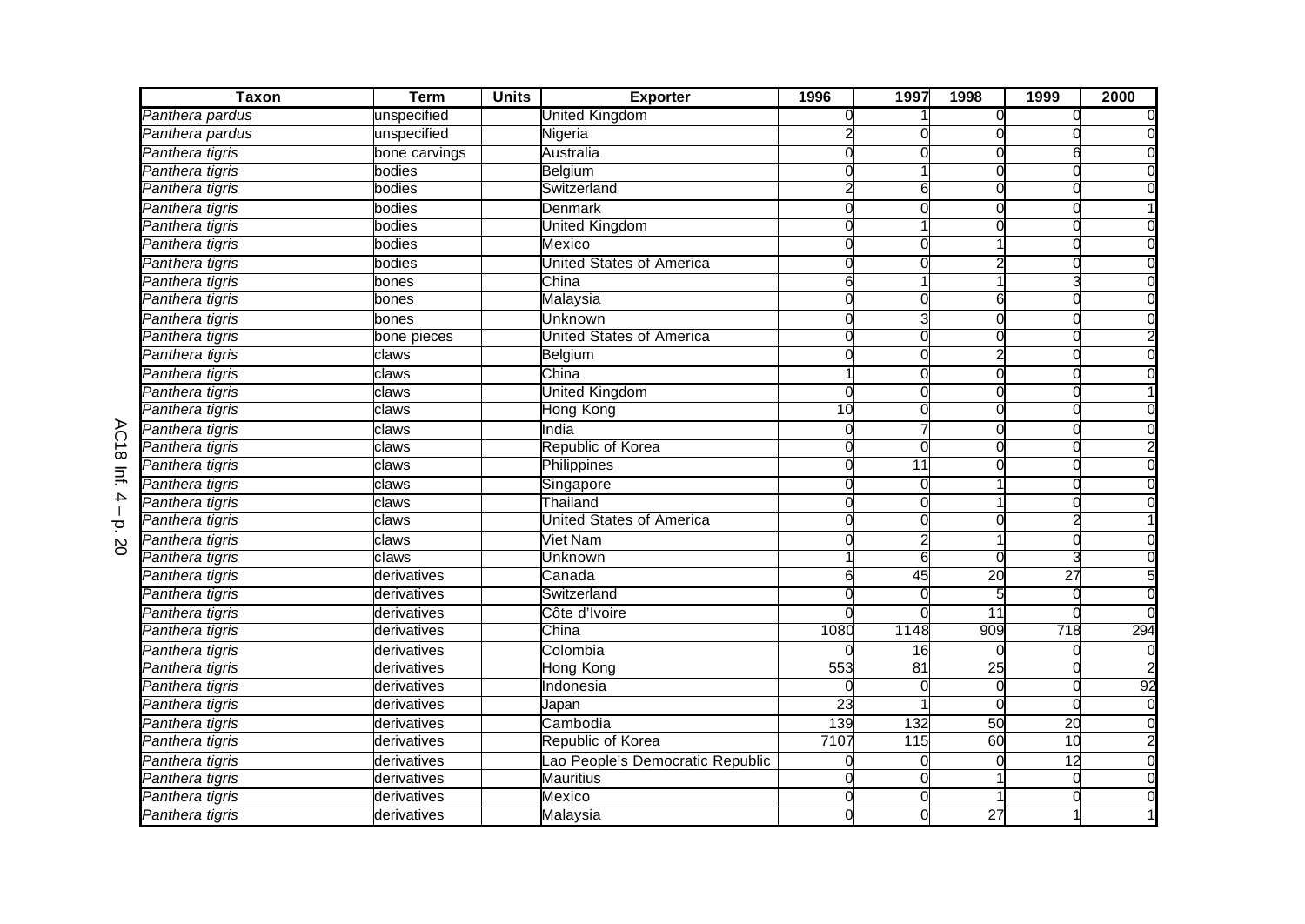| <b>Taxon</b>            | <b>Term</b> | <b>Units</b> | <b>Exporter</b>                 | 1996             | 1997            | 1998            | 1999            | 2000           |
|-------------------------|-------------|--------------|---------------------------------|------------------|-----------------|-----------------|-----------------|----------------|
| Panthera tigris         | derivatives |              | Nepal                           |                  |                 |                 |                 |                |
| Panthera tigris         | derivatives |              | Philippines                     |                  |                 |                 |                 | 90             |
| Panthera tigris         | derivatives |              | <b>Russian Federation</b>       |                  |                 |                 |                 |                |
| Panthera tigris         | derivatives |              | Singapore                       |                  |                 | 40              |                 |                |
| Panthera tigris         | derivatives |              | Thailand                        | 72               | 57              | 152             | 74              | 744            |
| Panthera tigris         | derivatives |              | Taiwan                          | 20               | 48              | $\overline{10}$ | 2603            | 26             |
| Panthera tigris         | derivatives |              | United States of America        | $\overline{17}$  |                 | 430             |                 |                |
| Panthera tigris         | derivatives |              | Viet Nam                        | $\overline{223}$ | 846             | 498             | $\overline{21}$ | 15             |
| Panthera tigris         | derivatives |              | Unknown                         | 102              | 240             | 308             | 275             | 32             |
| Panthera tigris         | derivatives | bags         | China                           |                  |                 | 59              |                 | $\overline{0}$ |
| Panthera tigris         | derivatives | bottles      | China                           |                  |                 |                 |                 | $\Omega$       |
| Panthera tigris         | derivatives |              | China                           |                  | C               | $\overline{25}$ |                 |                |
| Panthera tigris         | derivatives | a            | Viet Nam                        |                  |                 |                 | 300             |                |
| Panthera tigris         | derivatives | items        | Thailand                        | O                | 1668            |                 |                 |                |
| Panthera tigris         | genitalia   |              | <b>Unknown</b>                  |                  |                 |                 |                 |                |
| Panthera tigris         | hair        |              | Australia                       |                  |                 |                 |                 |                |
| Panthera tigris         | hair        |              | <b>United States of America</b> |                  |                 |                 |                 | 24             |
| Panthera tigris         | hair        | a            | China                           | O                | $\Omega$        |                 |                 | 57             |
| Panthera tigris         | meat        |              | Canada                          |                  |                 |                 |                 |                |
| Panthera tigris         | mus k       |              | China                           |                  |                 |                 |                 |                |
| Panthera tigris         | teeth       |              | Canada                          |                  |                 |                 |                 |                |
| Panthera tigris         | teeth       |              | ao People's Democratic Republic | O                | O               |                 |                 |                |
| Panthera tigris         | teeth       |              | Malaysia                        |                  |                 |                 |                 |                |
| Panthera tigris         | teeth       |              | Singapore                       |                  |                 |                 |                 |                |
| Panthera tigris         | teeth       |              | Thailand                        |                  |                 |                 |                 |                |
| Panthera tigris         | teeth       |              | Taiwan                          |                  |                 |                 |                 |                |
| Panthera tigris         | teeth       |              | <b>United States of America</b> |                  |                 |                 |                 |                |
| Panthera tigris         | teeth       |              | Viet Nam                        |                  | $\overline{10}$ |                 |                 |                |
| Panthera tigris         | teeth       |              | Unknown                         |                  |                 |                 |                 |                |
| Panthera tigris         | unspecified |              | <b>Belgium</b>                  |                  |                 |                 |                 |                |
| Panthera tigris         | unspecified |              | Switzerland                     |                  |                 |                 |                 |                |
| Panthera tigris         | unspecified |              | <b>United Kingdom</b>           |                  |                 |                 |                 |                |
| Panthera tigris         | unspecified |              | Republic of Korea               | $\Omega$         | $\Omega$        |                 |                 |                |
| Panthera tigris         | unspecified |              | Thailand                        |                  | 16              |                 |                 |                |
| Panthera tigris         | unspecified |              | <b>Viet Nam</b>                 |                  | $\Omega$        |                 |                 |                |
| Panthera tigris altaica | bodies      |              | Switzerland                     | C                |                 |                 |                 |                |
| Panthera tigris altaica | bodies      |              | Sweden                          |                  |                 |                 |                 |                |
| Panthera tigris altaica | unspecified |              | Switzerland                     |                  |                 |                 |                 |                |
| Pardofelis marmorata    | bodies      |              | <b>Viet Nam</b>                 |                  |                 |                 |                 |                |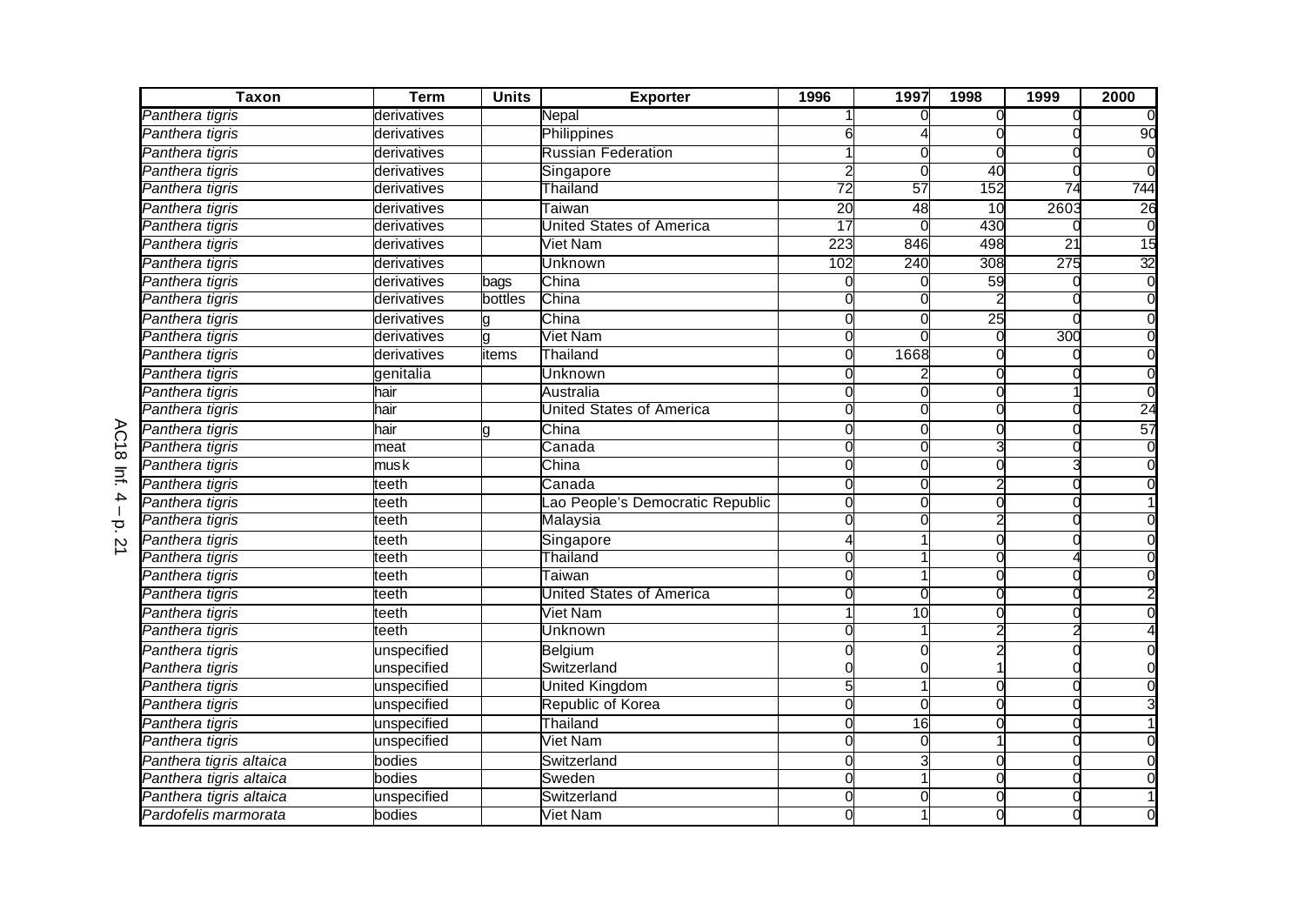| <b>Taxon</b>                      | <b>Term</b> | <b>Units</b> | <b>Exporter</b>                 | 1996     | 1997            | 1998            | 1999            | 2000 |
|-----------------------------------|-------------|--------------|---------------------------------|----------|-----------------|-----------------|-----------------|------|
| Prionailurus bengalensis          | bodies      |              | Malaysia                        |          |                 |                 |                 |      |
| Prionailurus bengalensis          | bodies      |              | Viet Nam                        |          |                 |                 |                 |      |
| Prionailurus bengalensis          | derivatives |              | Japan                           |          |                 |                 |                 |      |
| Prionailurus<br>bengalensisbodies |             |              | <b>Hong Kong</b>                |          |                 |                 |                 |      |
| bengalensis                       |             |              |                                 |          |                 |                 |                 |      |
| Prionailurus<br>bengalensisbodies |             |              | Cambodia                        |          |                 |                 |                 |      |
| bengalensis                       |             |              |                                 |          |                 |                 |                 |      |
| Prionailurus<br>bengalensisbodies |             |              | <b>Viet Nam</b>                 |          |                 |                 |                 |      |
| bengalensis                       |             |              |                                 |          |                 |                 |                 |      |
| Prionailurus<br>bengalensisbodies |             |              | Unknown                         |          |                 |                 |                 |      |
| bengalensis                       |             |              |                                 |          |                 |                 |                 |      |
| Prionailurus planiceps            | bodies      |              | Mexico                          | $\Omega$ | O               |                 |                 |      |
| Puma concolor                     | bodies      |              | Canada                          | ട        | 9               | 10              |                 |      |
| Puma concolor                     | bodies      |              | Switzerland                     |          |                 |                 |                 |      |
| Puma concolor                     | bodies      |              | United Kingdom                  |          |                 |                 |                 |      |
| Puma concolor                     | bodies      |              | Norway                          |          |                 |                 |                 |      |
| Puma concolor                     | bodies      |              | <b>United States of America</b> |          | 6               |                 |                 |      |
| Puma concolor                     | bodies      |              | Unknown                         |          |                 |                 |                 |      |
| Puma concolor                     | bones       |              | Canada                          |          |                 |                 |                 |      |
| Puma concolor                     | claws       |              | Canada                          |          | $\overline{28}$ | 63              | $\overline{24}$ | 28   |
| Puma concolor                     | claws       |              | United States of America        |          |                 |                 | 42              |      |
| Puma concolor                     | meat        | ٢g           | $\overline{\mathtt{C}}$ anada   | O        | 46              | 11              | 14              | 33   |
| Puma concolor                     | teeth       |              | Canada                          |          | 110             | 20              |                 | 183  |
| Puma concolor                     | teeth       |              | Colombia                        | C        |                 |                 |                 |      |
| Puma concolor                     | unspecified |              | Canada                          | ∩        |                 |                 |                 | 13   |
| Uncia uncia                       | bodies      |              | <b>United States of America</b> |          |                 |                 |                 |      |
| Uncia uncia                       | skeletons   |              | United States of America        |          |                 |                 |                 |      |
| Arctocephalus spp.                | bodies      |              | Hong Kong                       | ∩        | C               | 80              |                 |      |
| Arctocephalus spp.                | derivatives |              | China                           |          |                 |                 |                 |      |
| Arctocephalus spp.                | derivatives |              | Hong Kong                       | O        |                 | 10              |                 |      |
| Arctocephalus spp.                | derivatives |              | Japan                           |          |                 |                 |                 |      |
| Arctocephalus spp.                | derivatives |              | Malaysia                        |          |                 | $\overline{20}$ |                 |      |
| Arctocephalus spp.                | derivatives |              | Viet Nam                        |          |                 | 40              | 120             |      |
| Arctocephalus spp.                | meat        |              | Canada                          | O        | $\bigcap$       |                 |                 |      |
| Arctocephalus spp.                | oil         |              | Hong Kong                       |          |                 |                 |                 |      |
| Arctocephalus spp.                | teeth       |              | Australia                       |          |                 |                 |                 |      |
| Arctocephalus spp.                | teeth       |              | Chile                           |          | 8               |                 |                 |      |
| Arctocephalus spp.                | teeth       |              | Falkland Islands                |          | 48              |                 |                 |      |
| Arctocephalus spp.                | teeth       |              | Peru                            |          |                 |                 |                 |      |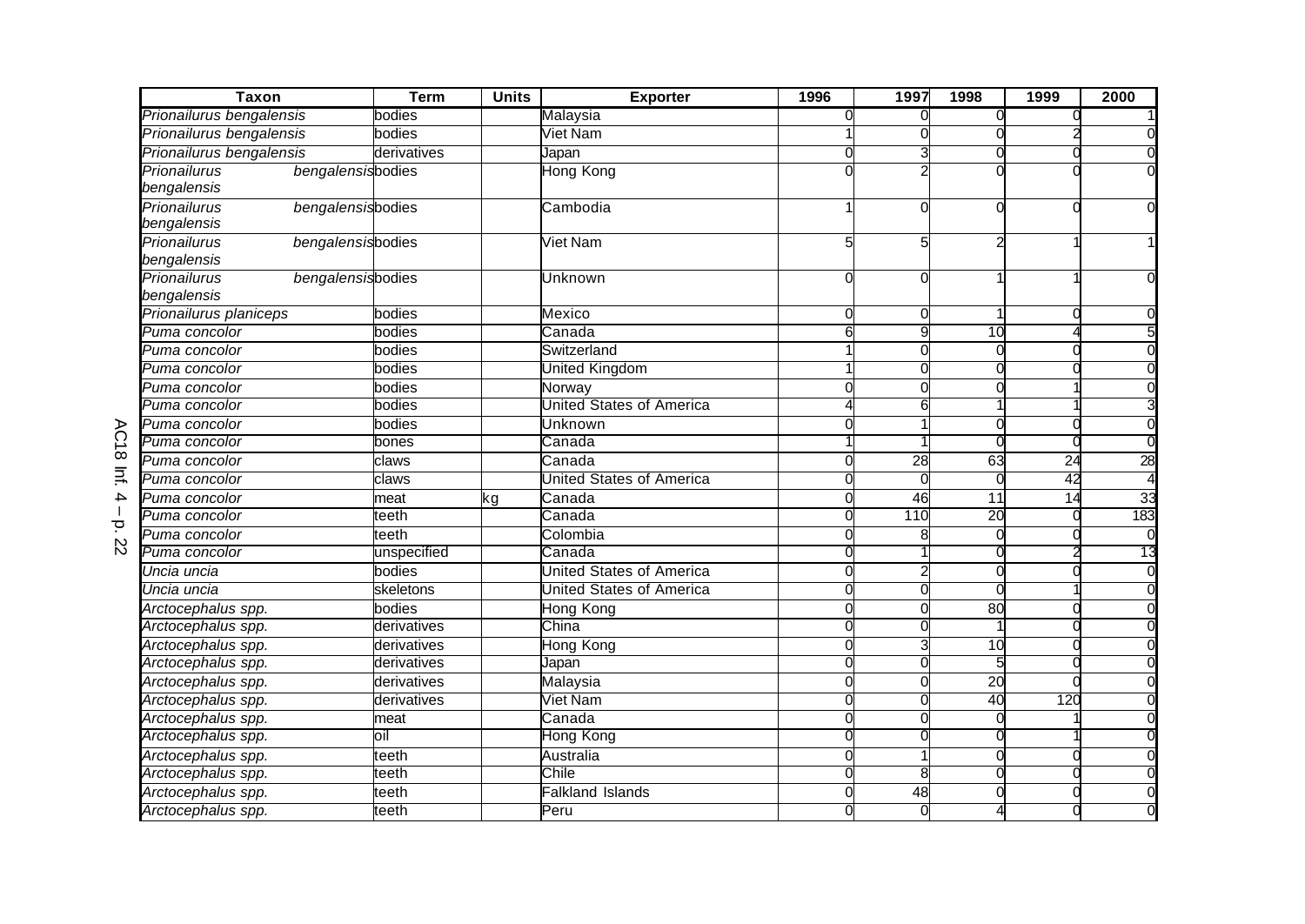| <b>Taxon</b>           | <b>Term</b>   | <b>Units</b> | <b>Exporter</b>                 | 1996     | 1997            | 1998            | 1999  | 2000            |
|------------------------|---------------|--------------|---------------------------------|----------|-----------------|-----------------|-------|-----------------|
| Arctocephalus spp.     | unspecified   |              | Hong Kong                       |          |                 |                 |       |                 |
| Arctocephalus pusillus | bodies        |              | Namibia                         |          |                 |                 |       |                 |
| Arctocephalus pusillus | genitalia     | a            | Namibia                         |          |                 | 500             |       | 2000            |
| Arctocephalus pusillus | genitalia     | kg           | Namibia                         | 387      | 171             | 395             | 352   | 304             |
| Arctocephalus pusillus | genitalia     | ٢g           | South Africa                    | 296      | $\overline{12}$ |                 | 115   |                 |
| Arctocephalus pusillus | meat          | ٢g           | Namibia                         |          |                 |                 |       | 50              |
| Arctocephalus pusillus | oil           | kg           | Namibia                         |          |                 |                 | 30000 | 30000           |
| Elephantidae spp.      | bone carvings |              | Singapore                       |          |                 |                 |       |                 |
| Elephantidae spp.      | bone carvings |              | Thailand                        |          |                 | $\overline{10}$ |       |                 |
| Elephantidae spp.      | bodies        |              | Saudi Arabia                    |          |                 |                 |       |                 |
| Elephantidae spp.      | bones         | pieces       | India                           |          |                 |                 |       |                 |
| Elephantidae spp.      | derivatives   |              | Switzerland                     |          |                 |                 |       |                 |
| Elephantidae spp.      | derivatives   |              | ao People's Democratic Republic |          |                 |                 |       |                 |
| Elephantidae spp.      | derivatives   |              | Thailand                        | U        | O               |                 | 3470  |                 |
| Elephantidae spp.      | hair          |              | Canada                          |          |                 |                 |       |                 |
| Elephantidae spp.      | meat          |              | Canada                          |          |                 |                 |       |                 |
| Elephantidae spp.      | teeth         |              | Australia                       |          |                 |                 |       |                 |
| Elephantidae spp.      | teeth         |              | Côte d'Ivoire                   |          |                 |                 |       |                 |
| Elephantidae spp.      | teeth         |              | France                          |          | C               |                 |       |                 |
| Elephantidae spp.      | teeth         |              | Kenya                           |          |                 |                 |       |                 |
| Elephantidae spp.      | teeth         |              | Cambodia                        |          | 19              |                 |       |                 |
| Elephantidae spp.      | teeth         |              | ao People's Democratic Republic |          |                 |                 |       |                 |
| Elephantidae spp.      | teeth         |              | Nigeria                         |          |                 |                 |       |                 |
| Elephantidae spp.      | teeth         |              | <b>New Zealand</b>              |          |                 |                 |       |                 |
| Elephantidae spp.      | teeth         |              | <b>Russian Federation</b>       |          |                 |                 |       |                 |
| Elephantidae spp.      | teeth         |              | Thailand                        |          |                 |                 |       |                 |
| Elephantidae spp.      | teeth         |              | Unknown                         |          | C               |                 |       |                 |
| Elephantidae spp.      | teeth         |              | South Africa                    |          |                 |                 |       |                 |
| Elephantidae spp.      | unspecified   |              | Switzerland                     |          |                 |                 |       |                 |
| Elephantidae spp.      | unspecified   |              | China                           |          |                 |                 |       |                 |
| Elephantidae spp.      | unspecified   |              | Egypt                           |          |                 |                 |       |                 |
| Elephantidae spp.      | unspecified   |              | France                          |          | $\overline{12}$ |                 |       |                 |
| Elephantidae spp.      | unspecified   |              | United Kingdom                  | O        |                 |                 |       |                 |
| Elephantidae spp.      | unspecified   |              | Japan                           | $\Omega$ |                 | $\Omega$        |       |                 |
| Elephantidae spp.      | unspecified   |              | <b>United States of America</b> | 8        |                 | 79              |       | $\overline{46}$ |
| Elephantidae spp.      | unspecified   |              | Unknown                         |          |                 |                 |       |                 |
| Elephas maximus        | bone carvings |              | Indonesia                       |          |                 |                 |       |                 |
| Elephas maximus        | bone carvings |              | Cambodia                        |          |                 |                 |       |                 |
| Elephas maximus        | bodies        |              | <b>United Kingdom</b>           |          |                 |                 |       |                 |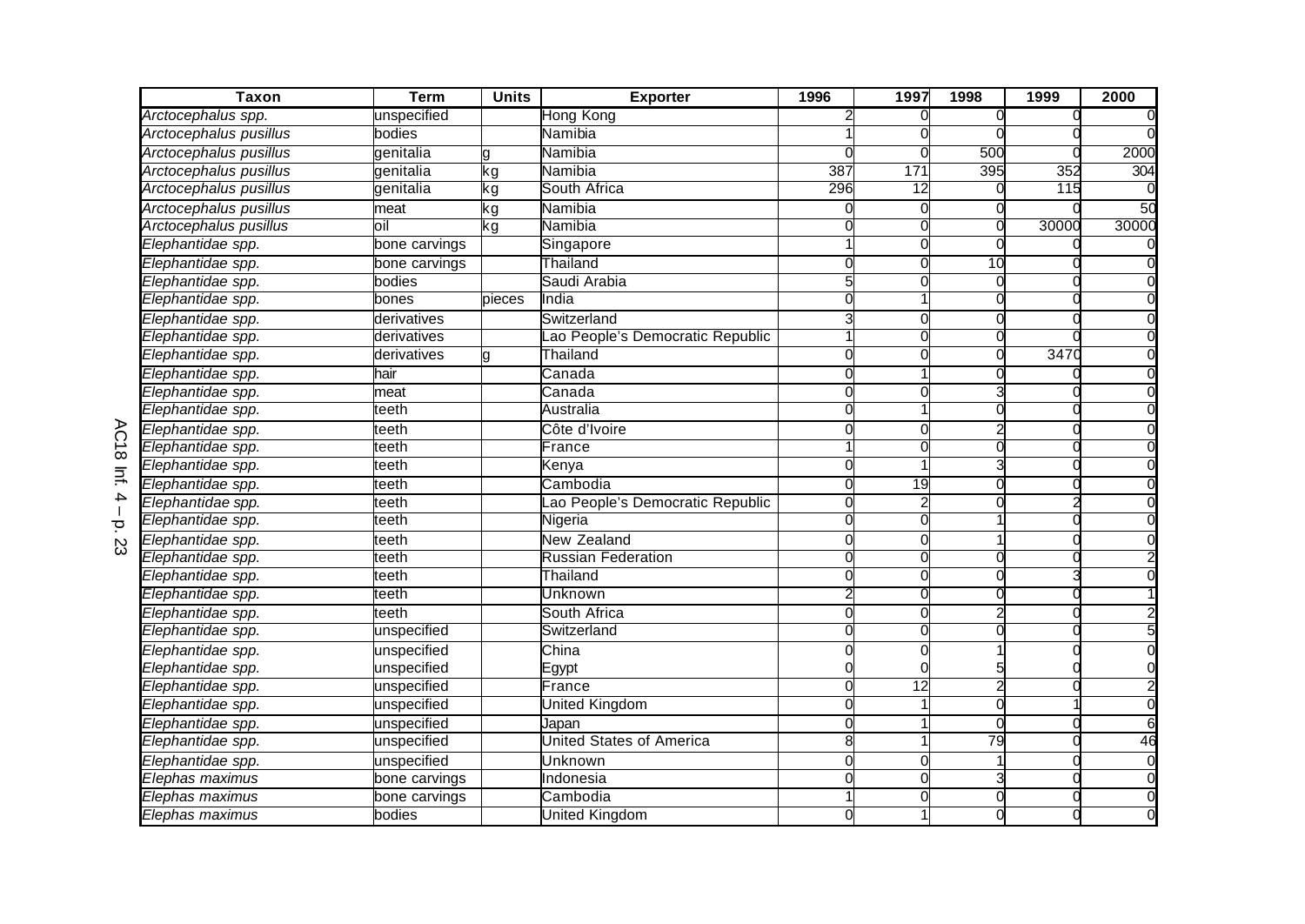| $\overline{Tax}$ on | <b>Term</b>   | <b>Units</b> | <b>Exporter</b>                 | 1996     | 1997     | 1998 | 1999          | 2000 |
|---------------------|---------------|--------------|---------------------------------|----------|----------|------|---------------|------|
| Elephas maximus     | bones         |              | Myanmar                         |          |          |      |               |      |
| Elephas maximus     | bones         |              | Philippines                     |          |          |      |               |      |
| Elephas maximus     | bones         |              | Unknown                         |          |          |      |               |      |
| Elephas maximus     | bone pieces   |              | Myanmar                         |          | 8        |      |               |      |
| Elephas maximus     | derivatives   |              | China                           |          |          |      |               |      |
| Elephas maximus     | meat          |              | Thailand                        |          |          |      |               |      |
| Elephas maximus     | teeth         |              | United Kingdom                  |          | O        |      |               |      |
| Elephas maximus     | teeth         |              | ao People's Democratic Republic |          |          |      |               |      |
| Elephas maximus     | teeth         |              | Thailand                        |          |          |      |               |      |
| Elephas maximus     | teeth         |              | <b>Viet Nam</b>                 |          |          |      |               |      |
| Elephas maximus     | teeth         | kg           | China                           |          |          |      |               |      |
| Elephas maximus     | unspecified   |              | Australia                       |          |          |      |               |      |
| Elephas maximus     | unspecified   |              | <b>Jnited Kingdom</b>           | 29       |          |      |               |      |
| Elephas maximus     | unspecified   |              | Japan                           |          |          |      |               |      |
| Elephas maximus     | unspecified   |              | Turkey                          | O        | O        |      |               |      |
| Elephas maximus     | unspecified   |              | United States of America        |          |          |      |               |      |
| Elephas maximus     | unspecified   |              | ao People's Democratic Republic | O        |          |      |               | 700  |
| Loxodonta africana  | bone carvings |              | Congo                           | $\Omega$ |          |      |               |      |
| oxodonta africana   | bone carvings |              | Côte d'Ivoire                   |          |          |      |               |      |
| oxodonta africana   | bone carvings |              | Nigeria                         |          |          |      |               |      |
| oxodonta africana   | bone carvings |              | South Africa                    |          |          |      |               |      |
| .oxodonta africana  | bone carvings |              | Zimbabwe                        |          |          |      |               |      |
| oxodonta africana.  | bodies        |              | Switzerland                     |          |          |      |               |      |
| oxodonta africana   | bodies        |              | France                          |          |          |      |               |      |
| oxodonta africana   | bodies        |              | United States of America        |          |          |      |               |      |
| oxodonta africana   | bones         |              | Bangladesh                      |          |          |      |               |      |
| oxodonta africana   | bones         |              | Botswana                        |          |          |      |               |      |
| oxodonta africana   | bones         |              | Ghana                           | U        | C        |      |               |      |
| oxodonta africana.  | bones         |              | Namibia                         | 0        |          |      |               |      |
| oxodonta africana   | bones         |              | Nigeria                         |          |          |      |               |      |
| oxodonta africana   | bones         |              | Africa                          |          |          |      |               |      |
| Loxodonta africana  | bones         |              | South Africa                    |          |          |      |               |      |
| Loxodonta africana  | bones         |              | Zimbabwe                        | $\Omega$ | $\Omega$ |      | $\frac{1}{8}$ | 44   |
| oxodonta africana   | hair          |              | Austria                         |          |          |      |               |      |
| oxodonta africana.  | hair          |              | France                          | ∩        | O        |      |               |      |
| _oxodonta africana  | hair          |              | Ghana                           | O        | O        |      |               |      |
| oxodonta africana   | hair          |              | Namibia                         | O        | $\Omega$ |      |               |      |
| oxodonta africana   | hair          |              | Africa                          |          |          |      |               |      |
| Loxodonta africana  | hair          |              | Unknown                         |          |          |      |               |      |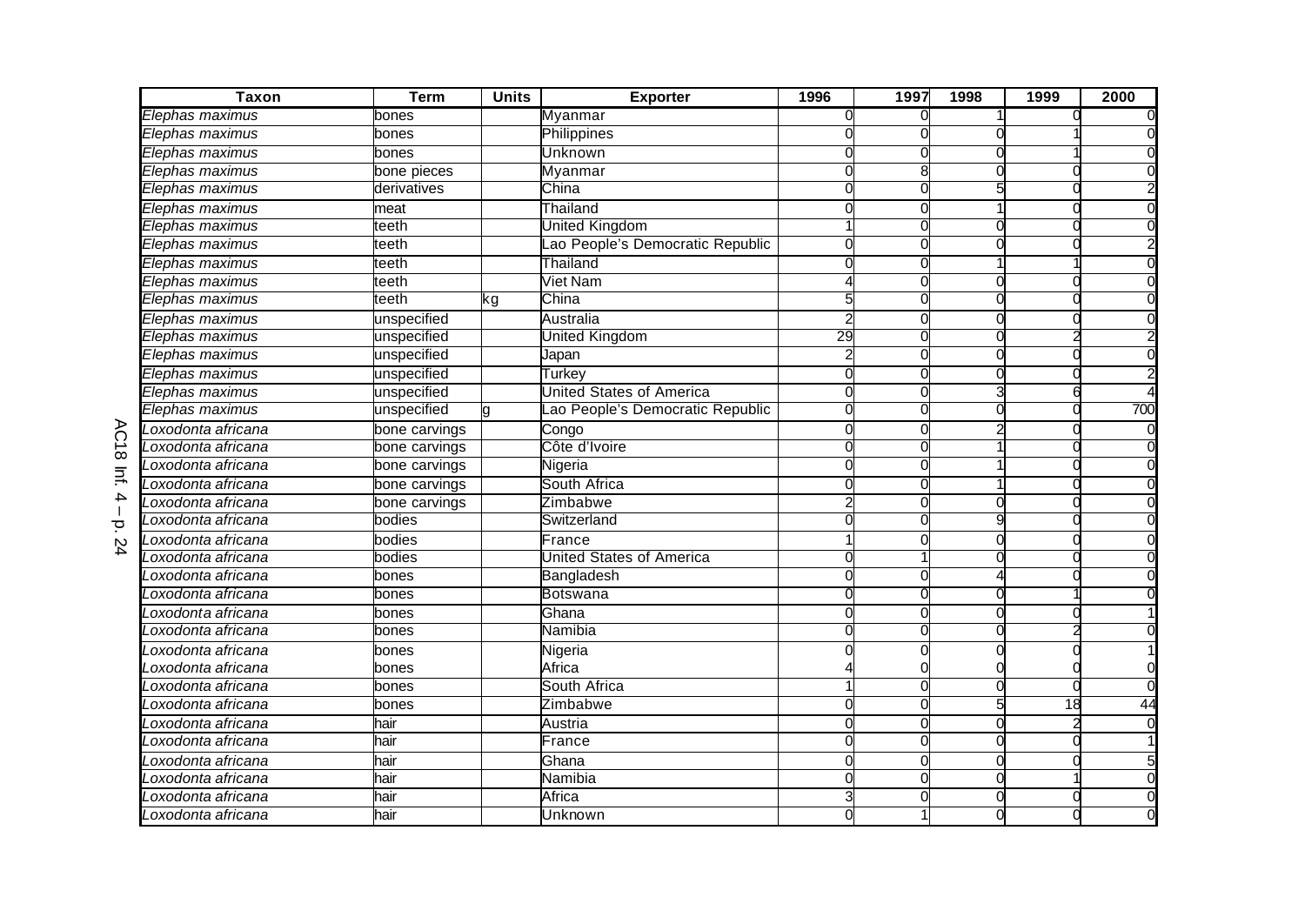| <b>Taxon</b>        | <b>Term</b>   | <b>Units</b> | <b>Exporter</b>                  | 1996     | 1997            | 1998            | 1999 | 2000 |
|---------------------|---------------|--------------|----------------------------------|----------|-----------------|-----------------|------|------|
| oxodonta africana.  | hair          |              | South Africa                     |          |                 |                 |      | 21   |
| Loxodonta africana  | hair          |              | Zimbabwe                         |          |                 |                 |      |      |
| Loxodonta africana  | hair          | g            | Zimbabwe                         |          |                 |                 | 500  |      |
| Loxodonta africana  | hair          | items        | Angola                           | 8        |                 |                 |      |      |
| oxodonta africana.  | hair          | tems         | United Kingdom                   |          |                 |                 |      |      |
| oxodonta africana   | hair          | tems         | Mozambique                       |          |                 |                 |      |      |
| oxodonta africana   | hair          | tems         | South Africa                     |          |                 |                 |      |      |
| oxodonta africana   | hair          | tems         | Zimbabwe                         |          |                 |                 |      |      |
| oxodonta africana   | hair          | kg           | Zimbabwe                         |          |                 |                 |      |      |
| Loxodonta africana  | teeth         |              | Botswana                         |          |                 |                 |      |      |
| Loxodonta africana  | teeth         |              | Cameroon                         |          |                 |                 |      |      |
| Loxodonta africana  | teeth         |              | France                           |          | C               |                 |      |      |
| oxodonta africana   | teeth         |              | United Kingdom                   |          |                 |                 |      |      |
| oxodonta africana   | teeth         |              | Kenya                            |          | $\Omega$        |                 |      |      |
| oxodonta africana.  | teeth         |              | Namibia                          | O        | 0               | C               |      |      |
| Loxodonta africana  | teeth         |              | <b>Netherlands</b>               |          |                 |                 |      |      |
| Loxodonta africana  | teeth         |              | Portugal                         |          |                 |                 |      |      |
| Loxodonta africana  | teeth         |              | South Africa                     | O        |                 |                 |      |      |
| Loxodonta africana  | teeth         |              | Zimbabwe                         |          |                 |                 |      | 47   |
| oxodonta africana   | unspecified   |              | Australia                        |          |                 |                 |      |      |
| oxodonta africana   | unspecified   |              | Canada                           |          |                 |                 |      |      |
| oxodonta africana.  | unspecified   |              | Germany                          |          |                 |                 |      |      |
| oxodonta africana.  | unspecified   |              | Dominican Republic               |          |                 |                 |      |      |
| oxodonta africana   | unspecified   |              | France                           |          | 10              |                 |      |      |
| oxodonta africana.  | unspecified   |              | <b>United Kingdom</b>            | 26       | 22              | $\overline{13}$ | 48   | 22   |
| Loxodonta africana  | unspecified   |              | Ireland                          |          | 10              |                 |      |      |
| Loxodonta africana  | unspecified   |              | Italy                            |          | $\overline{18}$ |                 |      |      |
| oxodonta africana   | unspecified   |              | Netherlands                      |          | $\Omega$        | C               |      |      |
| oxodonta africana.  | unspecified   |              | United States of America         | 11       |                 | 17              | 11   |      |
| Loxodonta africana  | unspecified   |              | South Africa                     |          |                 |                 |      |      |
| Loxodonta africana  | unspecified   |              | Zimbabwe                         |          |                 |                 |      |      |
| Trichechus inunguis | meat          | kg           | Guyana                           | $\Omega$ | $\overline{13}$ |                 |      |      |
| Equus grevyi        | bodies        |              | <b>United States of America</b>  |          | $\Omega$        |                 |      |      |
| Rhinocerotidae spp. | bone carvings |              | South Africa                     |          |                 |                 |      |      |
| Rhinocerotidae spp. | bones         |              | Lao People's Democratic Republic |          |                 |                 |      |      |
| Rhinocerotidae spp. | bones         |              | Thailand                         |          | C               |                 |      |      |
| Rhinocerotidae spp. | derivatives   |              | Canada                           |          | $\overline{13}$ |                 |      |      |
| Rhinocerotidae spp. | derivatives   |              | China                            | 197      | 64              |                 |      | 25   |
| Rhinocerotidae spp. | derivatives   |              | France                           | C        | 0               |                 |      | 16   |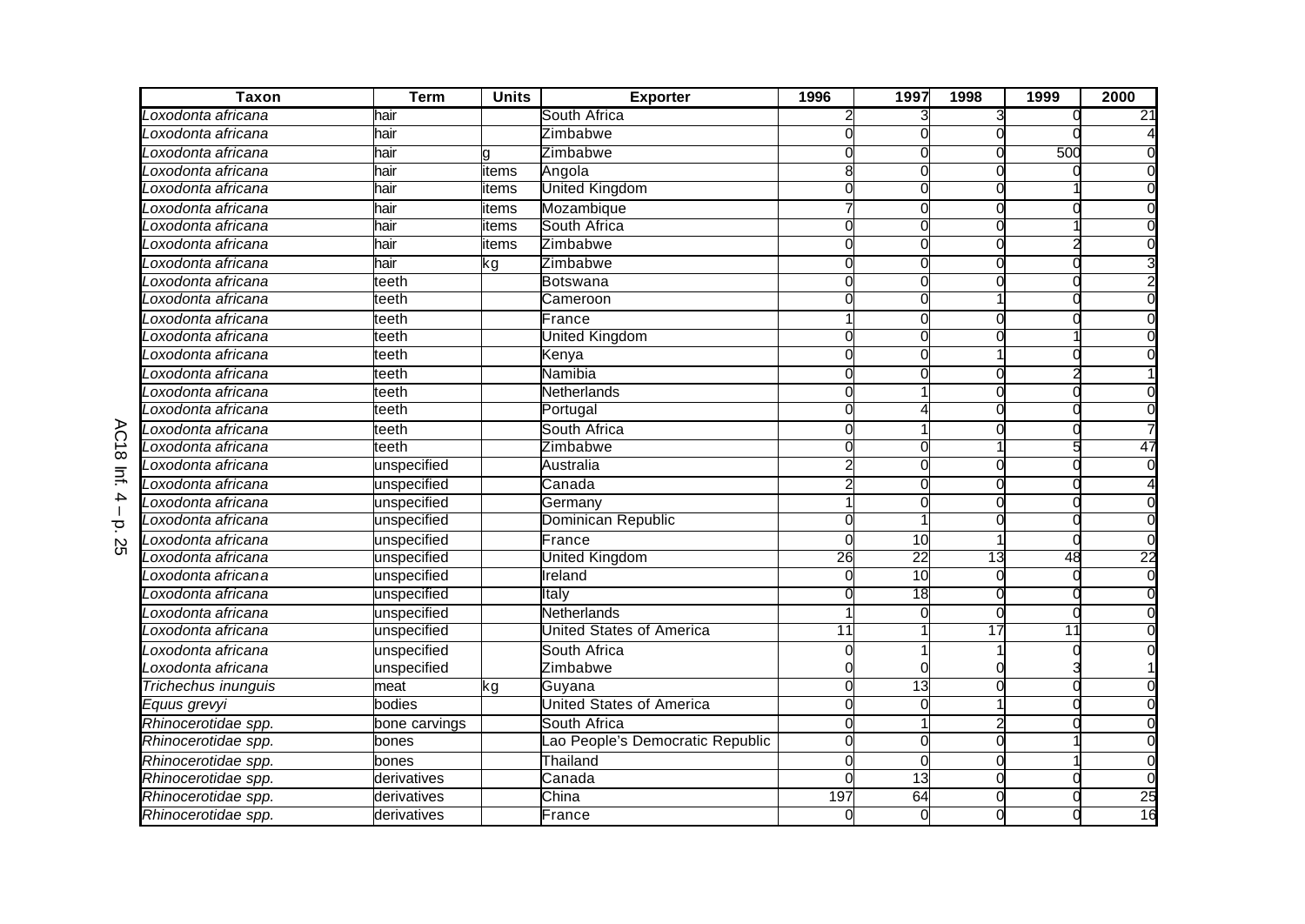| <b>Taxon</b>                | <b>Term</b>   | <b>Units</b> | <b>Exporter</b>                 | 1996          | 1997 | 1998 | 1999 | 2000 |
|-----------------------------|---------------|--------------|---------------------------------|---------------|------|------|------|------|
| Rhinocerotidae spp.         | derivatives   |              | Hong Kong                       |               |      |      |      |      |
| Rhinocerotidae spp.         | derivatives   |              | Republic of Korea               |               |      | 11   |      |      |
| Rhinocerotidae spp.         | derivatives   |              | Thailand                        |               | 99   |      |      |      |
| Rhinocerotidae spp.         | derivatives   |              | Viet Nam                        |               |      | 2724 |      |      |
| Rhinocerotidae spp.         | derivatives   |              | Asia                            |               |      |      |      |      |
| Rhinocerotidae spp.         | derivatives   |              | Unknown                         |               |      | 60   | 71   |      |
| Rhinocerotidae spp.         | derivatives   |              | Thailand                        |               |      | 3856 |      |      |
| Rhinocerotidae spp.         | horn carvings |              | Australia                       |               |      |      |      |      |
| Rhinocerotidae spp.         | horn carvings |              | Canada                          |               |      |      |      |      |
| Rhinocerotidae spp.         | horn carvings |              | Switzerland                     |               | 74   | 12   |      |      |
| Rhinocerotidae spp.         | horn carvings |              | Germany                         |               |      |      |      |      |
| Rhinocerotidae spp.         | horn carvings |              | France                          |               |      |      |      |      |
| Rhinocerotidae spp.         | horn carvings |              | <b>United Kingdom</b>           |               |      |      |      |      |
| Rhinocerotidae spp.         | horn carvings |              | Hong Kong                       |               |      |      |      |      |
| Rhinocerotidae spp.         | horn carvings |              | Netherlands                     |               | 8    |      |      |      |
| Rhinocerotidae spp.         | horn carvings |              | <b>United States of America</b> | $\sqrt{ }$    |      |      |      |      |
| Rhinocerotidae spp.         | horn carvings | la           | <b>United Kingdom</b>           | 130           |      |      |      |      |
| Rhinocerotidae spp.         | horn products |              | South Africa                    |               |      |      |      |      |
| Rhinocerotidae spp.         | horns         |              | Australia                       |               |      |      |      |      |
| Rhinocerotidae spp.         | horns         |              | Switzerland                     |               | 68   |      |      |      |
| Rhinocerotidae spp.         | horns         |              | United Kingdom                  |               |      |      |      |      |
| Rhinocerotidae spp.         | horns         |              | <b>New Zealand</b>              |               |      |      |      |      |
| Rhinocerotidae spp.         | horns         |              | South Africa                    |               |      |      |      |      |
| Rhinocerotidae spp.         | horns         | kg           | Unknown                         |               |      |      |      |      |
| Rhinocerotidae spp.         | horn products |              | United Kingdom                  |               |      |      |      |      |
| Rhinocerotidae spp.         | horn products |              | Hong Kong                       |               |      |      |      |      |
| Rhinocerotidae spp.         | horn products |              | Netherlands                     |               |      |      |      |      |
| Rhinocerotidae spp.         | horn products |              | Viet Nam                        |               |      |      |      |      |
| Rhinocerotidae spp.         | unspecified   |              | Switzerland                     |               |      |      |      |      |
| Rhinocerotidae spp.         | unspecified   |              | <b>United States of America</b> |               |      |      |      |      |
| Ceratotherium simum         | bone carvings |              | South Africa                    |               |      |      |      |      |
| Ceratotherium simum         | horn carvings |              | Switzerland                     | $\mathcal{C}$ |      |      |      |      |
| Ceratotherium simum         | horns         |              | Zimbabwe                        | C             |      |      |      |      |
| Ceratotherium simum         | horn products |              | Rwanda                          |               |      |      |      |      |
| Ceratotherium simum         | horn products |              | South Africa                    |               |      |      |      |      |
| Ceratotherium simum cottoni | derivatives   |              | Unknown                         |               |      |      |      |      |
| Ceratotherium simum cottoni | horn products |              | <b>United States of America</b> |               |      |      |      |      |
| Ceratotherium simum simum   | bodies        |              | South Africa                    |               |      |      |      |      |
| Ceratotherium simum simum   | bones         |              | South Africa                    |               |      |      |      |      |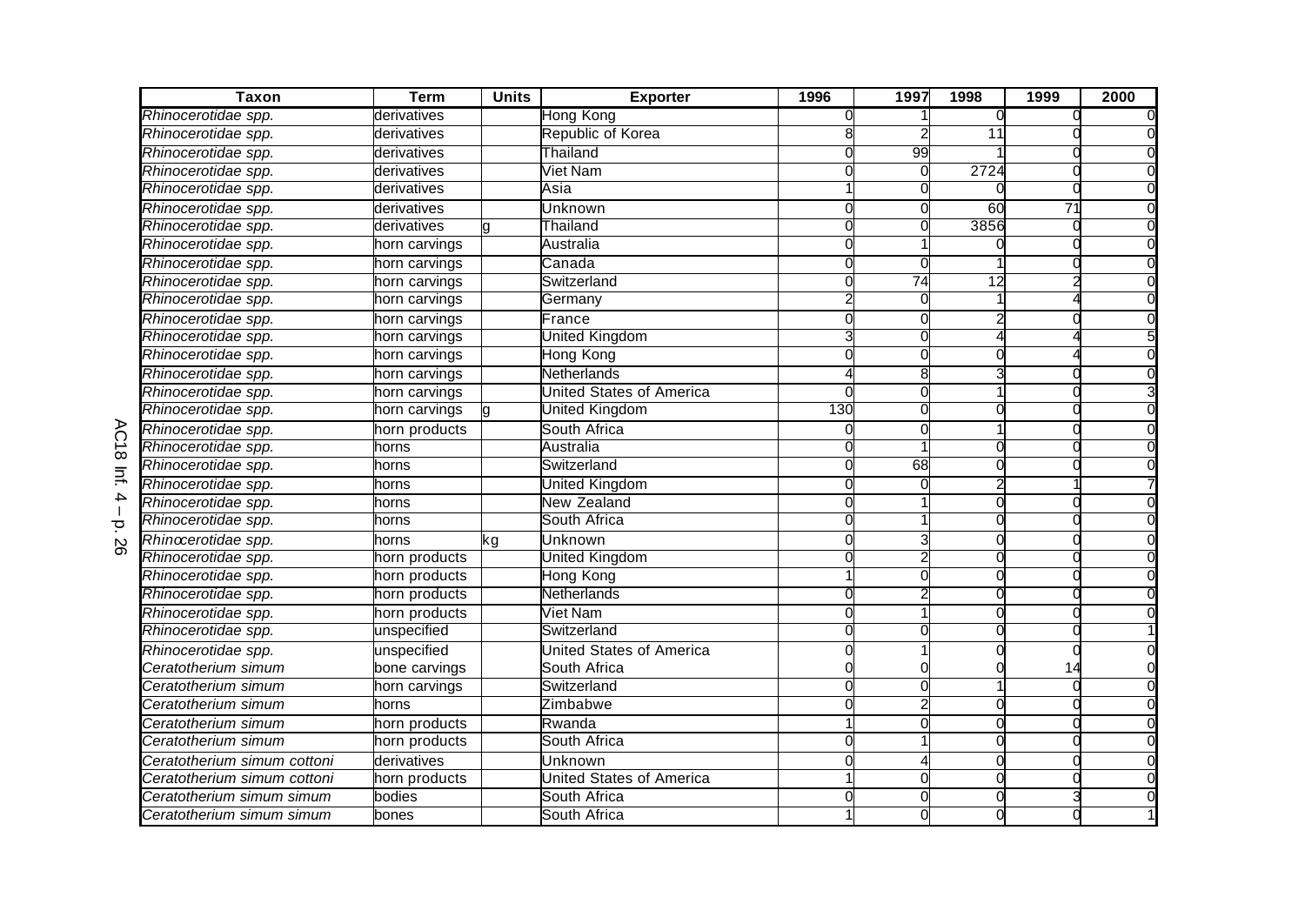| Taxon                     | <b>Term</b>   | <b>Units</b> | <b>Exporter</b>                 | 1996           | 1997            | 1998 | 1999 | 2000 |
|---------------------------|---------------|--------------|---------------------------------|----------------|-----------------|------|------|------|
| Ceratotherium simum simum | horn carvings |              | South Africa                    |                |                 |      |      |      |
| Ceratotherium simum simum | horn products |              | South Africa                    |                |                 |      |      |      |
| Ceratotherium simum simum | horns         |              | South Africa                    |                |                 |      |      |      |
| Ceratotherium simum simum | horn products |              | South Africa                    | $\Omega$       |                 |      |      |      |
| Ceratotherium simum simum | unspecified   |              | South Africa                    |                |                 |      |      |      |
| Dicerorhinus sumatrensis  | horn products |              | Taiwan                          |                |                 |      |      |      |
| Dicerorhinus sumatrensis  | horn products |              | <b>Jnited States of America</b> | 0              |                 |      |      |      |
| Dicerorhinus sumatrensis  | teeth         |              | ao People's Democratic Republic | 0              |                 |      |      |      |
| Diceros bicornis          | bodies        |              | Switzerland                     | 0              |                 |      |      |      |
| Diceros bicornis          | bodies        |              | <b>United States of America</b> | $\Omega$       |                 |      |      |      |
| Diceros bicornis          | horn carvings |              | Kenva                           | $\Omega$       |                 |      |      |      |
| Diceros bicornis          | horn carvings |              | <b>United States of America</b> | $\Omega$       | ſ               |      |      |      |
| Diceros bicornis          | horns         |              | China                           | 0              |                 |      |      |      |
| Diceros bicornis          | horns         |              | <b>United Kingdom</b>           | $\Omega$       |                 |      |      |      |
| Diceros bicornis          | horns         |              | Namibia                         | 0              | ſ               |      |      |      |
| Diceros bicornis          | horns         |              | <b>United States of America</b> | $\mathcal{C}$  |                 |      |      |      |
| Diceros bicornis          | horns         |              | South Africa                    |                |                 |      |      |      |
| Diceros bicornis          | horns         |              | Zimbabwe                        | $\Omega$       |                 |      |      |      |
| Diceros bicornis          | horn products |              | United States of America        | $\Omega$       |                 |      |      |      |
| Rhinoceros spp.           | derivatives   |              | Unknown                         | $\Omega$       |                 |      |      |      |
| Rhinoceros spp.           | horn carvings |              | Germany                         |                |                 |      |      |      |
| Rhinoceros spp.           | horn carvings |              | United States of America        | $\Omega$       |                 |      |      |      |
| Rhinoceros spp.           | horns         |              | United States of America        | $\Omega$       |                 |      |      |      |
| Rhinoceros sondaicus      | horn carvings |              | Germany                         | $\Omega$       |                 |      |      |      |
| Rhinoceros sondaicus      | horn carvings |              | United States of America        | $\Omega$       |                 | 17   |      |      |
| Rhinoceros sondaicus      | horn products |              | <b>United States of America</b> | $\Omega$       |                 |      |      |      |
| Rhinoceros sondaicus      | horns         |              | United States of America        | $\overline{0}$ |                 |      |      |      |
| Rhinoceros sondaicus      | horn products |              | United States of America        | $\Omega$       |                 |      |      |      |
| Rhinoceros unicornis      | horn carvings |              | United Kingdom                  | O              |                 | 14   |      | 11   |
| Rhinoceros unicornis      | horn carvings |              | United States of America        |                |                 |      |      |      |
| Rhinoceros unicornis      | horn products |              | United Kingdom                  |                |                 |      |      |      |
| Rhinoceros unicornis      | horn products |              | <b>United Kingdom</b>           |                | 9               |      |      |      |
| Rhinoceros unicornis      | horn products |              | <b>United States of America</b> |                | $\overline{10}$ |      |      |      |
| Rhinoceros unicornis      | unspecified   |              | <b>United Kingdom</b>           | C              |                 | 6    |      |      |
| Hippopotamus amphibius    | bone carvings |              | Germany                         |                |                 |      |      |      |
| Hippopotamus amphibius    | bone carvings |              | Hong Kong                       | ∩              | ſ               | 19   |      |      |
| Hippopotamus amphibius    | bone carvings |              | United Republic of Tanzania     | 340            | ſ               |      |      |      |
| Hippopotamus amphibius    | bone carvings |              | <b>United States of America</b> | $\mathbf{0}$   |                 |      |      |      |
| Hippopotamus amphibius    | bone carvings |              | South Africa                    |                |                 |      |      |      |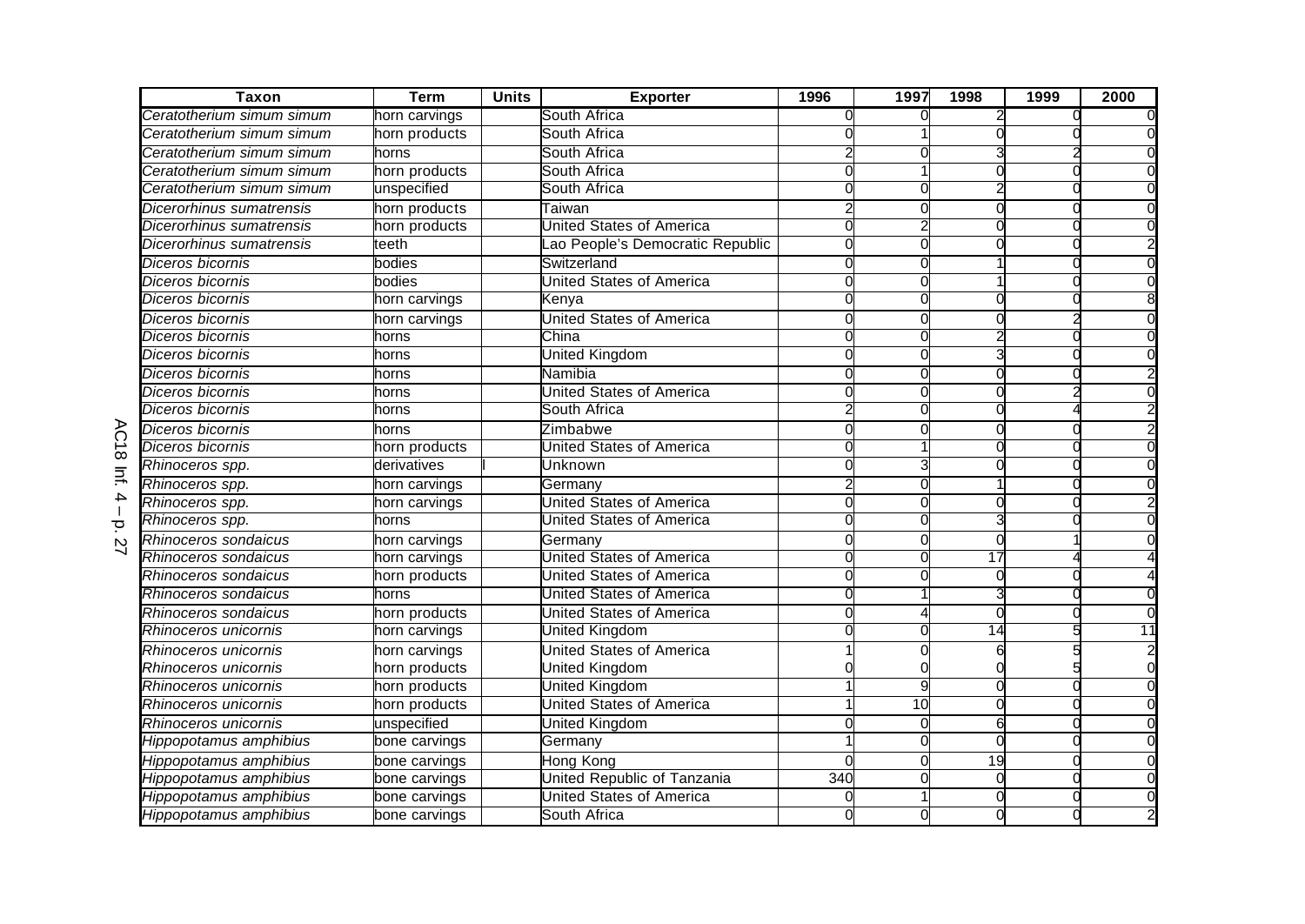| <b>Taxon</b>                        | <b>Term</b>   | <b>Units</b> | <b>Exporter</b>                 | 1996            | 1997            | 1998            | 1999            | 2000            |
|-------------------------------------|---------------|--------------|---------------------------------|-----------------|-----------------|-----------------|-----------------|-----------------|
| Hippopotamus amphibius              | bone carvings |              | Zimbabwe                        |                 |                 |                 |                 |                 |
| Hippopotamus amphibius              | bodies        |              | Switzerland                     |                 |                 |                 |                 |                 |
| Hippopotamus amphibius              | bodies        |              | <b>United States of America</b> |                 |                 |                 |                 |                 |
| Hippopotamus amphibius              | bones         |              | Uganda                          |                 |                 |                 |                 |                 |
| Hippopotamus amphibius              | bone pieces   |              | Zimbabwe                        |                 |                 | 180             |                 |                 |
| Hippopotamus amphibius              | derivatives   |              | Hong Kong                       | 60              |                 |                 |                 |                 |
| Hippopotamus amphibius              | horn products |              | <b>Hong Kong</b>                | 0               | 90              | 0               |                 |                 |
| Hippopotamus amphibius              | meat          | kg           | South Africa                    |                 | 112             |                 |                 |                 |
| Hippopotamus amphibius              | skeletons     |              | United States of America        |                 |                 |                 |                 |                 |
| Hippopotamus amphibius              | unspecified   |              | France                          |                 |                 |                 |                 |                 |
| Hippopotamus amphibius              | unspecified   |              | United Kingdom                  | 6               |                 |                 |                 |                 |
| Hippopotamus amphibius              | unspecified   |              | Hong Kong                       |                 | $\bigcap$       | 66              |                 |                 |
| Hippopotamus amphibius              | unspecified   |              | ltalv                           | 44              | 59              |                 |                 |                 |
| Hippopotamus amphibius              | unspecified   |              | South Africa                    |                 | 9               | 14              |                 |                 |
| Hippopotamus amphibius              | unspecified   |              | Zimbabwe                        |                 | 6               | 22              |                 |                 |
| $\overline{\textit{M}}$ oschus spp. | bones         |              | China                           | 16              |                 |                 |                 |                 |
| Moschus spp.                        | bones         |              | Hong Kong                       |                 |                 |                 | 43              |                 |
| Moschus spp.                        | bone pieces   |              | China                           | F               |                 |                 |                 |                 |
| Moschus spp.                        | derivatives   |              | Australia                       | 67              |                 |                 | $\overline{12}$ |                 |
| Moschus spp.                        | derivatives   |              | Canada                          | $\overline{20}$ | 92              | $\overline{31}$ |                 | $\overline{74}$ |
| Moschus spp.                        | derivatives   |              | Switzerland                     |                 |                 |                 |                 |                 |
| Moschus spp.                        | derivatives   |              | Côte d'Ivoire                   |                 |                 |                 |                 |                 |
| Moschus spp.                        | derivatives   |              | China                           | 1808            | 3134            | 1817            | 2913            | 3128            |
| Moschus spp.                        | derivatives   |              | Fiji                            |                 |                 |                 |                 |                 |
| Moschus spp.                        | derivatives   |              | France                          |                 |                 |                 |                 | 16              |
| Moschus spp.                        | derivatives   |              | Hong Kong                       | 611             | 287             | 251             | 176             | 76              |
| Moschus spp.                        | derivatives   |              | Indonesia                       |                 |                 | 25              |                 | $\overline{12}$ |
| Moschus spp.                        | derivatives   |              | India                           |                 | $\overline{15}$ |                 |                 | $\overline{0}$  |
| Moschus spp.                        | derivatives   |              | Japan                           | 48              | 29              | 6               |                 | $\overline{0}$  |
| Moschus spp.                        | derivatives   |              | Kenya                           |                 |                 |                 |                 | $\overline{18}$ |
| Moschus spp.                        | derivatives   |              | Cambodia                        | 53              | 21              |                 |                 |                 |
| Moschus spp.                        | derivatives   |              | Republic of Korea               | 2072            | 266             | 264             | 54              | 365             |
| Moschus spp.                        | derivatives   |              | Lithuania                       |                 |                 |                 |                 |                 |
| Moschus spp.                        | derivatives   |              | Macao                           |                 |                 |                 |                 |                 |
| $\overline{\mathit{M}}$ oschus spp. | deri vatives  |              | Malaysia                        |                 | 98              |                 |                 | $\overline{18}$ |
| Moschus spp.                        | derivatives   |              | Singapore                       | $\overline{15}$ |                 | 8               | 13              |                 |
| Moschus spp.                        | derivatives   |              | Chad                            | 10              | $\Omega$        | $\Omega$        |                 |                 |
| $\overline{\mathit{M}}$ oschus spp. | derivatives   |              | Thailand                        | $\overline{24}$ | 90              | 67              |                 |                 |
| Moschus spp.                        | derivatives   |              | Taiwan                          | 34              | 101             | 12              | 13              |                 |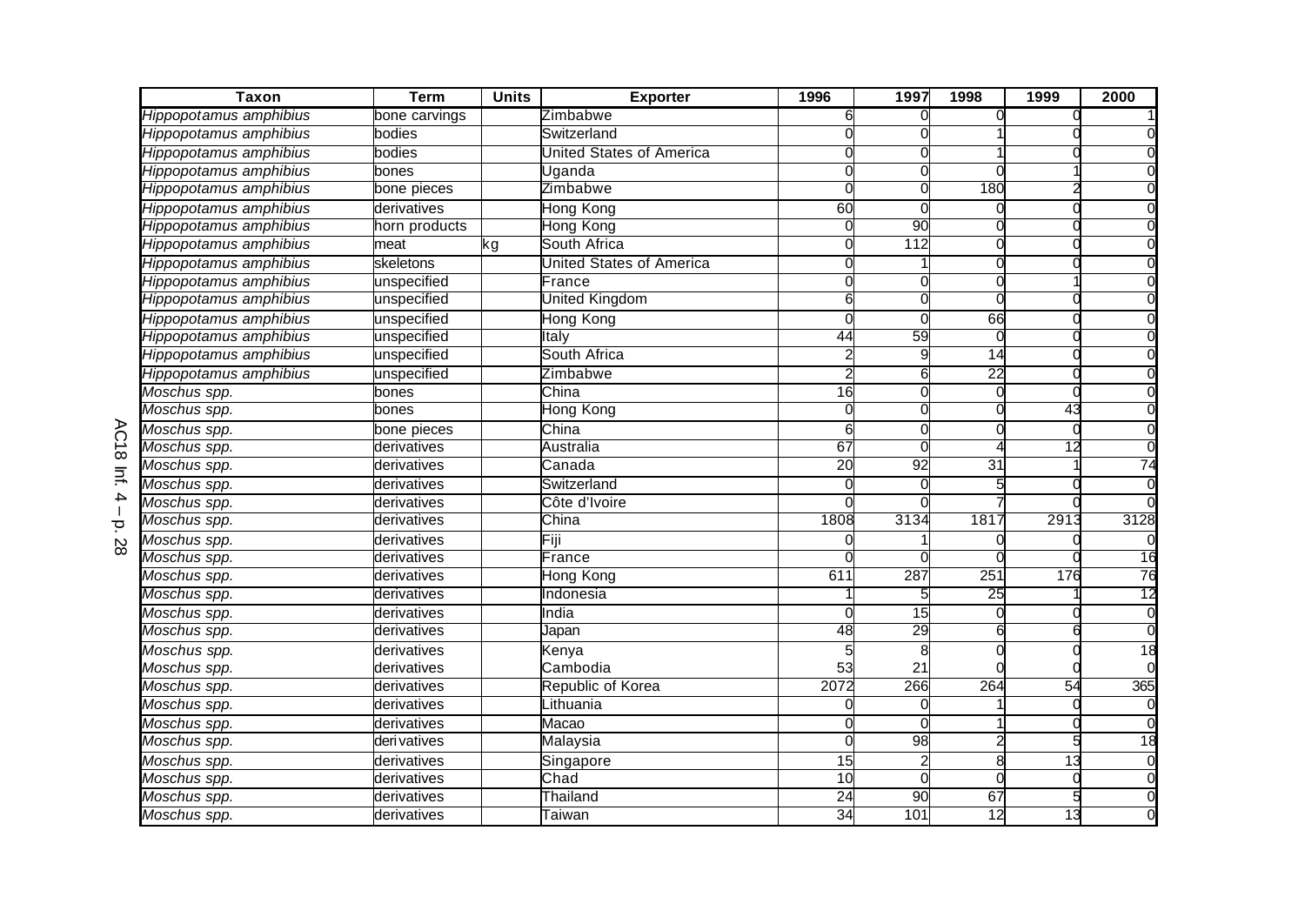| <b>Taxon</b>                        | <b>Term</b>   | <b>Units</b>   | <b>Exporter</b>           | 1996            | 1997                     | 1998   | 1999   | 2000            |
|-------------------------------------|---------------|----------------|---------------------------|-----------------|--------------------------|--------|--------|-----------------|
| Moschus spp.                        | derivatives   |                | United States of America  | 13              | 26                       |        |        |                 |
| Moschus spp.                        | derivatives   |                | Viet Nam                  | 171             | $\overline{52}$          | 740    | 59     | 370             |
| Moschus spp.                        | derivatives   |                | Unknown                   | 65              | 319                      | 775    | 175    | 160             |
| Moschus spp.                        | derivatives   | bottles        | China                     |                 | U                        | 0      | 29400  |                 |
| Moschus spp.                        | derivatives   | boxes          | China                     |                 | C                        |        | 18200  |                 |
| Moschus spp.                        | derivatives   | cartons        | China                     | U               | O                        | 500    |        | $\overline{21}$ |
| Moschus spp.                        | derivatives   |                | Switzerland               | O               | 0                        |        |        | 907             |
| $\overline{\mathit{M}}$ oschus spp. | derivatives   |                | China                     |                 | 0                        |        | 135    | 763             |
| Moschus spp.                        | derivatives   |                | Hong Kong                 |                 |                          |        |        | 176             |
| Moschus spp.                        | derivatives   |                | Republic of Korea         | U               | U                        | ∩      |        | 75              |
| Moschus spp.                        | derivatives   | ٢g             | China                     |                 | O                        | ∩      |        |                 |
| Moschus spp.                        | derivatives   | m <sub>l</sub> | China                     | $\Omega$        | $\Omega$                 | U      |        | 500             |
| Moschus spp.                        | extract       |                | Malaysia                  | 0               | O                        | U      | 100    |                 |
| $\overline{\mathit{M}}$ oschus spp. | horn carvings |                | China                     | 0               | 0                        |        |        |                 |
| Moschus spp.                        | horn carvings |                | Unknown                   | 0               | 0                        | 0      |        |                 |
| Moschus spp.                        | horn products |                | China                     | O               | O                        | O      |        |                 |
| Moschus spp.                        | horn products |                | China                     | O               |                          |        |        |                 |
| Moschus spp.                        | musk          |                | China                     | 13              | O                        | 6      |        |                 |
| Moschus spp.                        | musk          |                | Spain                     | 0               | O                        | 35     |        |                 |
| Moschus spp.                        | musk          |                | Hong Kong                 | ∩               | O                        |        |        | 12              |
| Moschus spp.                        | musk          |                | Malaysia                  |                 | 41                       | U      |        |                 |
| Moschus spp.                        | musk          |                | Unknown                   | O               | 54                       | 0      |        |                 |
| Moschus spp.                        | musk          |                | China                     |                 | $\Omega$                 |        |        | 85              |
| Moschus spp.                        | musk          |                | <b>Hong Kong</b>          | 4200            |                          |        |        |                 |
| Moschus spp.                        | musk          |                | <b>Russian Federation</b> | 7682            |                          |        |        |                 |
| Moschus spp.                        | musk          | kg             | China                     |                 | O                        |        |        |                 |
| Moschus spp.                        | musk          | kg             | Germany                   | $\overline{16}$ | O                        |        |        |                 |
| Moschus spp.                        | musk          | kg             | Hong Kong                 | $\Omega$        | 6                        | U      |        | 43              |
| Moschus spp.                        | musk          | ٢g             | <b>Russian Federation</b> | 26              | 0                        |        |        |                 |
| Moschus spp.                        | musk          | kg             | Singapore                 | 30              | 6                        |        |        |                 |
| Moschus spp.                        | musk          | kg             | Unknown                   | 892             | 21                       |        |        |                 |
| Moschus spp.                        | unspecified   |                | China                     | U               | $\overline{\mathcal{L}}$ | O      |        |                 |
| Moschus spp.                        | unspecified   |                | <b>Russian Federation</b> | O               |                          | O      |        |                 |
| Moschus berezovskii                 | derivatives   | boxes          | China                     | U               | O                        |        | 40     |                 |
| Moschus berezovskii                 | derivatives   | cartons        | China                     | 20              | O                        | ∩      |        |                 |
| Moschus berezovskii                 | musk          | ٢g             | China                     |                 | U                        | ∩      |        |                 |
| Moschus chrysogaster                | derivatives   | cartons        | China                     |                 | U                        | U      |        | $\overline{20}$ |
| Moschus moschiferus                 | bodies        |                | Mexico                    |                 |                          |        |        |                 |
| Moschus moschiferus                 | derivatives   |                | China                     | 1505000         | 318589                   | 114004 | 148000 | 179000          |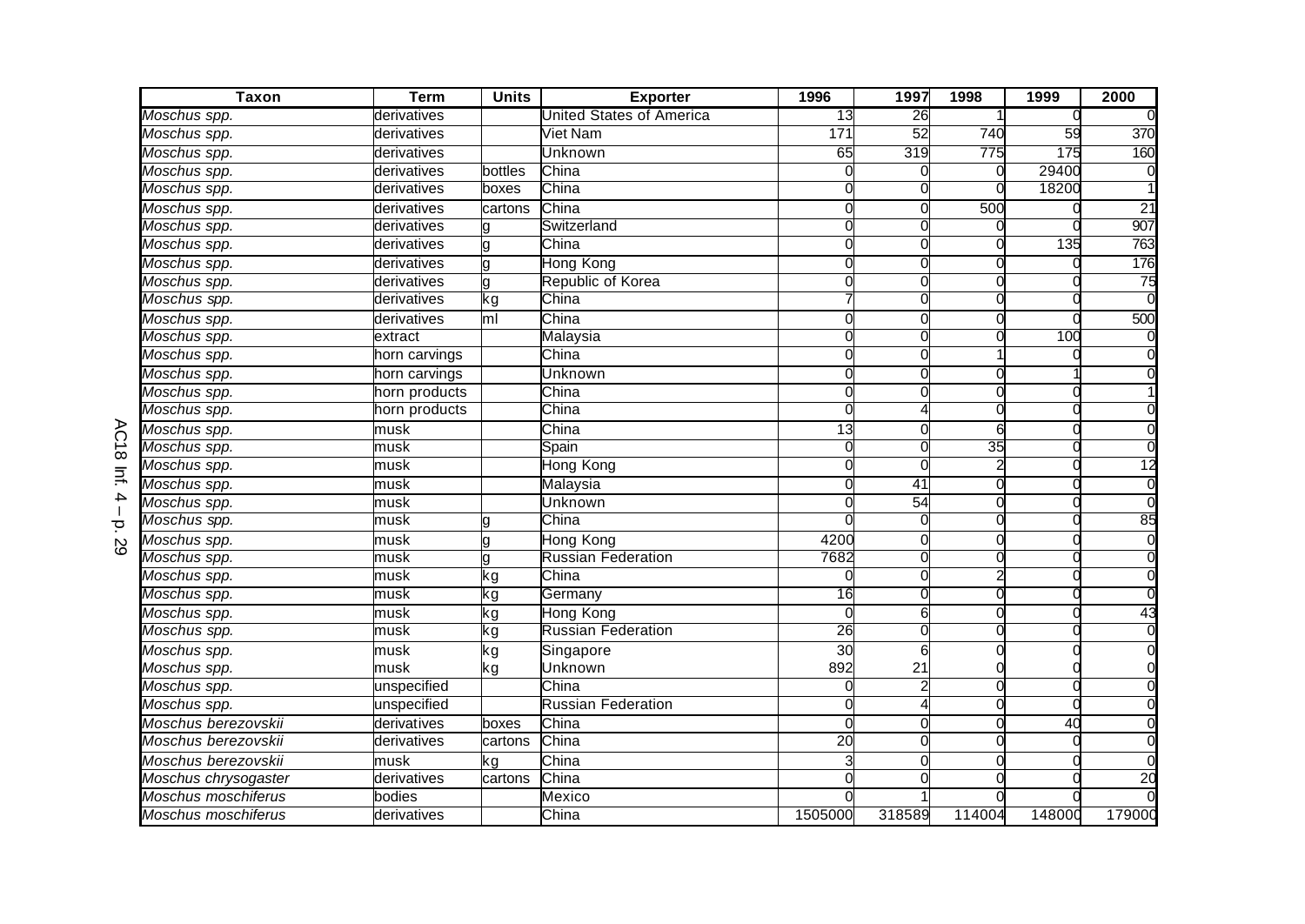| Taxon                      | <b>Term</b>   | <b>Units</b> | <b>Exporter</b>           | 1996            | 1997            | 1998            | 1999            | 2000          |
|----------------------------|---------------|--------------|---------------------------|-----------------|-----------------|-----------------|-----------------|---------------|
| Moschus moschiferus        | derivatives   |              | Hong Kong                 | 30280           | 23426           | 14940           |                 |               |
| Moschus moschiferus        | derivatives   |              | Japan                     | 0               | 73800           |                 |                 |               |
| Moschus moschiferus        | derivatives   |              | Cambodia                  |                 | 50              |                 |                 |               |
| Moschus moschiferus        | derivatives   |              | Republic of Korea         | 89              |                 |                 |                 |               |
| Moschus moschiferus        | derivatives   |              | Taiwan                    |                 |                 |                 |                 |               |
| Moschus moschiferus        | derivatives   |              | Jnknown                   | 62              |                 |                 |                 |               |
| Moschus moschiferus        | derivatives   | boxes        | China                     | 25600           | 28530           | 12500           | 390             | 9749          |
| Moschus moschiferus        | derivatives   | boxes        | Hong Kong                 | 16000           |                 |                 |                 |               |
| Moschus moschiferus        | derivatives   | boxes        | Taiwan                    | 45000           |                 |                 |                 |               |
| Moschus moschiferus        | derivatives   | cartons      | China                     | 720             | 481             | $\overline{16}$ | 1425            | $\frac{1}{5}$ |
| Moschus moschiferus        | derivatives   |              | China                     |                 |                 | 11              |                 | 2068          |
| Moschus moschiferus        | derivatives   | a            | Republic of Korea         | 2448            | 2463            | 1620            |                 |               |
| Moschus moschiferus        | derivatives   | kg           | China                     |                 | 42              | 805             |                 |               |
| Moschus moschiferus        | derivatives   | kg           | Republic of Korea         |                 |                 |                 |                 |               |
| Moschus moschiferus        | derivatives   | mg           | China                     | $\Omega$        |                 |                 | $\overline{10}$ |               |
| Moschus moschiferus        | derivatives   | pieces       | <b>Hong Kong</b>          |                 |                 |                 | 5000            |               |
| Moschus moschiferus        | extract       |              | Hong Kong                 |                 |                 |                 |                 | 500           |
| Moschus moschiferus        | musk          |              | <b>Hong Kong</b>          | 22480           | 17490           | 305             | 681             |               |
| Moschus moschiferus        | musk          | a            | Japan                     |                 | 2480            | 501             |                 |               |
| Moschus moschiferus        | musk          |              | Republic of Korea         |                 |                 | 1560            | 60              | $\Omega$      |
| Moschus moschiferus        | musk          |              | <b>Russian Federation</b> | O               |                 |                 | 64369           | 50            |
| Moschus moschiferus        | musk          | kg           | Switzerland               | $\mathbf{0}$    |                 |                 |                 |               |
| <b>Moschus moschiferus</b> | musk          | kg           | Germany                   | 22              |                 | 10              |                 |               |
| Moschus moschiferus        | musk          | kg           | France                    | $\Omega$        |                 |                 |                 |               |
| Moschus moschiferus        | musk          | kg           | Hong Kong                 | 25              | 50              | 21              | $\overline{11}$ |               |
| Moschus moschiferus        | musk          | kg           | Japan                     | $\Omega$        |                 |                 |                 |               |
| Moschus moschiferus        | musk          | kg           | Cambodia                  | 250             | ſ               |                 |                 |               |
| Moschus moschiferus        | musk          | kg           | Mongolia                  |                 | $\sqrt{ }$      |                 | ſ               |               |
| Moschus moschiferus        | musk          | kg           | <b>Russian Federation</b> | 54              | 66              | 36              | 49              | 13            |
| Moschus moschiferus        | musk          | kg           | Singapore                 |                 |                 |                 |                 | 10            |
| Bos mutus                  | hair          | kg           | China                     |                 | 100             |                 | 100             | 4100          |
| <b>Bos mutus</b>           | unspecified   |              | China                     | 6               |                 |                 |                 |               |
| <b>Bos mutus</b>           | unspecified   |              | Hong Kong                 | $\overline{20}$ |                 |                 |                 |               |
| <b>Bubalus arnee</b>       | bone carvings |              | India                     | $\Omega$        | 4455            | 13500           |                 |               |
| Bubalus arnee              | horn carvings |              | India                     | $\Omega$        | C               |                 | C               | 33217         |
| <b>Bubalus arnee</b>       | horn carvings |              | Thailand                  | $\Omega$        | C               | 1460            |                 |               |
| <b>Bubalus arnee</b>       | horn carvings | kg           | India                     | $\Omega$        |                 |                 |                 | 3870          |
| Bubalus arnee              | horns         |              | India                     | $\overline{20}$ | $\overline{82}$ | $\overline{57}$ | 11665           |               |
| Bubalus arnee              | horns         |              | Thailand                  | $\overline{0}$  | 50              | C               |                 |               |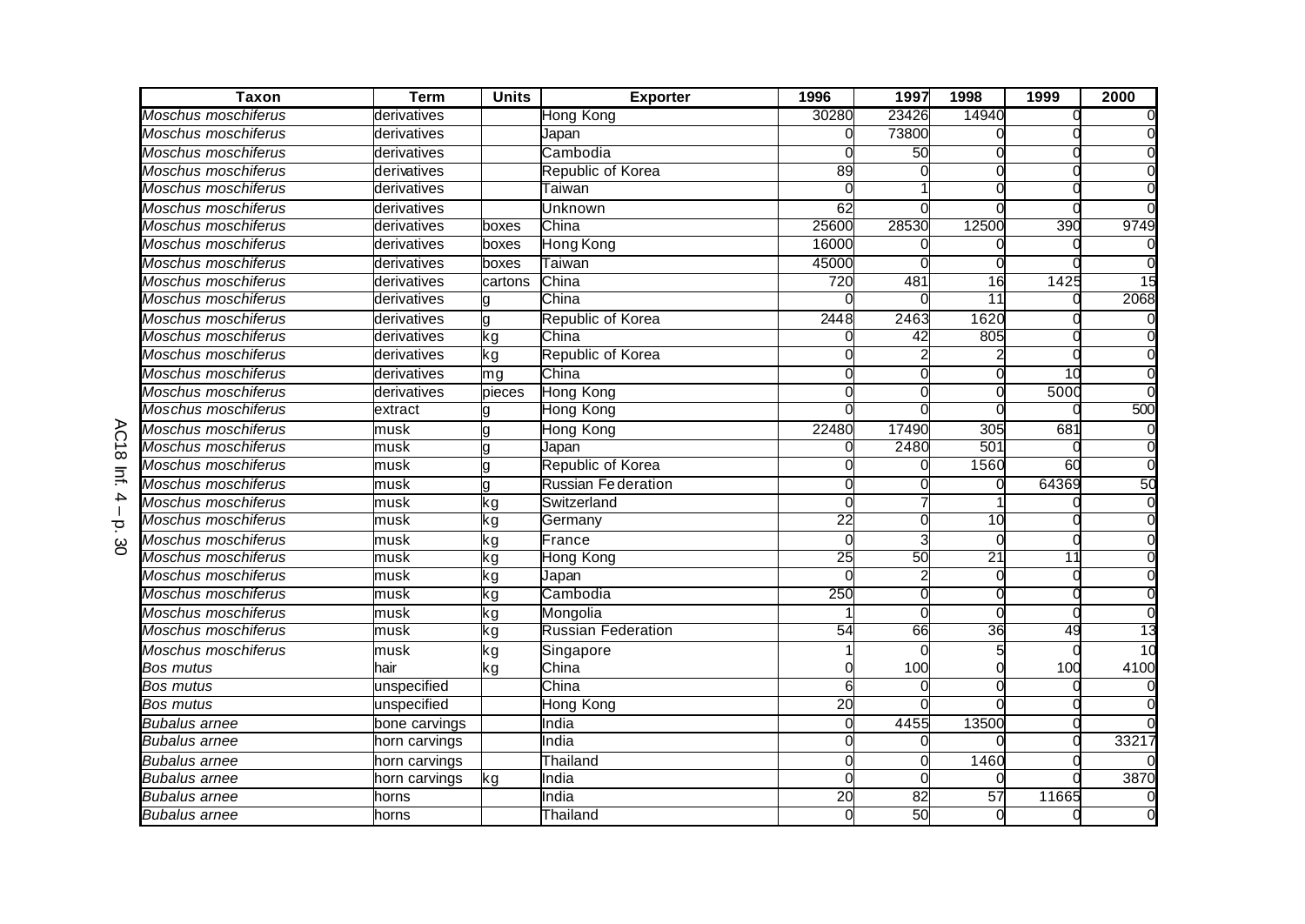|                | <b>Taxon</b>             | <b>Term</b>   | <b>Units</b> | <b>Exporter</b>                 | 1996           | 1997   | 1998            | 1999   | 2000   |
|----------------|--------------------------|---------------|--------------|---------------------------------|----------------|--------|-----------------|--------|--------|
|                | Bubalus arnee            | horns         | kg           | India                           |                |        | 0               | 12367  |        |
|                | Bubalus arnee            | horns         | kg           | Republic of Korea               | U              |        |                 | 28     |        |
|                | Bubalus arnee            | horn products |              | <b>United States of America</b> |                |        |                 |        |        |
|                | <b>Bubalus bubalis</b>   | bones         |              | India                           | <sup>o</sup>   |        | 15571           |        |        |
|                | Bubalus bubalis          | horn carvings |              | India                           | റ              |        |                 |        | 15500  |
|                | <b>Bubalus bubalis</b>   | horn carvings | kg           | India                           |                |        |                 |        | 15747  |
|                | Bubalus bubalis          | horns         |              | Australia                       | <sup>o</sup>   |        |                 |        |        |
|                | Bubalus bubalis          | าorns         |              | India                           | $\Omega$       |        | 93450           | 115528 |        |
|                | <b>Bubalus bubalis</b>   | horns         | kg           | India                           |                |        |                 | 908    | 4562   |
|                | <b>Bubalus bubalis</b>   | horns         | ٢ğ           | Philippines                     |                |        |                 |        | 55     |
|                | Cephalophus monticola    | bodies        |              | France                          |                |        |                 |        |        |
|                | Cephalophus monticola    | bodies        |              | South Africa                    | $\Omega$       |        |                 |        |        |
|                | Cephalophus monticola    | bone pieces   |              | Central African Republic        | റ              |        |                 |        | 2000   |
|                | Cephalophus monticola    | horns         |              | South Africa                    |                |        |                 |        |        |
|                | Naemorhedus sumatraensis | bone carvings |              | Indonesia                       | 0              |        |                 |        |        |
|                | Naemorhedus sumatraensis | bodies        |              | ao People's Democratic Republic | $\Omega$       |        | 0               |        |        |
|                | Naemorhedus sumatraensis | derivatives   |              | China                           | U              |        | $\overline{10}$ |        |        |
|                | Naemorhedus sumatraensis | horn carvings |              | Republic of Korea               | 0              |        |                 |        |        |
| $\vec{\infty}$ | Naemorhedus sumatraensis | horn carvings |              | ao People's Democratic Republic | $\overline{0}$ |        | $\overline{14}$ |        |        |
| $\equiv$       | Naemorhedus sumatraensis | horn carvings |              | Viet Nam                        | $\Omega$       |        |                 |        |        |
|                | Naemorhedus sumatraensis | horn products |              | ao People's Democratic Republic | 0              |        |                 |        |        |
| 4              | Naemorhedus sumatraensis | horns         |              | ao People's Democratic Republic | $\Omega$       |        |                 |        |        |
| Ō              | Naemorhedus sumatraensis | horns         |              | Unknown                         | $\Omega$       |        |                 |        |        |
| ω              | Naemorhedus sumatraensis | horn products |              | ao People's Democratic Republic |                |        |                 |        |        |
|                | Naemorhedus sumatraensis | horn products | kg           | ao People's Democratic Republic |                |        |                 |        |        |
|                | Naemorhedus sumatraensis | unspecified   |              | ao People's Democratic Republic | $\Omega$       |        |                 |        |        |
|                | Naemorhedus sumatraensis | unspecified   | u            | ao People's Democratic Republic | $\Omega$       |        |                 |        | 473    |
|                | Saiga tatarica           | bodies        |              | <b>United States of America</b> | O              |        |                 |        |        |
|                | Saiga tatarica           | bones         | kg           | Singapore                       | <sup>o</sup>   |        |                 |        | 300    |
|                | Saiga tatarica           | derivatives   |              | China                           | 134            | 218530 | 315587          | 225358 | 262054 |
|                | Saiga tatarica           | derivatives   |              | Hong Kong                       | 0              |        |                 |        | 50     |
|                | Saiga tatarica           | derivatives   |              | <b>Indonesia</b>                |                |        | 20              |        |        |
|                | Saiga tatarica           | derivatives   |              | Japan                           |                |        | 5712            |        |        |
|                | Saiga tatarica           | derivatives   |              | Kenya                           |                |        |                 |        |        |
|                | Saiga tatarica           | derivatives   |              | Republic of Korea               | 2024           |        | 12              |        | 24     |
|                | Saiga tatarica           | derivatives   |              | Malaysia                        | ∩              |        |                 |        |        |
|                | Saiga tatarica           | derivatives   |              | Taiwan                          | $\Omega$       |        |                 |        |        |
|                | Saiga tatarica           | derivatives   |              | United States of America        | $\Omega$       |        | 10              |        |        |
|                | Saiga tatarica           | derivatives   |              | Unknown                         |                |        |                 |        |        |